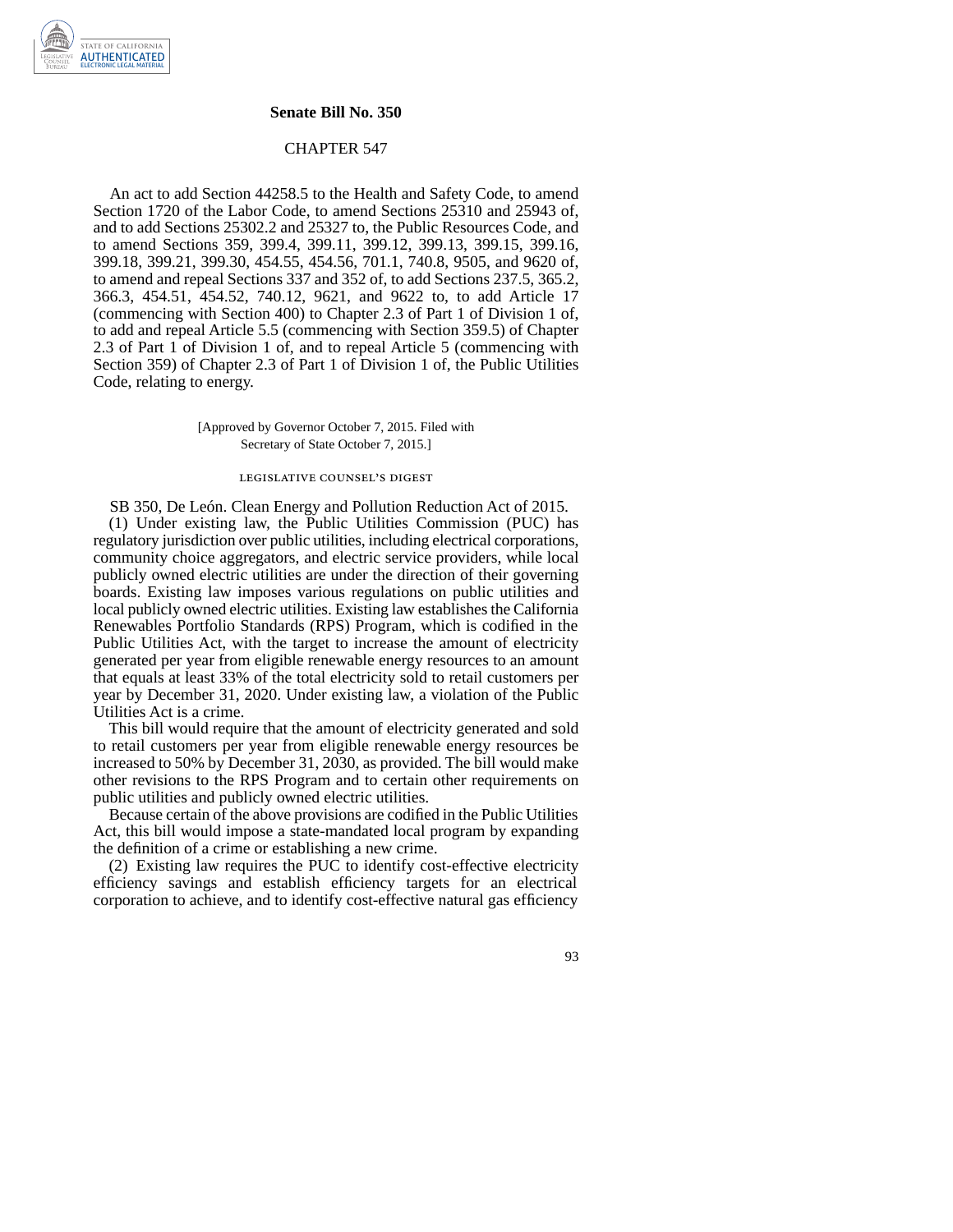savings and establish efficiency targets for a gas corporation to achieve. Existing law requires a local publicly owned electric utility to identify all potential achievable cost-effective electricity efficiency savings and to establish annual targets for energy efficiency savings and demand reduction for the next 10-year period.

This bill would require the State Energy Resources Conservation and Development Commission to establish annual targets for statewide energy efficiency savings and demand reduction that will achieve a cumulative doubling of statewide energy efficiency savings in electricity and natural gas final end uses of retail customers by January 1, 2030. The bill would require the PUC to establish efficiency targets for electrical and gas corporations consistent with this goal. The bill would require local publicly owned electric utilities to establish annual targets for energy efficiency savings and demand reduction consistent with this goal.

(3) The existing restructuring of the electrical industry within the Public Utilities Act provides for the establishment of the Independent System Operator (ISO) and requires the ISO to ensure efficient and reliable operation of the electrical transmission grid. Existing law prohibits the ISO from entering into a multistate entity or regional organization unless the ISO receives approval from the Electricity Oversight Board. Existing law states the intent of the Legislature to provide for the evolution of the ISO into a regional organization to promote the development of regional electricity transmission markets in the western states.

This bill would provide for the transformation of the ISO into a regional organization, with the approval of the Legislature, pursuant to a specified process.

(4) The California Constitution requires the state to reimburse local agencies and school districts for certain costs mandated by the state. Statutory provisions establish procedures for making that reimbursement.

This bill would provide that no reimbursement is required by this act for a specified reason.

#### *The people of the State of California do enact as follows:*

SECTION 1. This act shall be known and may be cited as the Clean Energy and Pollution Reduction Act of 2015.

SEC. 2. (a) The Legislature finds and declares that the Governor has called for a new set of objectives in clean energy, clean air, and pollution reduction for 2030 and beyond. Those objectives include the following:

(1) To increase from 33 percent to 50 percent, the procurement of our electricity from renewable sources.

(2) To double the energy efficiency savings in electricity and natural gas final end uses of retail customers through energy efficiency and conservation.

(b) It is the intent of the Legislature in enacting this act to codify the targets described under subdivision (a) to ensure they are permanent, enforceable, and quantifiable.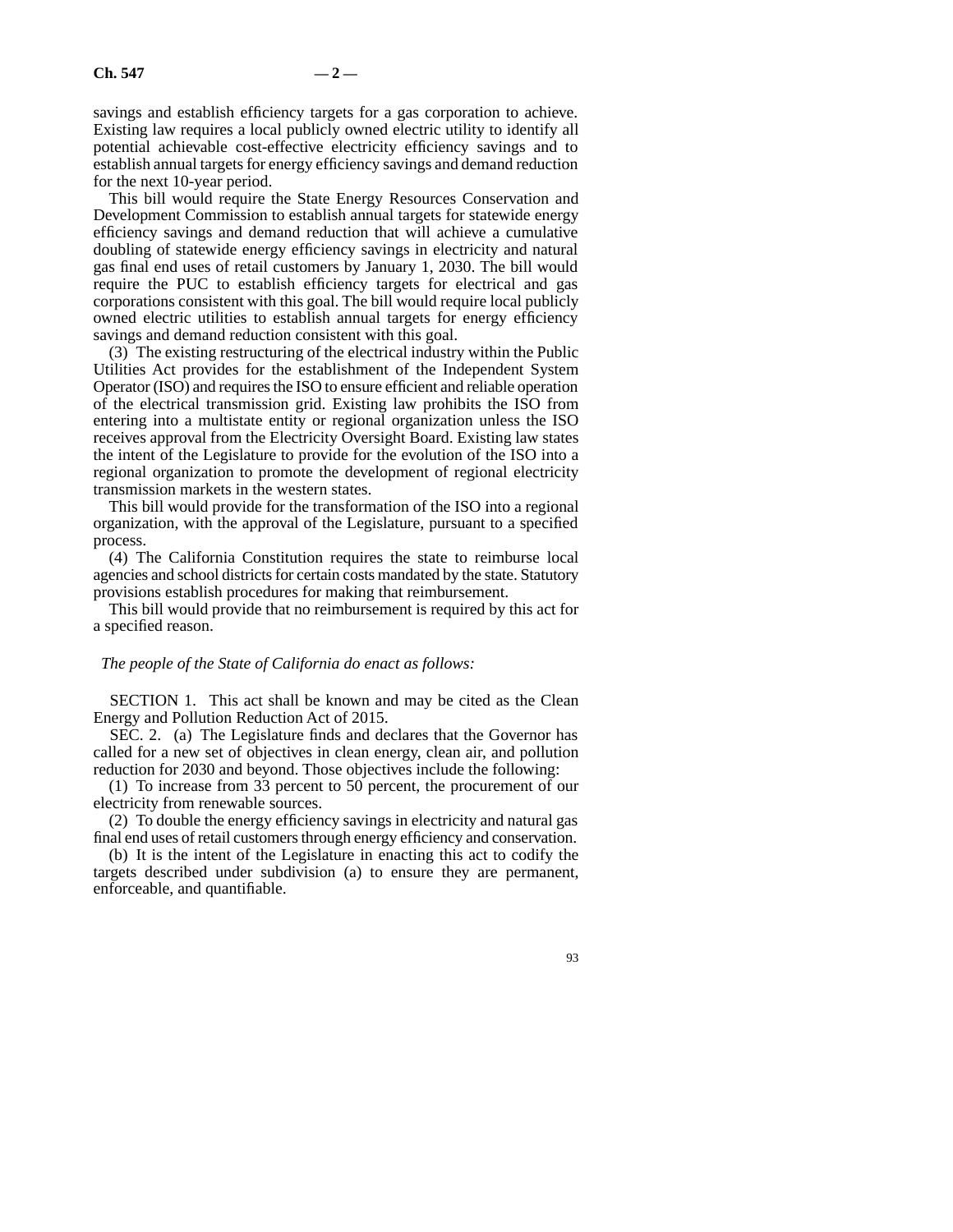SEC. 3. Section 44258.5 is added to the Health and Safety Code, to read: 44258.5. (a) For the purposes of this section, the following terms mean the following:

(1) "Local publicly owned electric utility" has the same meaning as defined in Section 224.3 of the Public Utilities Code.

(2) "Retail seller" has the same meaning as set forth in Section 399.12 of the Public Utilities Code.

(3) "Transportation electrification" has the same meaning as set forth in Section 237.5 of the Public Utilities Code.

(b) The state board shall identify and adopt appropriate policies, rules, or regulations to remove regulatory disincentives preventing retail sellers and local publicly owned electric utilities from facilitating the achievement of greenhouse gas emission reductions in other sectors through increased investments in transportation electrification. Policies to be considered shall include, but are not limited to, an allocation of greenhouse gas emissions allowances to retail sellers and local publicly owned electric utilities, or other regulatory mechanisms, to account for increased greenhouse gas emissions in the electric sector from transportation electrification.

SEC. 4. Section 1720 of the Labor Code is amended to read:

1720. (a) As used in this chapter, "public works" means:

(1) Construction, alteration, demolition, installation, or repair work done under contract and paid for in whole or in part out of public funds, except work done directly by any public utility company pursuant to order of the Public Utilities Commission or other public authority. For purposes of this paragraph, "construction" includes work performed during the design and preconstruction phases of construction, including, but not limited to, inspection and land surveying work, and work performed during the postconstruction phases of construction, including, but not limited to, all cleanup work at the jobsite. For purposes of this paragraph, "installation" includes, but is not limited to, the assembly and disassembly of freestanding and affixed modular office systems.

(2) Work done for irrigation, utility, reclamation, and improvement districts, and other districts of this type. "Public work" does not include the operation of the irrigation or drainage system of any irrigation or reclamation district, except as used in Section 1778 relating to retaining wages.

(3) Street, sewer, or other improvement work done under the direction and supervision or by the authority of any officer or public body of the state, or of any political subdivision or district thereof, whether the political subdivision or district operates under a freeholder's charter or not.

(4) The laying of carpet done under a building lease-maintenance contract and paid for out of public funds.

(5) The laying of carpet in a public building done under contract and paid for in whole or in part out of public funds.

(6) Public transportation demonstration projects authorized pursuant to Section 143 of the Streets and Highways Code.

(7) (A) Infrastructure project grants from the California Advanced Services Fund pursuant to Section 281 of the Public Utilities Code.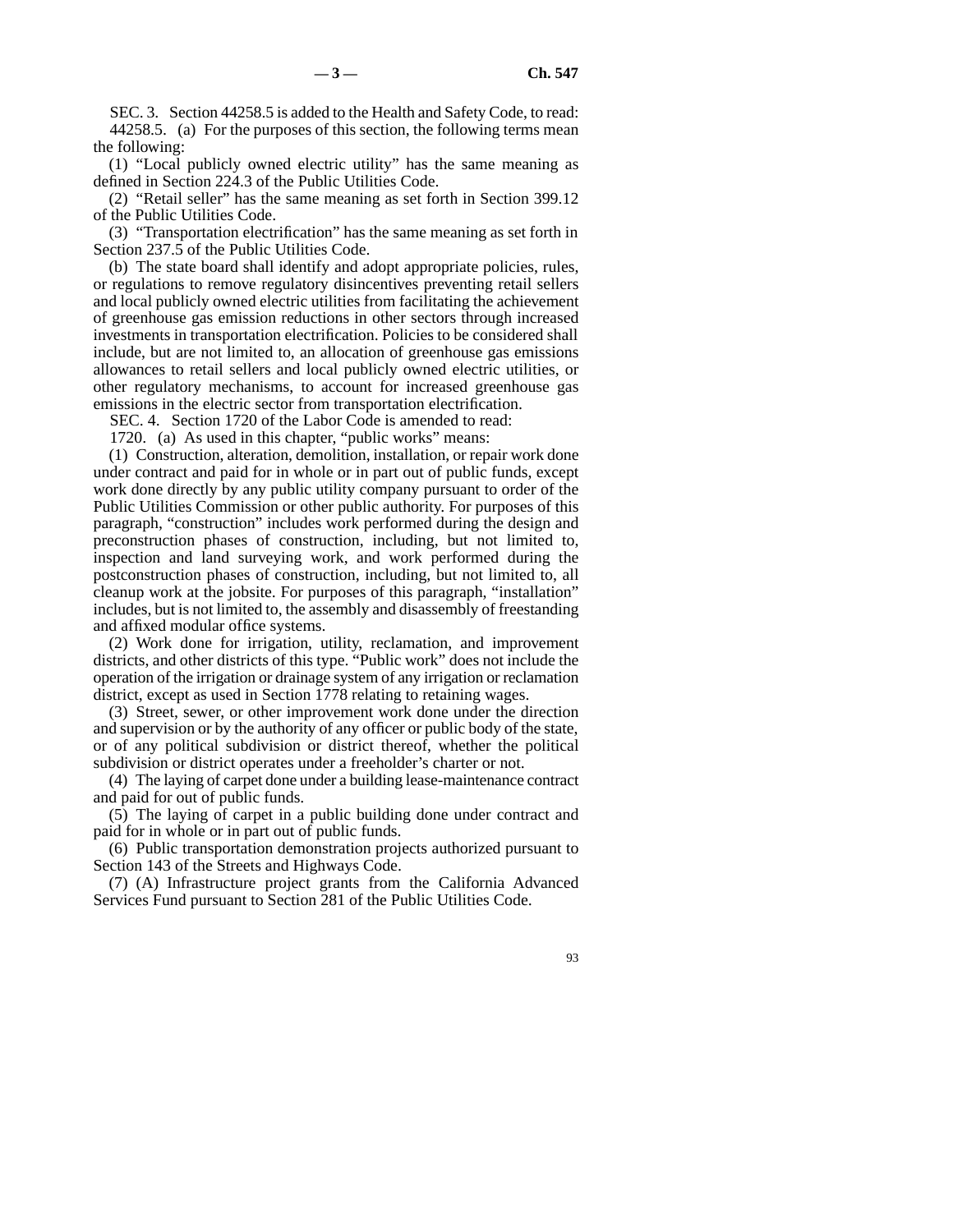(B) For purposes of this paragraph, the Public Utilities Commission is not the awarding body or the body awarding the contract, as defined in Section 1722.

(b) For purposes of this section, "paid for in whole or in part out of public funds" means all of the following:

(1) The payment of money or the equivalent of money by the state or political subdivision directly to or on behalf of the public works contractor, subcontractor, or developer.

(2) Performance of construction work by the state or political subdivision in execution of the project.

(3) Transfer by the state or political subdivision of an asset of value for less than fair market price.

(4) Fees, costs, rents, insurance or bond premiums, loans, interest rates, or other obligations that would normally be required in the execution of the contract, that are paid, reduced, charged at less than fair market value, waived, or forgiven by the state or political subdivision.

(5) Money loaned by the state or political subdivision that is to be repaid on a contingent basis.

(6) Credits that are applied by the state or political subdivision against repayment obligations to the state or political subdivision.

(c) Notwithstanding subdivision (b):

(1) Private residential projects built on private property are not subject to the requirements of this chapter unless the projects are built pursuant to an agreement with a state agency, redevelopment agency, or local public housing authority.

(2) If the state or a political subdivision requires a private developer to perform construction, alteration, demolition, installation, or repair work on a public work of improvement as a condition of regulatory approval of an otherwise private development project, and the state or political subdivision contributes no more money, or the equivalent of money, to the overall project than is required to perform this public improvement work, and the state or political subdivision maintains no proprietary interest in the overall project, then only the public improvement work shall thereby become subject to this chapter.

(3) If the state or a political subdivision reimburses a private developer for costs that would normally be borne by the public, or provides directly or indirectly a public subsidy to a private development project that is de minimis in the context of the project, an otherwise private development project shall not thereby become subject to the requirements of this chapter.

(4) The construction or rehabilitation of affordable housing units for lowor moderate-income persons pursuant to paragraph (5) or (7) of subdivision (e) of Section 33334.2 of the Health and Safety Code that are paid for solely with moneys from the Low and Moderate Income Housing Fund established pursuant to Section 33334.3 of the Health and Safety Code or that are paid for by a combination of private funds and funds available pursuant to Section 33334.2 or 33334.3 of the Health and Safety Code do not constitute a project that is paid for in whole or in part out of public funds.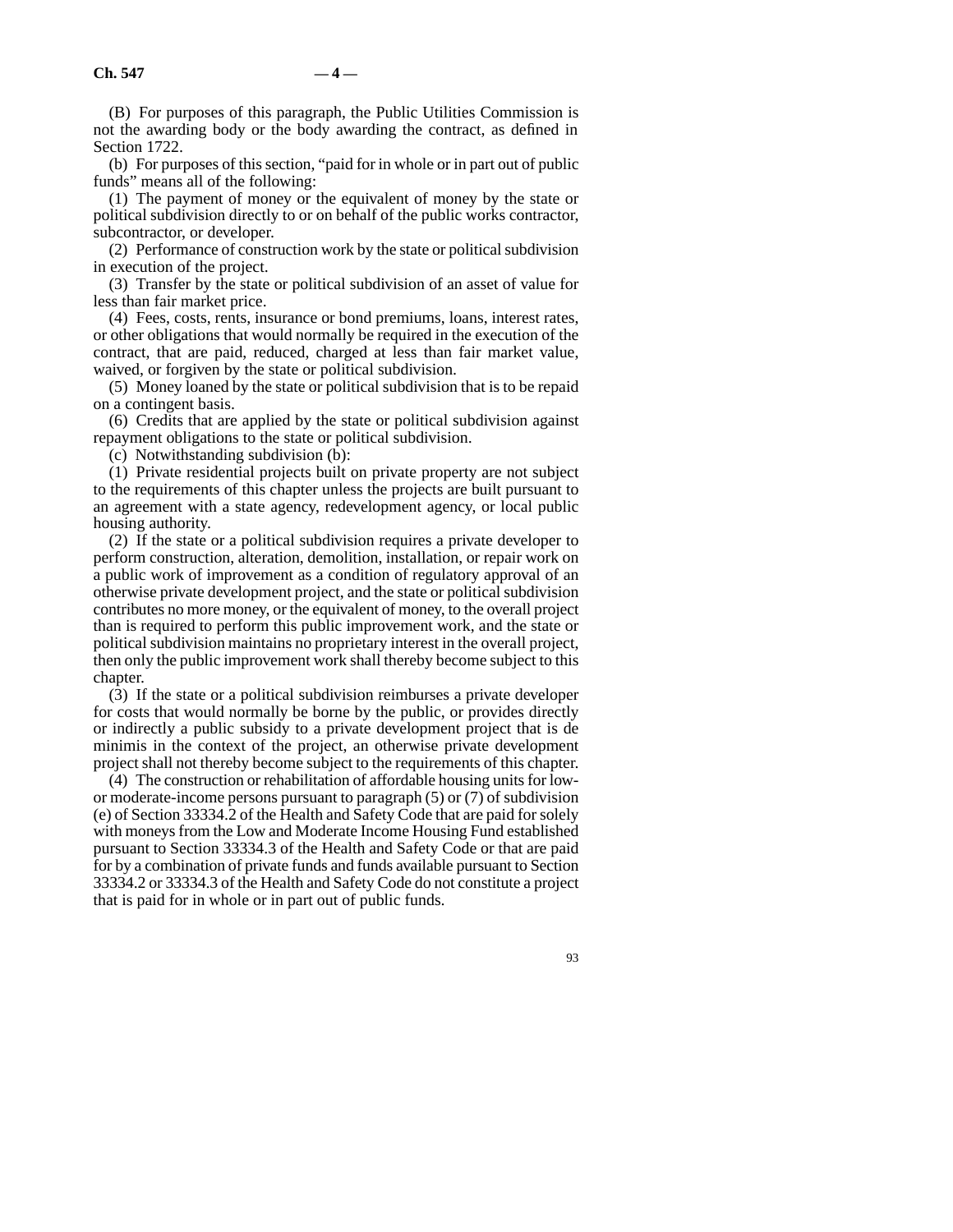(5) Unless otherwise required by a public funding program, the construction or rehabilitation of privately owned residential projects is not subject to the requirements of this chapter if one or more of the following conditions are met:

(A) The project is a self-help housing project in which no fewer than 500 hours of construction work associated with the homes are to be performed by the home buyers.

(B) The project consists of rehabilitation or expansion work associated with a facility operated on a not-for-profit basis as temporary or transitional housing for homeless persons with a total project cost of less than twenty-five thousand dollars (\$25,000).

(C) Assistance is provided to a household as either mortgage assistance, downpayment assistance, or for the rehabilitation of a single-family home.

(D) The project consists of new construction, expansion, or rehabilitation work associated with a facility developed by a nonprofit organization to be operated on a not-for-profit basis to provide emergency or transitional shelter and ancillary services and assistance to homeless adults and children. The nonprofit organization operating the project shall provide, at no profit, not less than 50 percent of the total project cost from nonpublic sources, excluding real property that is transferred or leased. Total project cost includes the value of donated labor, materials, architectural, and engineering services.

(E) The public participation in the project that would otherwise meet the criteria of subdivision (b) is public funding in the form of below-market interest rate loans for a project in which occupancy of at least 40 percent of the units is restricted for at least 20 years, by deed or regulatory agreement, to individuals or families earning no more than 80 percent of the area median income.

(d) Notwithstanding any provision of this section to the contrary, the following projects shall not, solely by reason of this section, be subject to the requirements of this chapter:

(1) Qualified residential rental projects, as defined by Section 142(d) of the Internal Revenue Code, financed in whole or in part through the issuance of bonds that receive allocation of a portion of the state ceiling pursuant to Chapter 11.8 (commencing with Section 8869.80) of Division 1 of Title 2 of the Government Code on or before December 31, 2003.

(2) Single-family residential projects financed in whole or in part through the issuance of qualified mortgage revenue bonds or qualified veterans' mortgage bonds, as defined by Section 143 of the Internal Revenue Code, or with mortgage credit certificates under a Qualified Mortgage Credit Certificate Program, as defined by Section 25 of the Internal Revenue Code, that receive allocation of a portion of the state ceiling pursuant to Chapter 11.8 (commencing with Section 8869.80) of Division 1 of Title 2 of the Government Code on or before December 31, 2003.

(3) Low-income housing projects that are allocated federal or state low-income housing tax credits pursuant to Section 42 of the Internal Revenue Code, Chapter 3.6 (commencing with Section 50199.4) of Part 1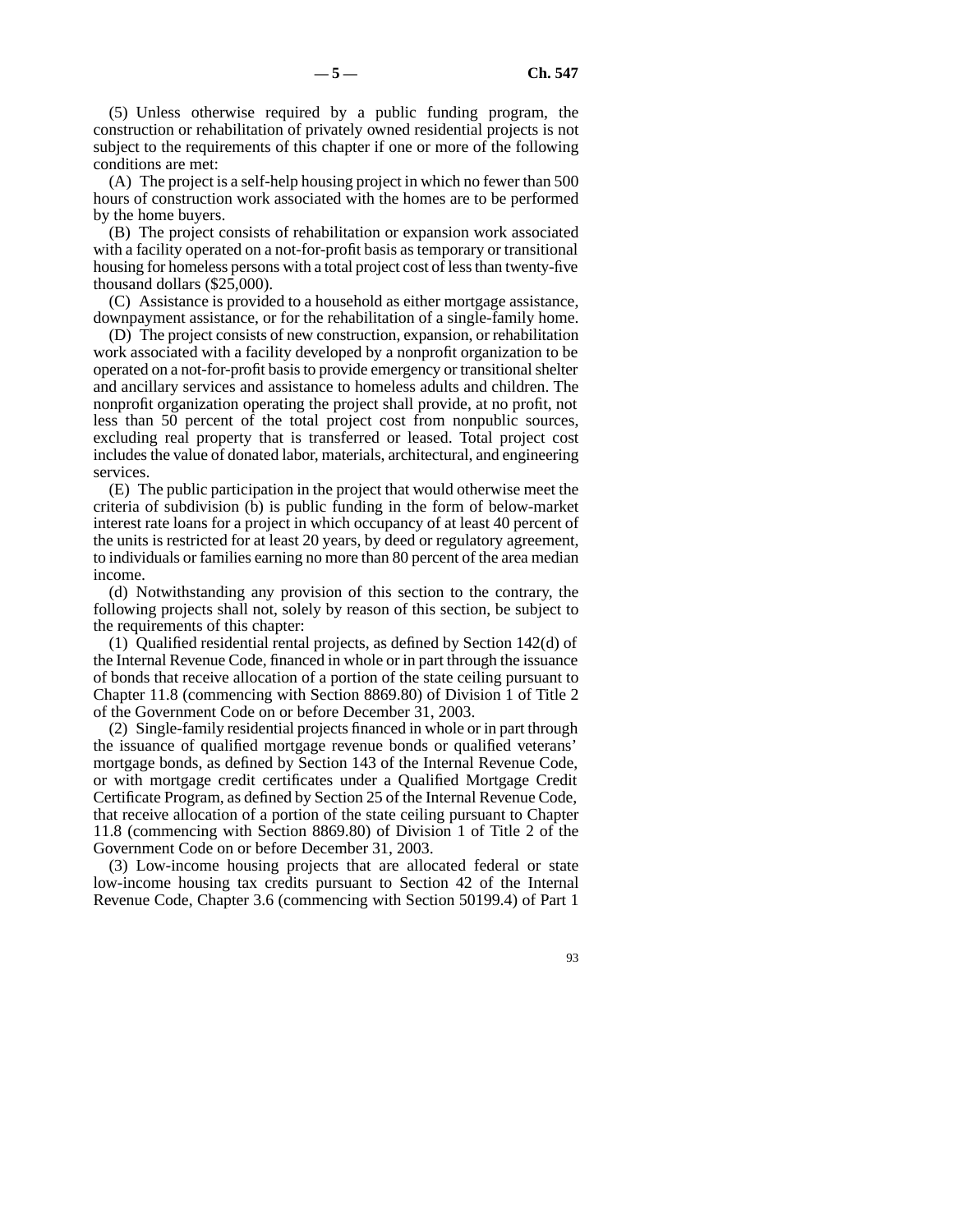of Division 31 of the Health and Safety Code, or Section 12206, 17058, or 23610.5 of the Revenue and Taxation Code, on or before December 31, 2003.

(e) Notwithstanding paragraph (1) of subdivision (a), construction, alteration, demolition, installation, or repair work on the electric transmission system located in California constitutes a public works project for the purposes of this chapter.

(f) If a statute, other than this section, or a regulation, other than a regulation adopted pursuant to this section, or an ordinance or a contract applies this chapter to a project, the exclusions set forth in subdivision (d) do not apply to that project.

(g) For purposes of this section, references to the Internal Revenue Code mean the Internal Revenue Code of 1986, as amended, and include the corresponding predecessor sections of the Internal Revenue Code of 1954, as amended.

(h) The amendments made to this section by either Chapter 938 of the Statutes of 2001 or the act adding this subdivision shall not be construed to preempt local ordinances requiring the payment of prevailing wages on housing projects.

SEC. 5. Section 25302.2 is added to the Public Resources Code, to read: 25302.2. As part of the 2019 edition of the integrated energy policy report, the commission shall evaluate the actual energy efficiency savings, as defined in Section 25310, from negative therm interactive effects generated as a result of electricity efficiency improvements.

SEC. 6. Section 25310 of the Public Resources Code is amended to read: 25310. (a) For purposes of this section, the following terms have the following meanings:

(1) "End use" means the purpose for which energy is used, including, but not limited to, heating, cooling, or lighting, or class of energy uses upon which an energy efficiency program is focused, typically categorized by equipment purpose, equipment energy use intensity, or building type.

(2) "Energy efficiency savings" means reduced electricity or natural gas usage produced either by the installation of an energy efficiency measure or the adoption of an energy efficiency practice that maintains at least the same level of end-use service or by conservation actions that reduce energy use by reducing the quantity of baseline energy services demanded.

(b) On or before November 1, 2007, and by November 1 of every third year thereafter, the commission in consultation with the Public Utilities Commission and local publicly owned electric utilities, in a public process that allows input from other stakeholders, shall develop a statewide estimate of all potentially achievable cost-effective electricity and natural gas efficiency savings and establish targets for statewide annual energy efficiency savings and demand reduction for the next 10-year period. The commission shall base its estimate at least in part on information developed pursuant to Sections 454.55, 454.56, 715, 9505, 9615, and 9615.5 of the Public Utilities Code. The commission shall, for each electrical corporation and each gas corporation, include in the integrated energy policy report, a comparison of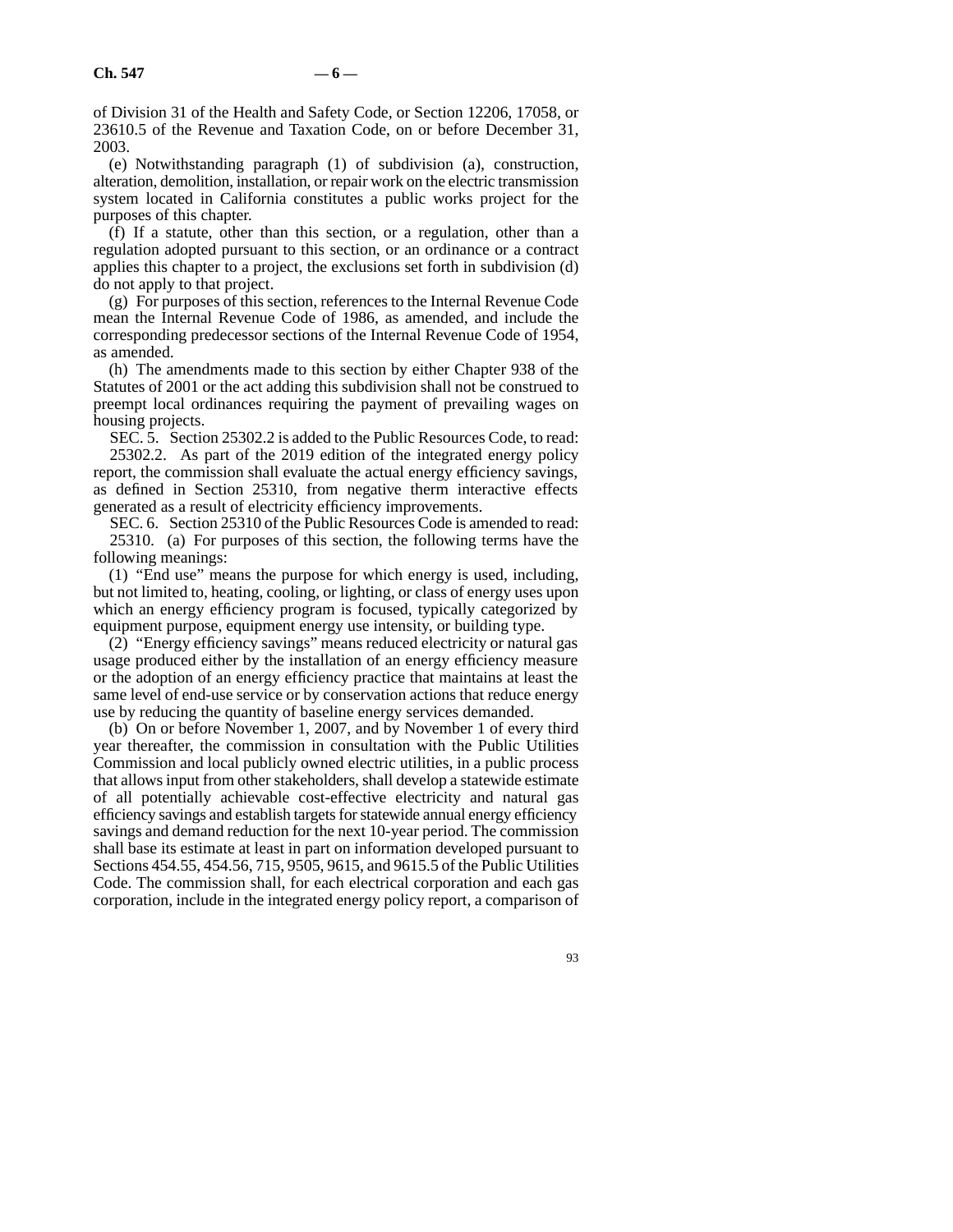the public utility's annual targets established pursuant to Sections 454.55 and 454.56, and the public utility's actual energy efficiency savings and demand reductions.

(c) (1) On or before November 1, 2017, the commission, in collaboration with the Public Utilities Commission and local publicly owned electric utilities, in a public process that allows input from other stakeholders, shall establish annual targets for statewide energy efficiency savings and demand reduction that will achieve a cumulative doubling of statewide energy efficiency savings in electricity and natural gas final end uses of retail customers by January 1, 2030. The commission shall base the targets on a doubling of the midcase estimate of additional achievable energy efficiency savings, as contained in the California Energy Demand Updated Forecast, 2015-2025, adopted by the commission, extended to 2030 using an average annual growth rate, and the targets adopted by local publicly owned electric utilities pursuant to Section 9505 of the Public Utilities Code, extended to 2030 using an average annual growth rate, to the extent doing so is cost effective, feasible, and will not adversely impact public health and safety.

(2) The commission may establish targets for the purposes of paragraph (1) that aggregate energy efficiency savings from both electricity and natural gas final end uses. Before establishing aggregate targets, the commission shall, in a public process that allows input from other stakeholders, adopt a methodology for aggregating electricity and natural gas final end-use energy efficiency savings in a consistent manner based on source of energy reduction and other relevant factors.

(3) In establishing the targets pursuant to paragraph (1), the commission shall assess the hourly and seasonal impact on statewide and local electricity demand.

(4) In assessing the feasibility and cost-effectiveness of energy efficiency savings for the purposes of paragraph (1), the commission and the Public Utilities Commission shall consider the results of energy efficiency potential studies that are not restricted by previous levels of utility energy efficiency savings.

(5) The energy efficiency savings and demand reduction reported for the purposes of achieving the targets established pursuant to paragraph (1) shall be measured taking into consideration the overall reduction in normalized metered electricity and natural gas consumption where these measurement techniques are feasible and cost effective.

(d) The targets established in subdivision (c) may be achieved through energy efficiency savings and demand reduction resulting from a variety of programs that include, but are not limited to, the following:

(1) Appliance and building energy efficiency standards developed and adopted pursuant to Section 25402.

(2) A comprehensive program to achieve greater energy efficiency savings in California's existing residential and nonresidential building stock pursuant to Section 25943.

(3) Programs funded and authorized pursuant to the California Clean Energy Job Creation Act (Division 16.3 (commencing with Section 26200)).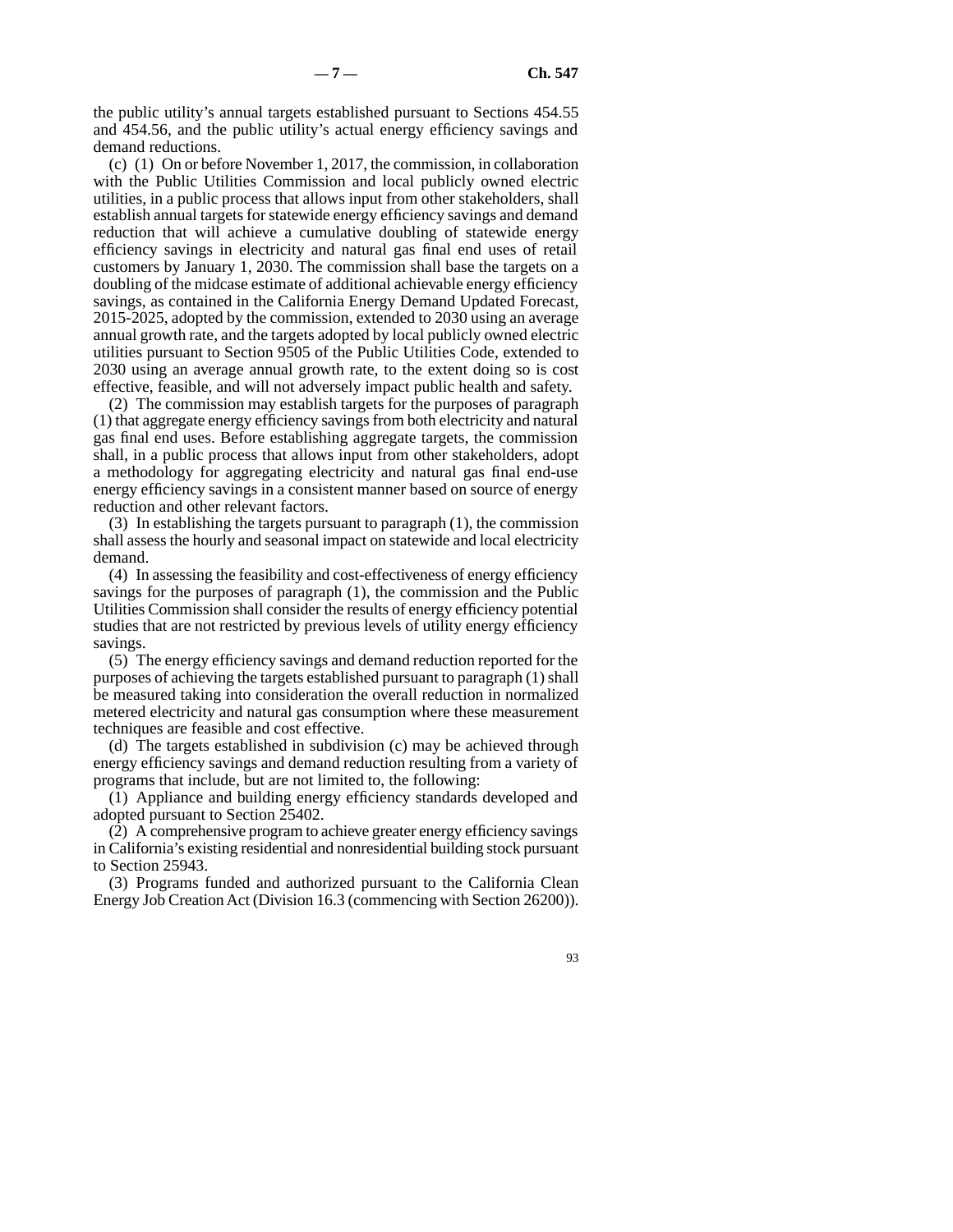(4) Programs funded by the Greenhouse Gas Reduction Fund established pursuant to Section 16428.8 of the Government Code.

(5) Programs funded and authorized pursuant to this division.

(6) Programs of electrical or gas corporations, or community choice aggregators, that provide financial incentives, rebates, technical assistance, and support to their customers to increase energy efficiency, authorized by the Public Utilities Commission.

(7) Programs of local publicly owned electric utilities that provide financial incentives, rebates, technical assistance, and support to their customers to increase energy efficiency pursuant to Section 385 of the Public Utilities Code.

(8) Programs of electrical or gas corporations, local publicly owned electric utilities, or community choice aggregators, that achieve energy efficiency savings through operational, behavioral, and retrocommissioning activities.

(9) Programs that save energy in final end uses by reducing distribution feeder service voltage, known as conservation voltage reduction.

(10) Programs that save energy in final end uses by using cleaner fuels to reduce greenhouse gas emissions as measured on a lifecycle basis from the provision of energy services.

(11) Property Assessed Clean Energy (PACE) programs.

(e) Beginning with the 2019 edition of the integrated energy policy report and every two years thereafter, the commission shall provide recommendations and an update on progress toward achieving a doubling of energy efficiency savings in electricity and natural gas final end uses of retail customers by January 1, 2030, pursuant to paragraph (1) of subdivision (c). The commission shall also include with the recommendations and update both of the following:

(1) An assessment of the effect of energy efficiency savings on electricity demand statewide, in local service territories, and on an hourly and seasonal basis.

(2) Specific strategies for, and an update on, progress toward maximizing the contribution of energy efficiency savings in disadvantaged communities identified pursuant to Section 39711 of the Health and Safety Code.

SEC. 7. Section 25327 is added to the Public Resources Code, to read:

25327. (a) The Legislature finds and declares all of the following:

(1) There is insufficient information available to fully realize the potential of solar photovoltaic energy generation to serve low-income customers, including those in disadvantaged communities.

(2) There is insufficient understanding of the barriers to access for low-income customers to all forms of renewable energy being generated in the state.

(3) There is insufficient understanding of the barriers to access for low-income customers to energy efficiency investments.

(4) There is insufficient understanding of the barriers to access for low-income customers to zero-emission and near-zero-emission transportation options.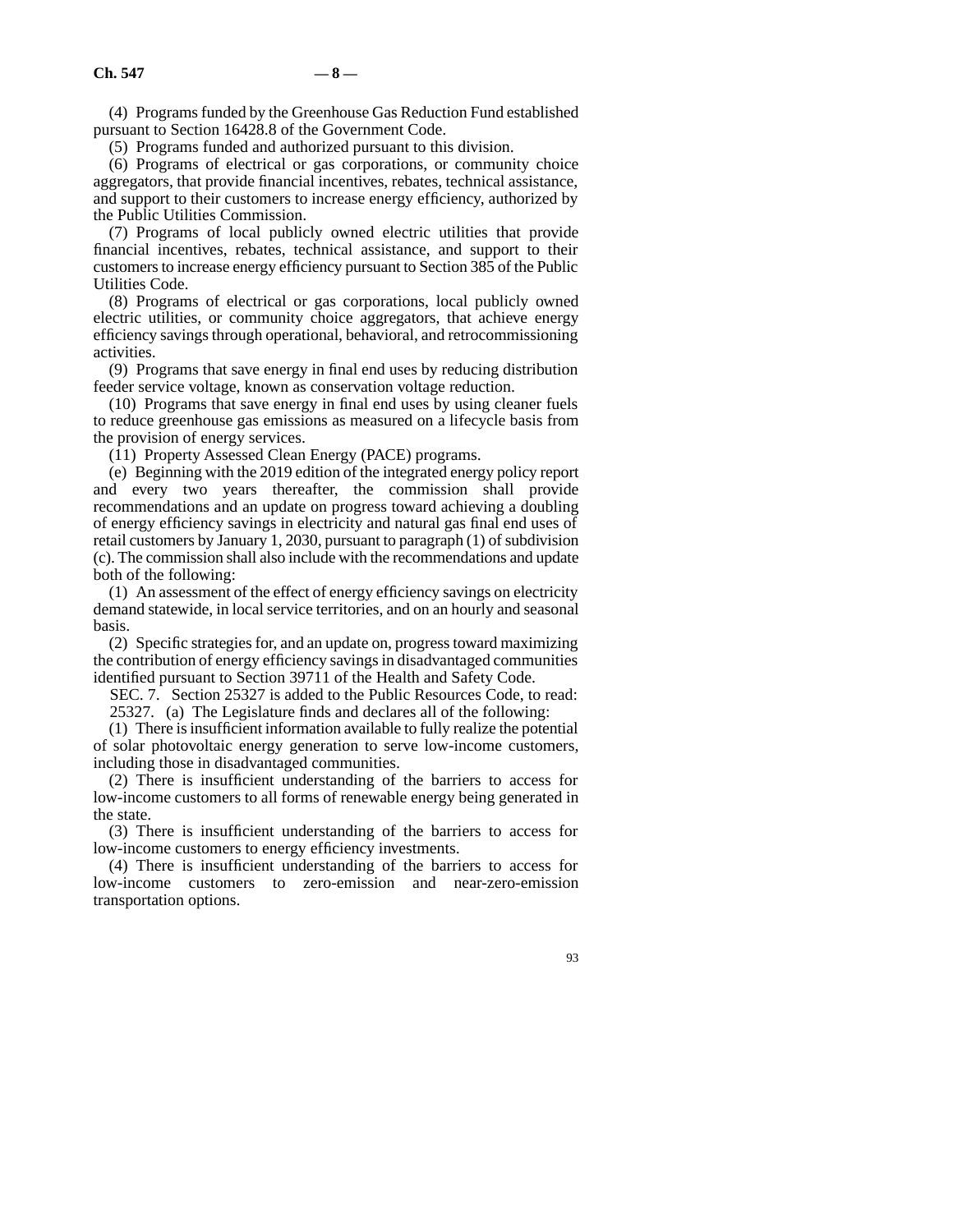(b) On or before January 1, 2017, the commission, with input from relevant state agencies and the public, shall conduct and complete a study on both of the following:

(1) Barriers to, and opportunities for, solar photovoltaic energy generation as well as barriers to, and opportunities for, access to other renewable energy by low-income customers.

(2) Barriers to contracting opportunities for local small businesses in disadvantaged communities.

(c) On or before January 1, 2017, the commission, with input from relevant state agencies and the public, shall develop and publish a study on barriers for low-income customers to energy efficiency and weatherization investments, including those in disadvantaged communities, as well as recommendations on how to increase access to energy efficiency and weatherization investments to low-income customers.

(d) On or before January 1, 2017, the State Air Resources Board, in consultation with the commission and with input from relevant state agencies and the public, shall develop and publish a study on barriers for low-income customers to zero-emission and near-zero-emission transportation options, including those in disadvantaged communities, as well as recommendations on how to increase access to zero-emission and near-zero-emission transportation options to low-income customers, including those in disadvantaged communities.

SEC. 8. Section 25943 of the Public Resources Code is amended to read: 25943. (a) (1) By March 1, 2010, the commission shall establish a regulatory proceeding to develop and implement a comprehensive program to achieve greater energy savings in California's existing residential and nonresidential building stock. This program shall comprise a complementary portfolio of techniques, applications, and practices that will achieve greater energy efficiency in existing residential and nonresidential structures that fall significantly below the current standards in Title 24 of the California Code of Regulations, as determined by the commission.

(2) The comprehensive program may include, but need not be limited to, a broad range of energy assessments, building benchmarking, energy rating, cost-effective energy efficiency improvements, public and private sector energy efficiency financing options, public outreach and education efforts, and green workforce training.

(3) The commission shall adopt, implement, and enforce a responsible contractor policy for use across all ratepayer-funded energy efficiency programs that involve installation or maintenance, or both installation and maintenance, by building contractors to ensure that retrofits meet high-quality performance standards and reduce energy savings lost or foregone due to poor-quality workmanship.

(4) The commission, in consultation with the Public Utilities Commission, shall establish consumer protection guidelines for energy efficiency products and services.

(b) To develop and implement the program specified in subdivision (a), the commission shall do both of the following: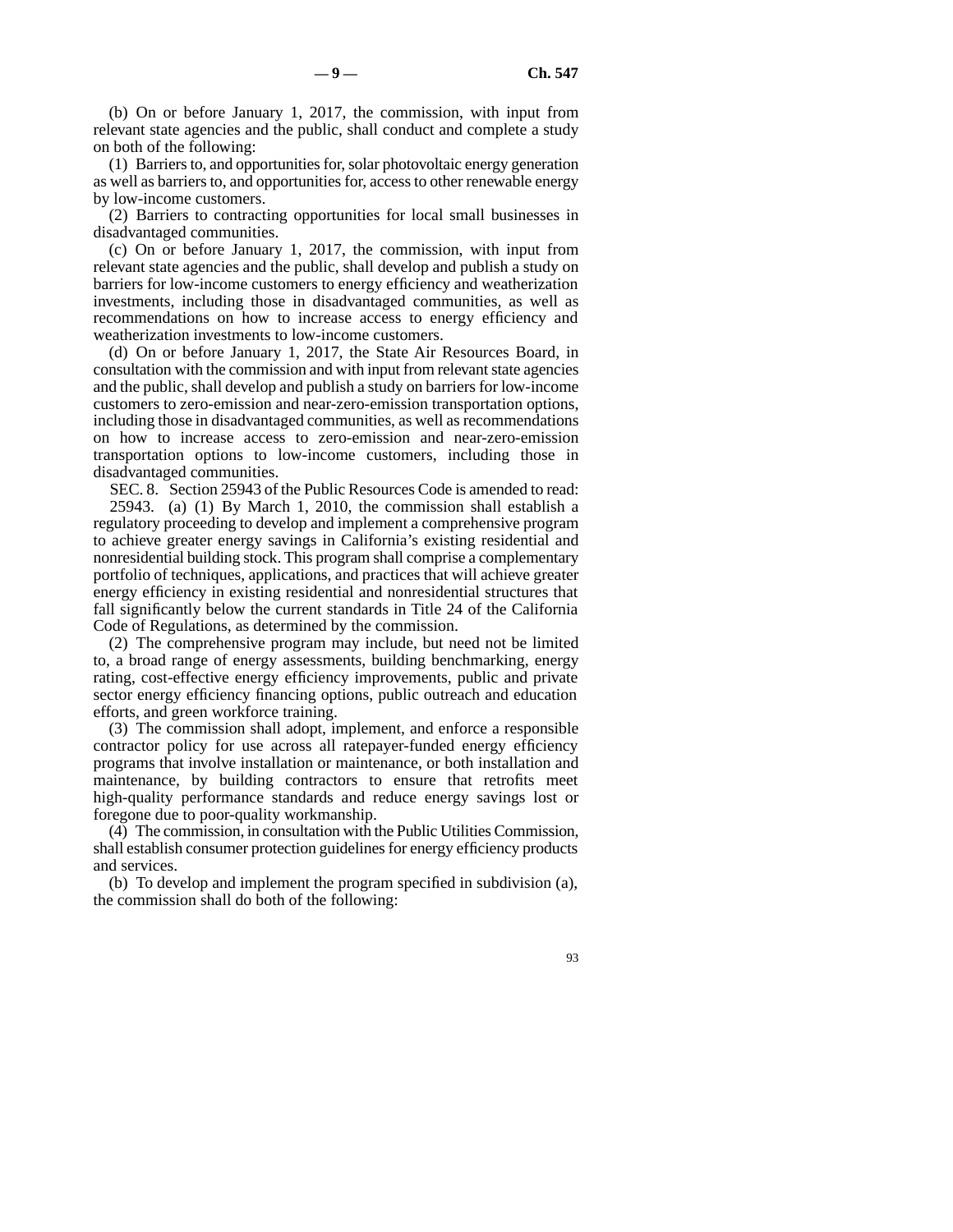(1) Coordinate with the Public Utilities Commission and consult with representatives from the Bureau of Real Estate, the Department of Housing and Community Development, investor-owned and publicly owned utilities, local governments, real estate licensees, commercial and homebuilders, commercial property owners, small businesses, mortgage lenders, financial institutions, home appraisers, inspectors, energy rating organizations, consumer groups, environmental and environmental justice groups, and other entities the commission deems appropriate.

(2) Hold at least three public hearings in geographically diverse locations throughout the state.

(c) In developing the requirements for the program specified in subdivision (a), the commission shall consider all of the following:

(1) The amount of annual and peak energy savings, greenhouse gas emission reductions, and projected customer utility bill savings that will accrue from the program.

(2) The most cost-effective means and reasonable timeframes to achieve the goals of the program.

(3) The various climatic zones within the state.

(4) An appropriate method to inform and educate the public about the need for, benefits of, and environmental impacts of, the comprehensive energy efficiency program.

(5) The most effective way to report the energy assessment results and the corresponding energy efficiency improvements to the owner of the residential or nonresidential building, including, among other things, the following:

(A) Prioritizing the identified energy efficiency improvements.

(B) The payback period or cost-effectiveness of each improvement identified.

(C) The various incentives, loans, grants, and rebates offered to finance the improvements.

(D) Available financing options including all of the following:

(i) Mortgages or sales agreement components.

(ii) On-bill financing.

(iii) Contractual property tax assessments.

(iv) Home warranties.

(6) Existing statutory and regulatory requirements to achieve energy efficiency savings and greenhouse gas emission reductions.

(7) A broad range of implementation approaches, including both utility and nonutility administration of energy efficiency programs, especially the use of not-for-profit and community-based organizations that assist with deployment in disadvantaged communities identified pursuant to Section 39711 of the Health and Safety Code.

(8) Workforce development and job training for residents in disadvantaged communities, including veterans, at-risk youth, and members of the state and local community conservation corps.

(9) Any other considerations deemed appropriate by the commission.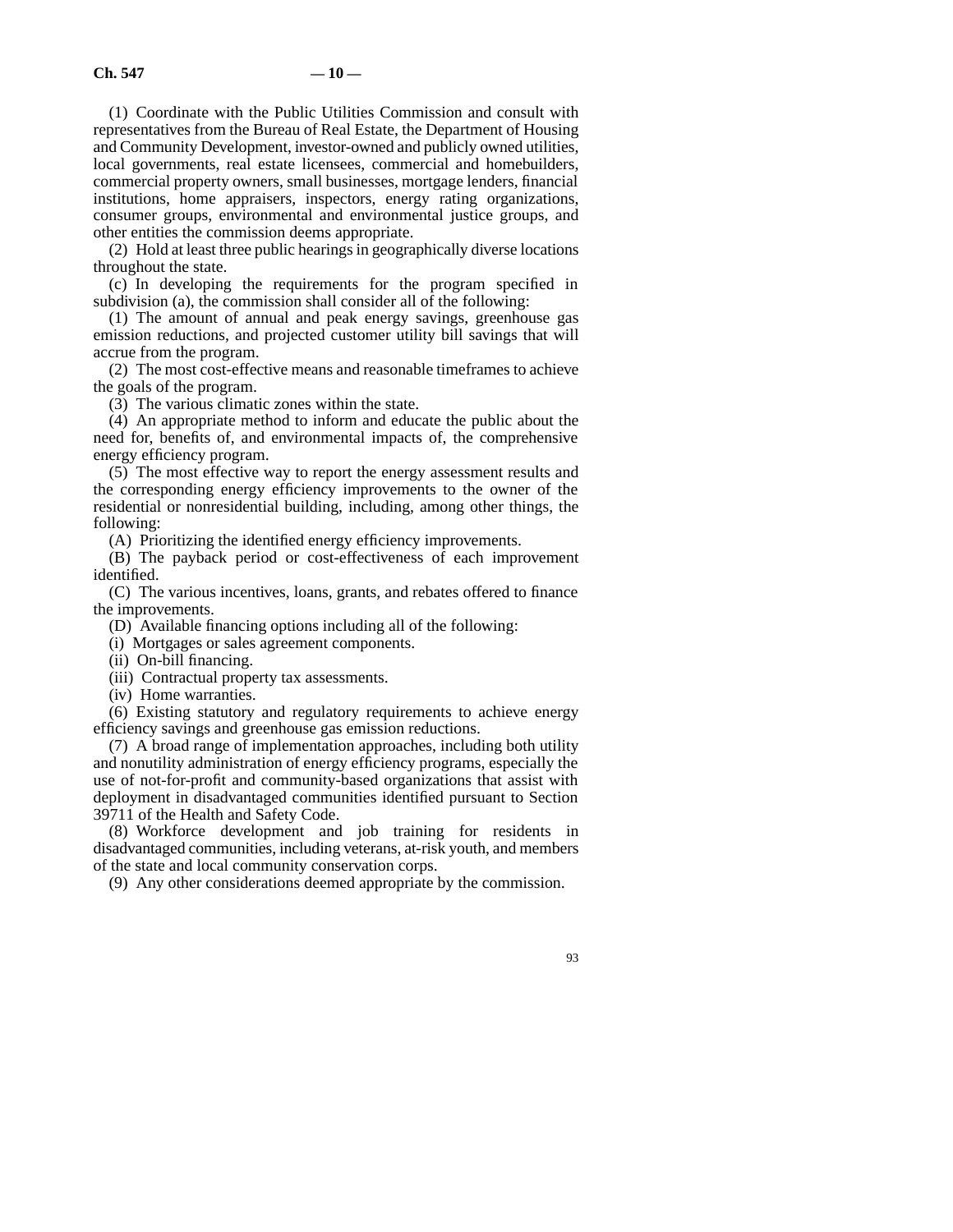(d) The program developed pursuant to this section shall do all of the following:

(1) Minimize the overall costs of establishing and implementing the comprehensive energy efficiency program requirements.

(2) Ensure, for residential buildings, that the energy efficiency assessments, ratings, or improvements do not unreasonably or unnecessarily affect the home purchasing process or the ability of individuals to rent housing. A transfer of property subject to the program implemented pursuant to this section shall not be invalidated solely because of the failure of a person to comply with a provision of the program.

(3) Ensure, for nonresidential buildings, that the energy improvements do not have an undue economic impact on California businesses.

(4) Determine, for residential buildings, the appropriateness of the Home Energy Rating System (HERS) program to support the goals of this section and whether there are a sufficient number of HERS-certified raters available to meet the program requirements.

(5) Determine, for nonresidential structures, the availability of an appropriate cost-effective energy efficiency assessment system and whether there are a sufficient number of certified raters or auditors available to meet the program requirements.

(6) Coordinate with the California Workforce Investment Board, the Employment Training Panel, the California Community Colleges, and other entities to ensure a qualified, well-trained workforce is available to implement the program requirements.

(7) Promote greater project penetration in disadvantaged communities identified pursuant to Section 39711 of the Health and Safety Code, including the deployment of energy efficiency surveys and audits, energy efficiency retrofits and upgrades, weatherization, and followup project inspections by state-certified community conservation corps and other community-based workforce development organizations that serve residents of disadvantaged communities, including veterans and disadvantaged youth.

(8) Coordinate with, and avoid duplication of, existing proceedings of the Public Utilities Commission and programs administered by utilities.

(e) A home energy rating or energy assessment service does not meet the requirements of this section unless the service has been certified by the commission to be in compliance with the program criteria developed pursuant to this section and is in conformity with other applicable elements of the program.

(f) (1) The commission shall periodically update the criteria and adopt any revision that, in its judgment, is necessary to improve or refine program requirements after receiving public input.

(2) On or before January 1, 2017, and at least once every three years thereafter, the commission shall adopt an update to the program in furtherance of achieving a cumulative doubling of statewide energy efficiency savings in electricity and natural gas final end uses of retail customers by January 1, 2030.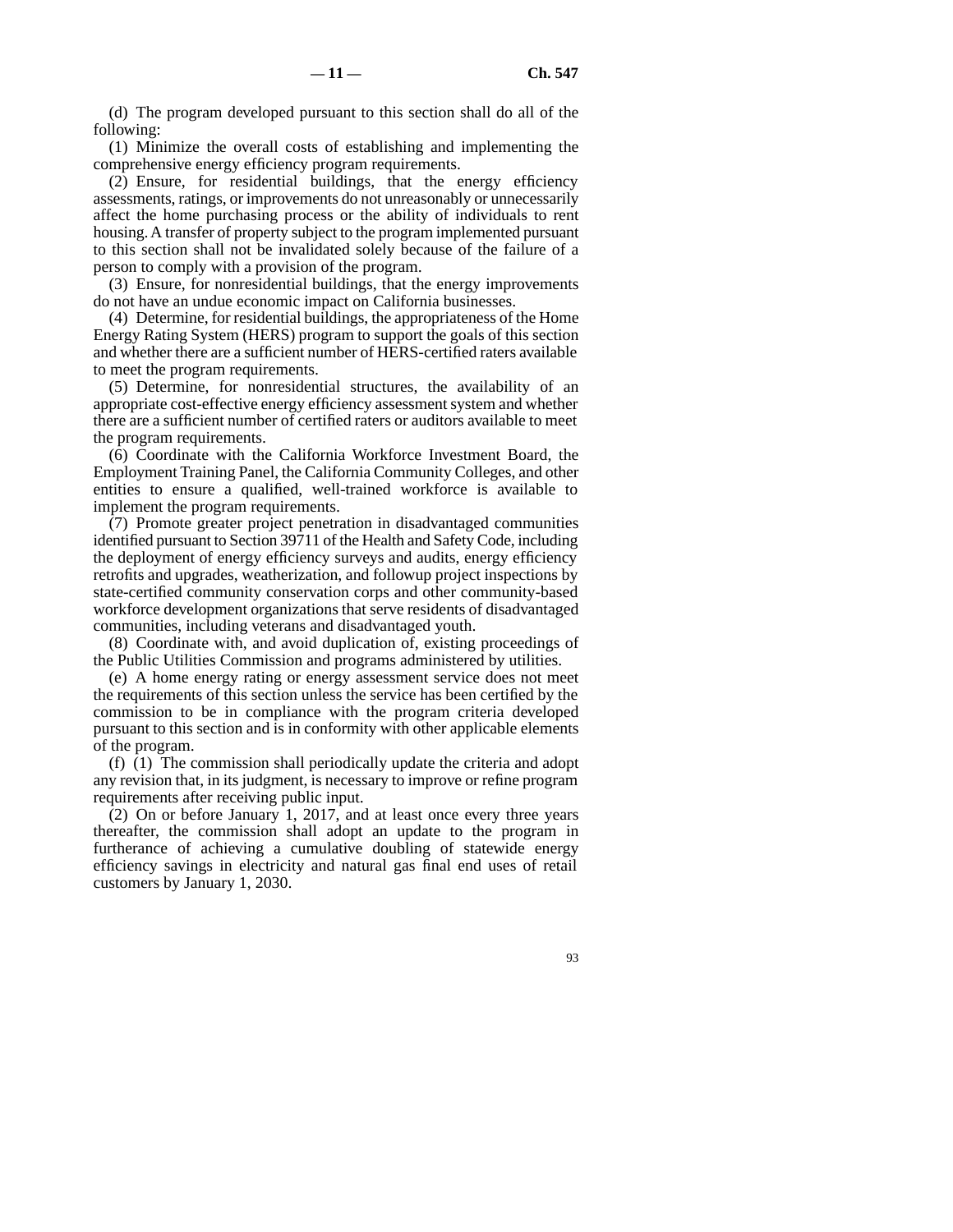(g) Before implementing an element of the program developed pursuant to subdivision (a) that requires the expansion of statutory authority of the commission or the Public Utilities Commission, the commission and the Public Utilities Commission shall obtain legislative approval for the expansion of their authorities.

(h) The commission shall report on the status of the program in the integrated energy policy report pursuant to Section 25302.

(i) The commission shall fund activities undertaken pursuant to this section from the Federal Trust Fund consistent with the federal American Recovery and Reinvestment Act of 2009 (Public Law 111-5) or other sources of nonstate funds available to the commission for the purposes of this section.

(j) For purposes of this section, the following terms mean the following:

(1) "Energy assessment" means a determination of an energy user's energy consumption level, relative efficiency compared to other users, and opportunities to achieve greater efficiency or improve energy resource utilization.

(2) "Energy efficiency" means delivering equal or more services with less energy input from an energy source.

SEC. 9. Section 237.5 is added to the Public Utilities Code, to read:

237.5. "Transportation electrification" means the use of electricity from external sources of electrical power, including the electrical grid, for all or part of vehicles, vessels, trains, boats, or other equipment that are mobile sources of air pollution and greenhouse gases and the related programs and charging and propulsion infrastructure investments to enable and encourage this use of electricity.

SEC. 10. Section 337 of the Public Utilities Code is amended to read:

337. (a) The Independent System Operator governing board shall be composed of a five-member independent governing board of directors appointed by the Governor and subject to confirmation by the Senate. Any reference in this chapter or in any other provision of law to the Independent System Operator governing board means the independent governing board appointed under this subdivision.

(b) A member of the independent governing board appointed under subdivision (a) may not be affiliated with any actual or potential participant in any market administered by the Independent System Operator.

(c) (1) All appointments shall be for three-year terms.

(2) There is no limit on the number of terms that may be served by any member.

(d) The Oversight Board shall require the articles of incorporation and bylaws of the Independent System Operator to be revised in accordance with this section, and shall make filings with the Federal Energy Regulatory Commission as the Oversight Board determines to be necessary.

(e) For the purposes of the initial appointments to the Independent System Operator governing board, as provided in subdivision (a), the Governor shall appoint one member to a one-year term, two members to a two-year term, and two members to a three-year term.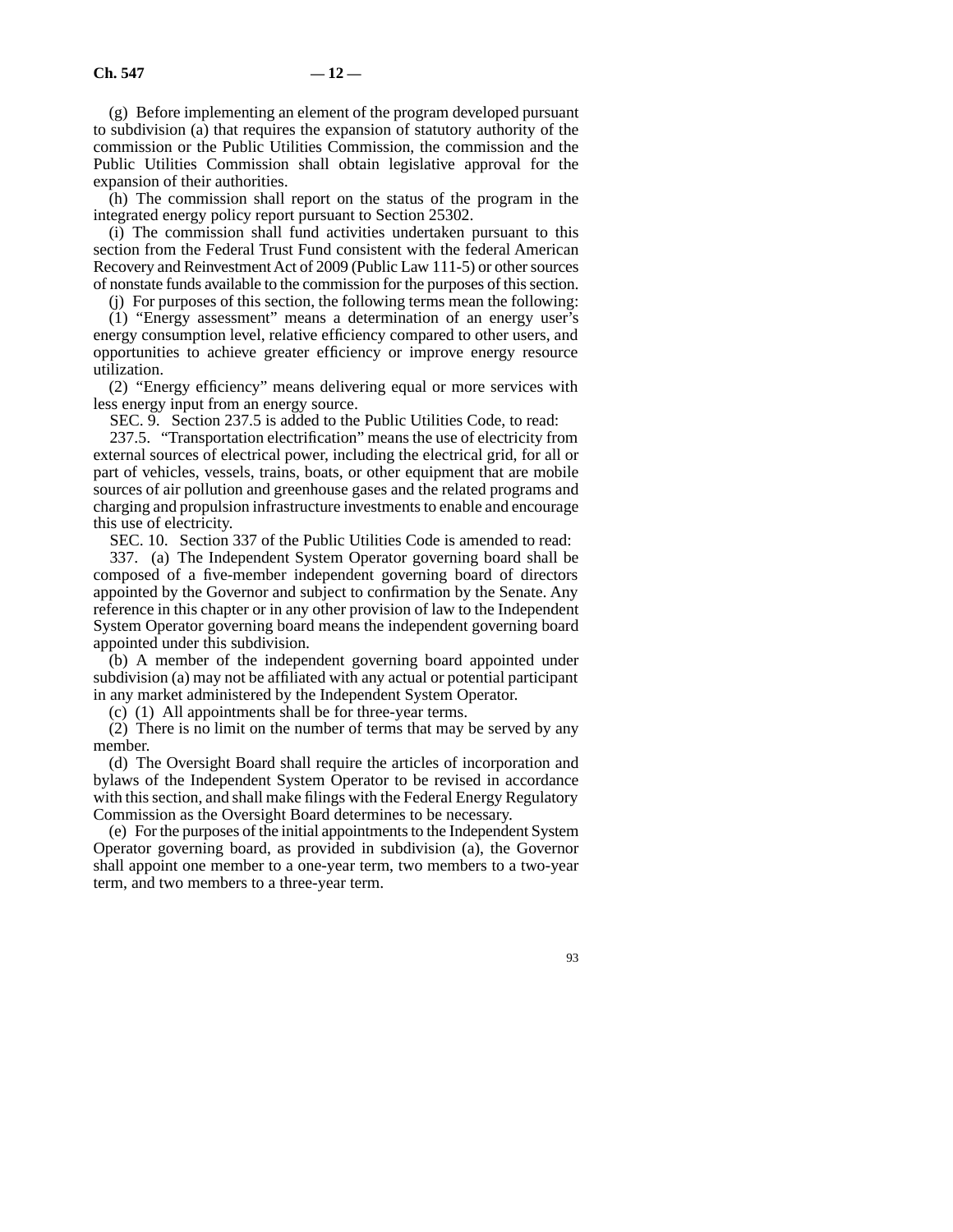(f) This section becomes inoperative on the date on which the governance modifications set forth in Section 359.5 become effective and is repealed on January 1 of the following year.

SEC. 11. Section 352 of the Public Utilities Code is amended to read:

352. (a) The Independent System Operator may not enter into a multistate entity or a regional organization as authorized in Section 359 unless that entry is approved by the Oversight Board.

(b) This section becomes inoperative on the date on which the governance modifications set forth in Section 359.5 become effective and is repealed on January 1 of the following year.

SEC. 12. Section 359 of the Public Utilities Code is amended to read:

359. (a) It is the intent of the Legislature to provide for the evolution of the Independent System Operator into a regional organization to promote the development of regional electricity transmission markets in the western states and to improve the access of consumers served by the Independent System Operator to those markets.

(b) The preferred means by which the voluntary evolution described in subdivision (a) should occur is through the adoption of a regional compact or other comparable agreement among cooperating party states, the retail customers of which states would reside within the geographic territories served by the Independent System Operator.

(c) The agreement described in subdivision (b) should provide for all of the following:

(1) An equitable process for the appointment or confirmation by party states of members of the governing boards of the Independent System Operator.

(2) A respecification of the size, structure, representation, eligible membership, nominating procedures, and member terms of service of the governing boards of the Independent System Operator.

(3) Mechanisms by which each party state, jointly or separately, can oversee effectively the actions of the Independent System Operator as those actions relate to the assurance of electricity system reliability within the party state and to matters that affect electricity sales to the retail customers of the party state or otherwise affect the general welfare of the electricity consumers and the general public of the party state.

(4) The adherence by publicly owned and investor-owned utilities located in party states to enforceable standards and protocols to protect the reliability of the interconnected regional transmission and distribution systems.

(d) (1) Except for paragraphs (2) and (3), this section becomes inoperative on January 1, 2016.

(2) This section becomes operative on January 1, 2019, if Article 5.5 (commencing with Section 359.5) becomes inoperative on that date.

(3) If the governance modifications set forth in Section 359.5 become effective, this article is repealed on January 1 of the year following the effective date of the governance modifications.

SEC. 13. Article 5.5 (commencing with Section 359.5) is added to Chapter 2.3 of Part 1 of Division 1 of the Public Utilities Code, to read: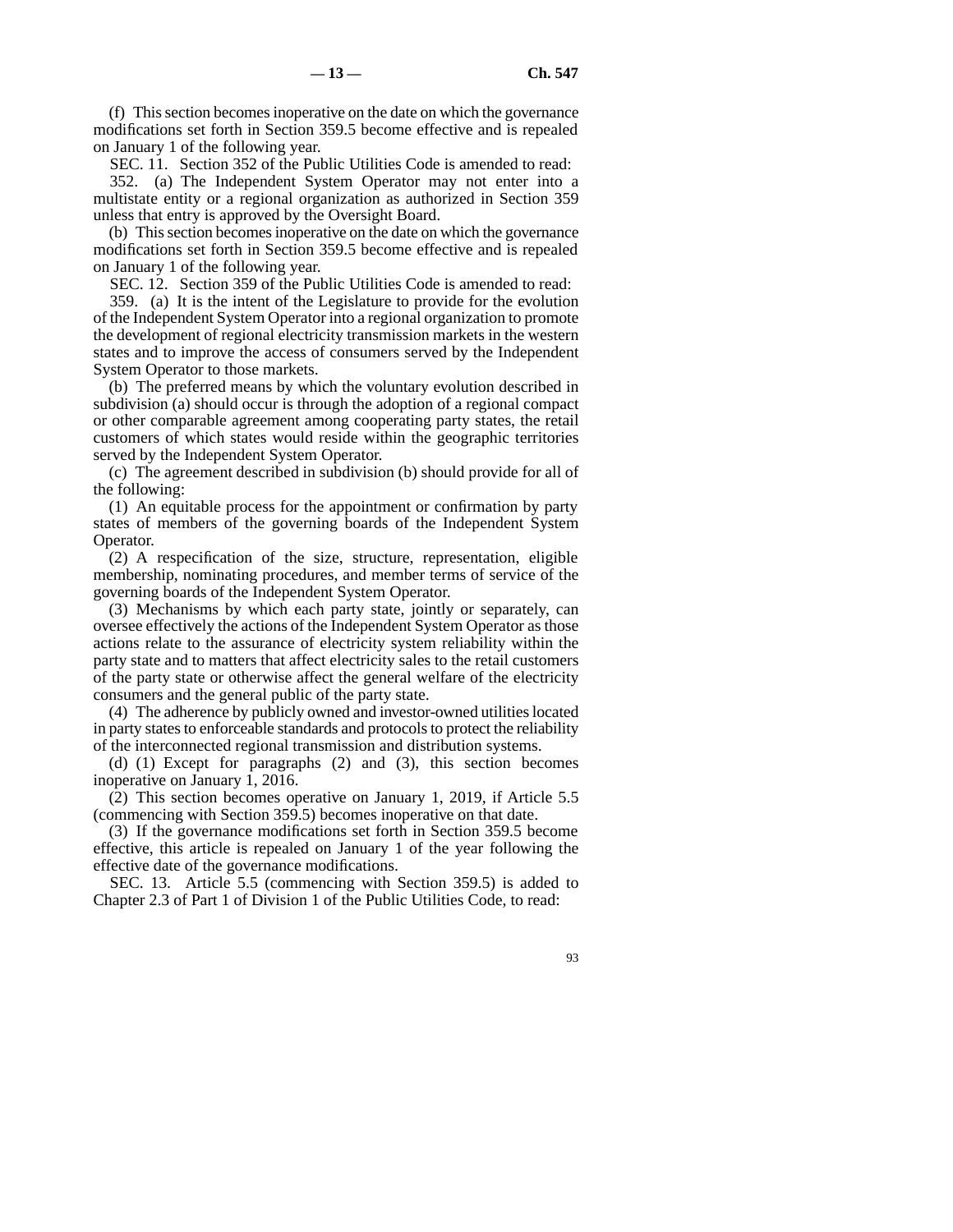# Article 5.5. Transformation of the Independent System Operator

359.5. (a) It is the intent of the Legislature to provide for the transformation of the Independent System Operator into a regional organization to promote the development of regional electricity transmission markets in the western states and to improve the access of consumers served by the Independent System Operator to those markets, and that the transformation should only occur where it is in the best interests of California and its ratepayers.

(b) The transformation of the Independent System Operator into a regional organization shall not alter its obligations to the state or to electricity consumers within the state or its obligations to comply with state laws. The Independent System Operator shall retain its obligations set forth in Section 345.5, shall maintain the standards for open meetings and public access to corporate records as set forth in Section 345.5, and shall facilitate effective tracking and reporting mechanisms in support of state enforcement of Division 25.5 (commencing with Section 38500) of the Health and Safety Code.

(c) The voluntary transformation described in subdivision (a) shall occur through additional transmission owners joining the Independent System Operator with approval from their own state or local regulatory authorities, as applicable.

(d) Modifications to the Independent System Operator governance structure, through changes to its bylaws or other corporate governance documents, would be needed to allow this transformation.

(e) The Independent System Operator shall prepare the governance modifications needed as described in subdivision (d), but they shall not become effective until all of the following occur:

(1) The Independent System Operator conducts one or more studies of the impacts of a regional market enabled by the proposed governance modifications, including overall benefits to ratepayers, including the creation or retention of jobs and other benefits to the California economy, environmental impacts in California and elsewhere, impacts in disadvantaged communities, emissions of greenhouse gases and other air pollutants, and reliability and integration of renewable energy resources. The modeling, including all assumptions underlying the modeling, shall be made available for public review.

(2) The commission, Energy Commission, and State Air Resources Board jointly hold at least one public workshop where the Independent System Operator presents the proposed governance modifications and the results of the studies described in paragraph (1). The related Independent System Operator documents shall be made public before the workshop.

(3) The Independent System Operator submits to the Governor the studies described in paragraph (1) and revised bylaws or other corporate governance documents setting forth the proposed modifications to its governance structure.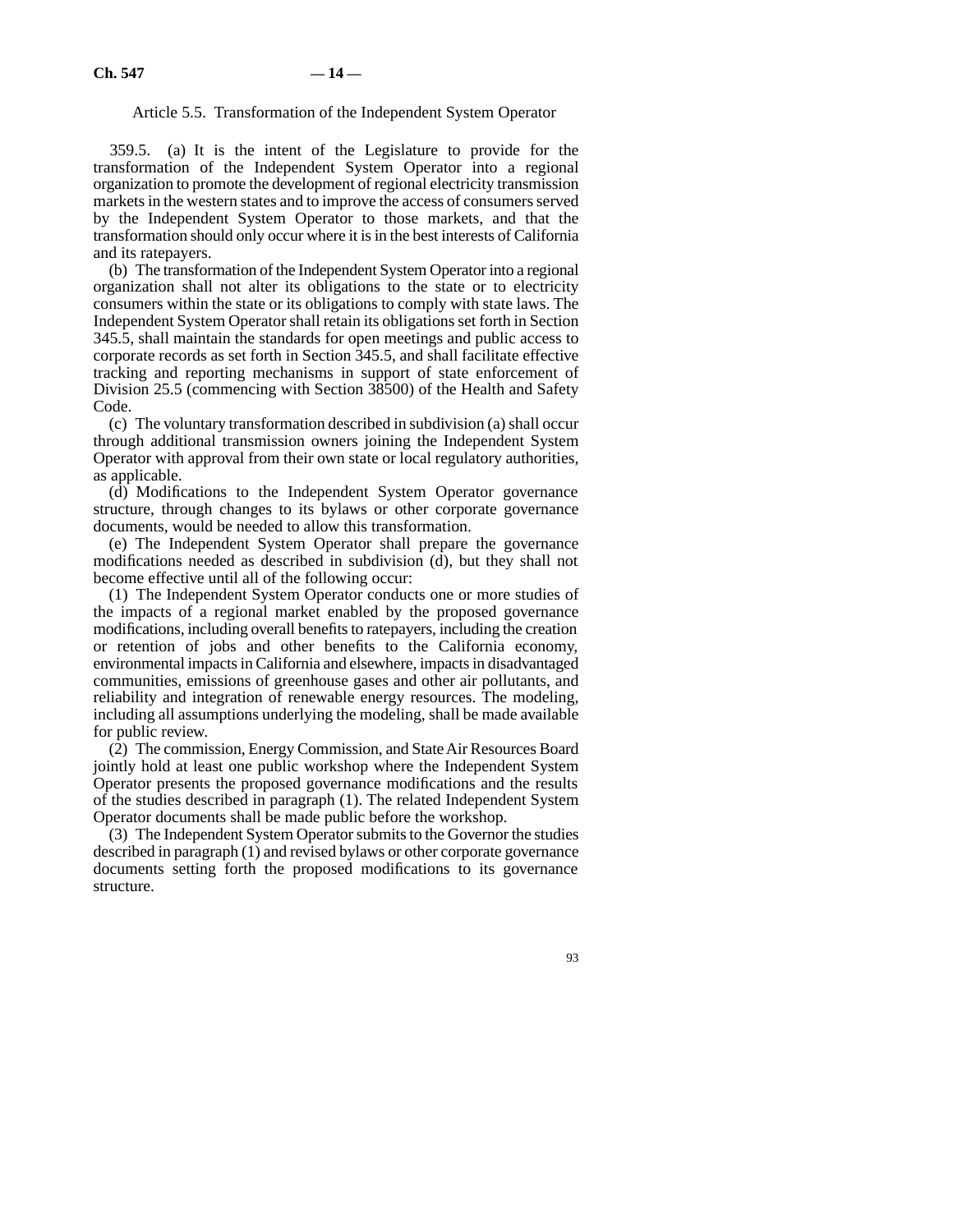(4) The Governor transmits to the Legislature the studies described in paragraph (1) and revised bylaws or other corporate governance documents setting forth the proposed modifications to its governance structure, no later than December 31, 2017.

(5) The Legislature enacts a statute implementing the revised governance changes.

(f) The Independent System Operator shall expeditiously adopt the modifications to its governance structure enacted by the Legislature pursuant to paragraph (5) of subdivision (e) so that the modifications become effective before new transmission owners from outside California complete the process of joining the Independent System Operator.

(g) The revised governance structure shall not alter or abridge the contractual rights of a transmission owner to withdraw from participation in the Independent System Operator.

(h) One year after the seating of the new, revised governing board of the Independent System Operator pursuant to the modifications of its governance structure, and every two years thereafter, the Independent System Operator shall prepare a report to the states within the areas it serves documenting its furtherance of applicable state and federal laws and regulations affecting the electric industry.

(i) This article is repealed on January 1, 2019, if a statute implementing the governance modifications has not become effective on or before January 1, 2019.

SEC. 14. Section 365.2 is added to the Public Utilities Code, to read:

365.2. The commission shall ensure that bundled retail customers of an electrical corporation do not experience any cost increases as a result of retail customers of an electrical corporation electing to receive service from other providers. The commission shall also ensure that departing load does not experience any cost increases as a result of an allocation of costs that were not incurred on behalf of the departing load.

SEC. 15. Section 366.3 is added to the Public Utilities Code, to read:

366.3. Bundled retail customers of an electrical corporation shall not experience any cost increase as a result of the implementation of a community choice aggregator program. The commission shall also ensure that departing load does not experience any cost increases as a result of an allocation of costs that were not incurred on behalf of the departing load.

SEC. 16. Section 399.4 of the Public Utilities Code is amended to read:

 $399.4.$  (a) (1) In order to ensure that prudent investments in energy efficiency continue to be made that produce cost-effective energy savings, reduce customer demand, and contribute to the safe and reliable operation of the electric distribution grid, it is the policy of this state and the intent of the Legislature that the commission shall continue to administer cost-effective energy efficiency programs authorized pursuant to existing statutory authority.

(2) As used in this section, the term "energy efficiency" includes, but is not limited to, cost-effective activities to achieve peak load reduction that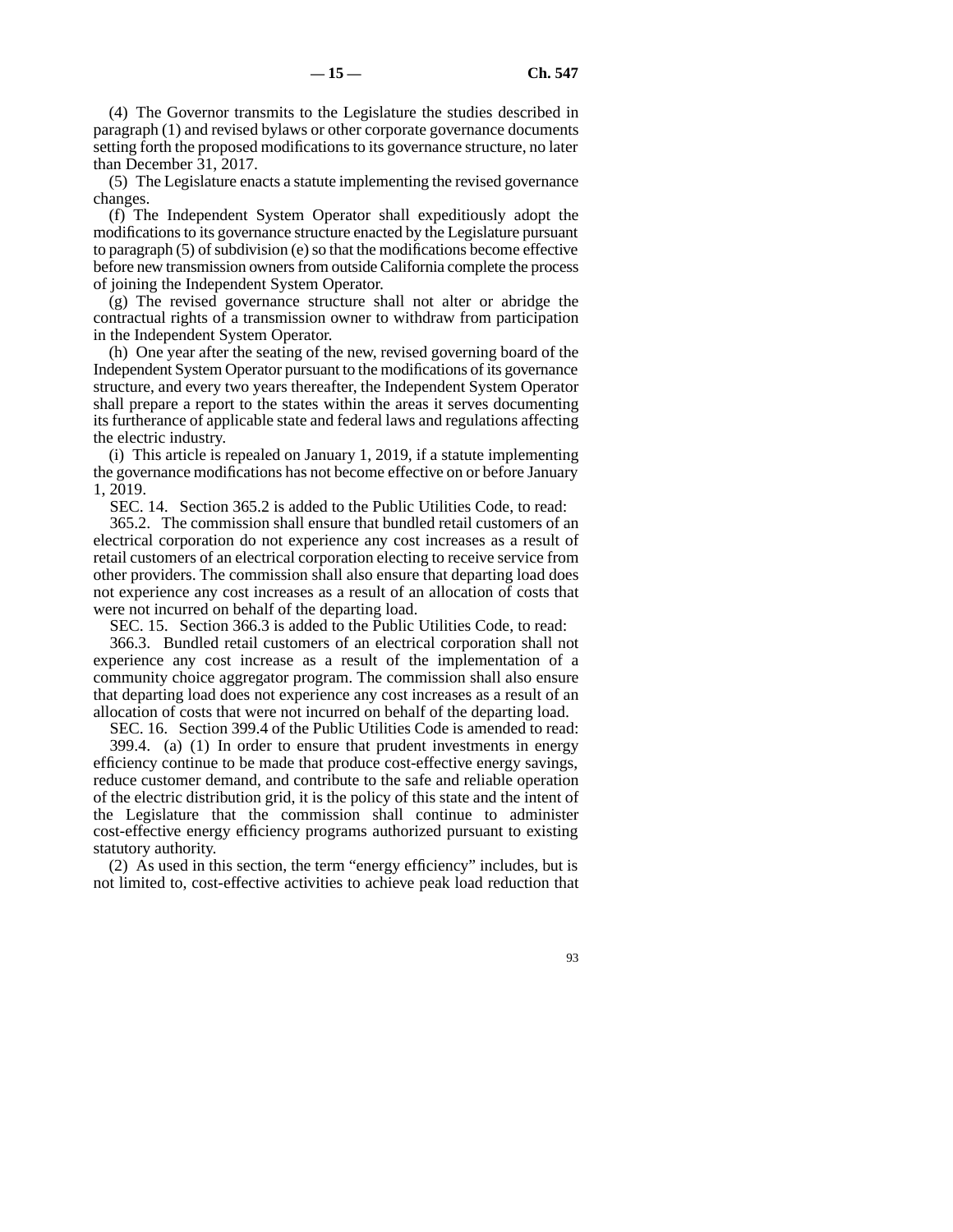improve end-use efficiency, lower customers' bills, and reduce system needs.

(b) (1) Any rebates or incentives offered by a public utility for an energy efficiency improvement or installation of energy efficient components, equipment, or appliances in buildings shall be provided only if the recipient of the rebate or incentive certifies that the improvement or installation has complied with any applicable permitting requirements and, if a contractor performed the installation or improvement, that the contractor holds the appropriate license for the work performed.

(2) This subdivision does not imply or create authority or responsibility, or expand existing authority or responsibility, of a public utility for the enforcement of the building energy and water efficiency standards adopted pursuant to subdivision (a) or (b) of Section 25402 of the Public Resources Code, or appliance efficiency standards and certification requirements adopted pursuant to subdivision (c) of Section 25402 of the Public Resources Code.

(c) The commission, in evaluating energy efficiency investments under its existing statutory authority, shall also ensure that local and regional interests, multifamily dwellings, and energy service industry capabilities are incorporated into program portfolio design and that local governments, community-based organizations, and energy efficiency service providers are encouraged to participate in program implementation where appropriate.

(d) The commission, in a new or existing proceeding, shall review and update its policies governing energy efficiency programs funded by utility customers to facilitate achieving the targets established pursuant to subdivision (c) of Section 25310 of the Public Resources Code. In updating its policies, the commission shall, at a minimum, do all of the following:

(1) Authorize market transformation programs with appropriate levels of funding to achieve deeper energy efficiency savings.

(2) Authorize pay for performance programs that link incentives directly to measured energy savings. As part of pay for performance programs authorized by the commission, customers should be reasonably compensated for developing and implementing an energy efficiency plan, with a portion of their incentive reserved pending post project measurement results.

(3) Authorize programs to achieve deeper savings through operational, behavioral, and retrocommissioning activities.

(4) Ensure that customers have certainty in the values and methodology used to determine energy efficiency incentives by basing the amount of any incentives provided by gas and electrical corporations on the values and methodology contained in the executed customer agreement. Incentive payments shall be based on measured results.

SEC. 17. Section 399.11 of the Public Utilities Code is amended to read: 399.11. The Legislature finds and declares all of the following:

(a) In order to attain a target of generating 20 percent of total retail sales of electricity in California from eligible renewable energy resources by December 31, 2013, 33 percent by December 31, 2020, and 50 percent by December 31, 2030, it is the intent of the Legislature that the commission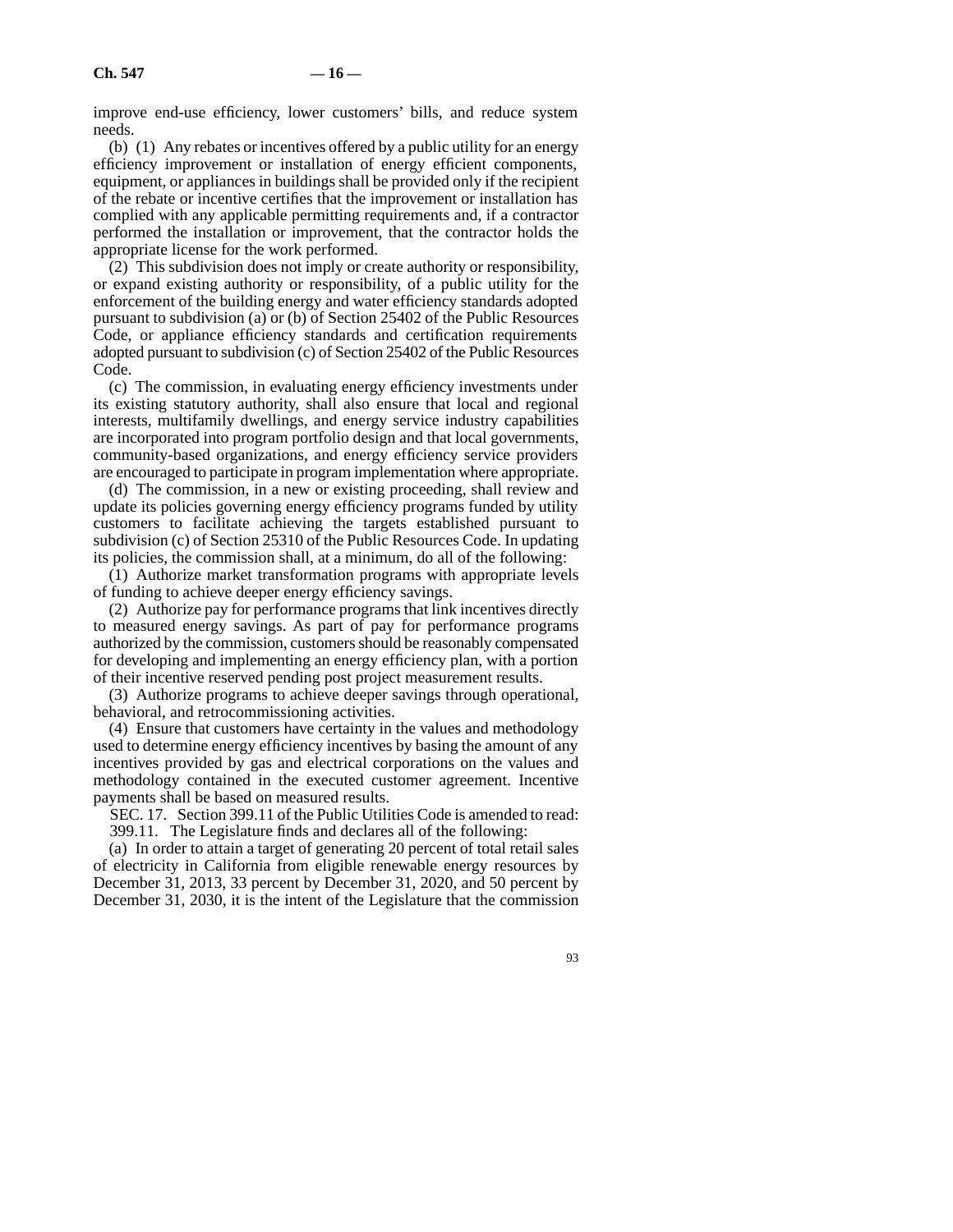and the Energy Commission implement the California Renewables Portfolio Standard Program described in this article.

(b) Achieving the renewables portfolio standard through the procurement of various electricity products from eligible renewable energy resources is intended to provide unique benefits to California, including all of the following, each of which independently justifies the program:

(1) Displacing fossil fuel consumption within the state.

(2) Adding new electrical generating facilities in the transmission network within the Western Electricity Coordinating Council service area.

(3) Reducing air pollution in the state.

(4) Meeting the state's climate change goals by reducing emissions of greenhouse gases associated with electrical generation.

(5) Promoting stable retail rates for electric service.

(6) Meeting the state's need for a diversified and balanced energy generation portfolio.

(7) Assistance with meeting the state's resource adequacy requirements.

(8) Contributing to the safe and reliable operation of the electrical grid, including providing predictable electrical supply, voltage support, lower line losses, and congestion relief.

(9) Implementing the state's transmission and land use planning activities related to development of eligible renewable energy resources.

(c) The California Renewables Portfolio Standard Program is intended to complement the Renewable Energy Resources Program administered by the Energy Commission and established pursuant to Chapter 8.6 (commencing with Section 25740) of Division 15 of the Public Resources Code.

(d) New and modified electric transmission facilities may be necessary to facilitate the state achieving its renewables portfolio standard targets.

(e) (1) Supplying electricity to California end-use customers that is generated by eligible renewable energy resources is necessary to improve California's air quality and public health, and the commission shall ensure rates are just and reasonable, and are not significantly affected by the procurement requirements of this article. This electricity may be generated anywhere in the interconnected grid that includes many states, and areas of both Canada and Mexico.

(2) This article requires generating resources located outside of California that are able to supply that electricity to California end-use customers to be treated identically to generating resources located within the state, without discrimination.

(3) California electrical corporations have already executed, and the commission has approved, power purchase agreements with eligible renewable energy resources located outside of California that will supply electricity to California end-use customers. These resources will fully count toward meeting the renewables portfolio standard procurement requirements.

SEC. 18. Section 399.12 of the Public Utilities Code is amended to read: 399.12. For purposes of this article, the following terms have the following meanings: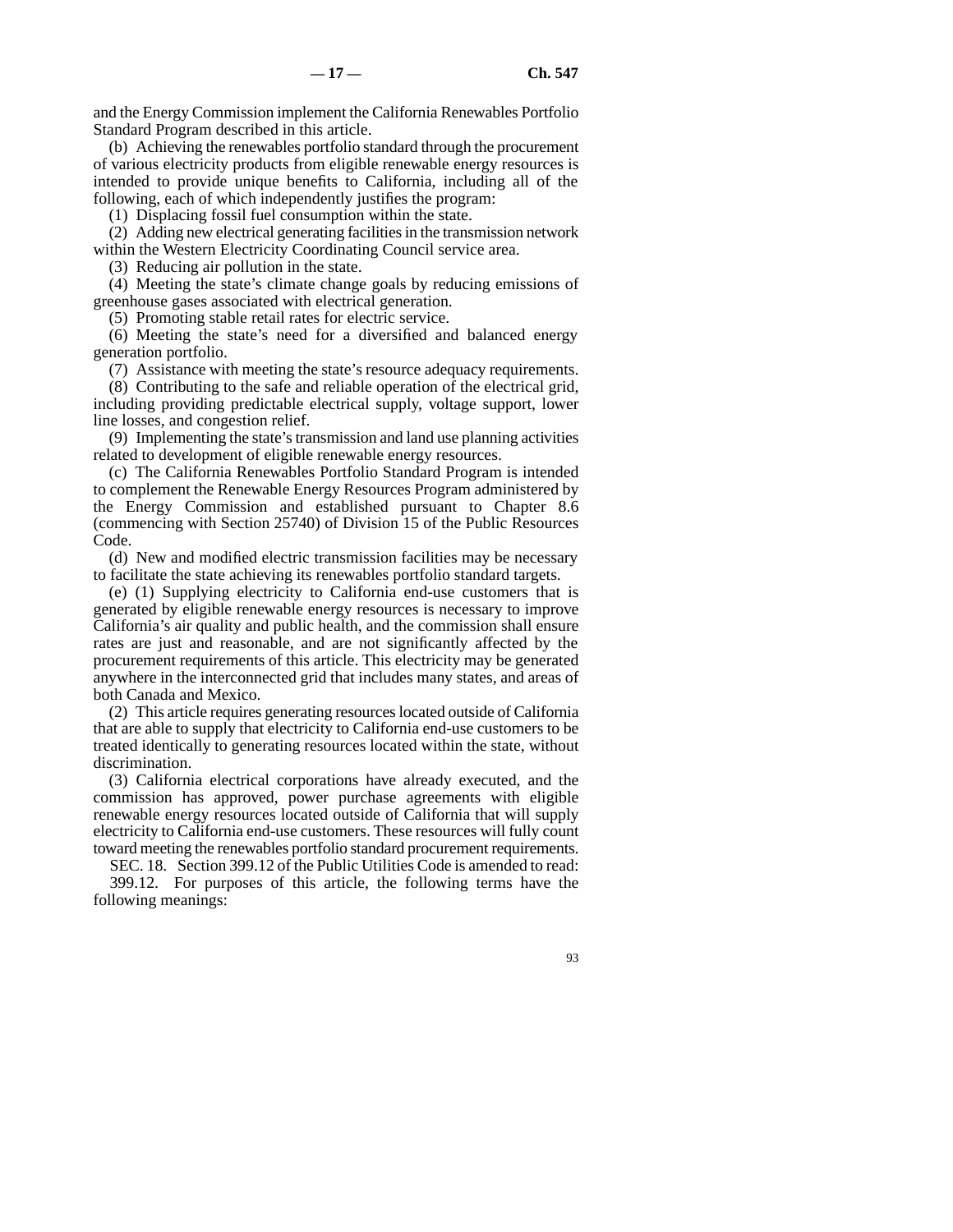(a) "Conduit hydroelectric facility" means a facility for the generation of electricity that uses only the hydroelectric potential of an existing pipe, ditch, flume, siphon, tunnel, canal, or other manmade conduit that is operated to distribute water for a beneficial use.

(b) "Balancing authority" means the responsible entity that integrates resource plans ahead of time, maintains load-interchange generation balance within a balancing authority area, and supports interconnection frequency in real time.

(c) "Balancing authority area" means the collection of generation, transmission, and loads within the metered boundaries of the area within which the balancing authority maintains the electrical load-resource balance.

(d) "California balancing authority" is a balancing authority with control over a balancing authority area primarily located in this state and operating for retail sellers and local publicly owned electric utilities subject to the requirements of this article and includes the Independent System Operator (ISO) and a local publicly owned electric utility operating a transmission grid that is not under the operational control of the ISO. A California balancing authority is responsible for the operation of the transmission grid within its metered boundaries which is not limited by the political boundaries of the State of California.

(e) "Eligible renewable energy resource" means an electrical generating facility that meets the definition of a "renewable electrical generation facility" in Section 25741 of the Public Resources Code, subject to the following:

(1) (A) An existing small hydroelectric generation facility of 30 megawatts or less shall be eligible only if a retail seller or local publicly owned electric utility procured the electricity from the facility as of December 31, 2005. A new hydroelectric facility that commences generation of electricity after December 31, 2005, is not an eligible renewable energy resource if it will cause an adverse impact on instream beneficial uses or cause a change in the volume or timing of streamflow.

(B) Notwithstanding subparagraph (A), a conduit hydroelectric facility of 30 megawatts or less that commenced operation before January 1, 2006, is an eligible renewable energy resource. A conduit hydroelectric facility of 30 megawatts or less that commences operation after December 31, 2005, is an eligible renewable energy resource so long as it does not cause an adverse impact on instream beneficial uses or cause a change in the volume or timing of streamflow.

(C) A facility approved by the governing board of a local publicly owned electric utility prior to June 1, 2010, for procurement to satisfy renewable energy procurement obligations adopted pursuant to former Section 387, shall be certified as an eligible renewable energy resource by the Energy Commission pursuant to this article, if the facility is a "renewable electrical generation facility" as defined in Section 25741 of the Public Resources Code.

(D) (i) A small hydroelectric generation unit with a nameplate capacity not exceeding 40 megawatts that is operated as part of a water supply or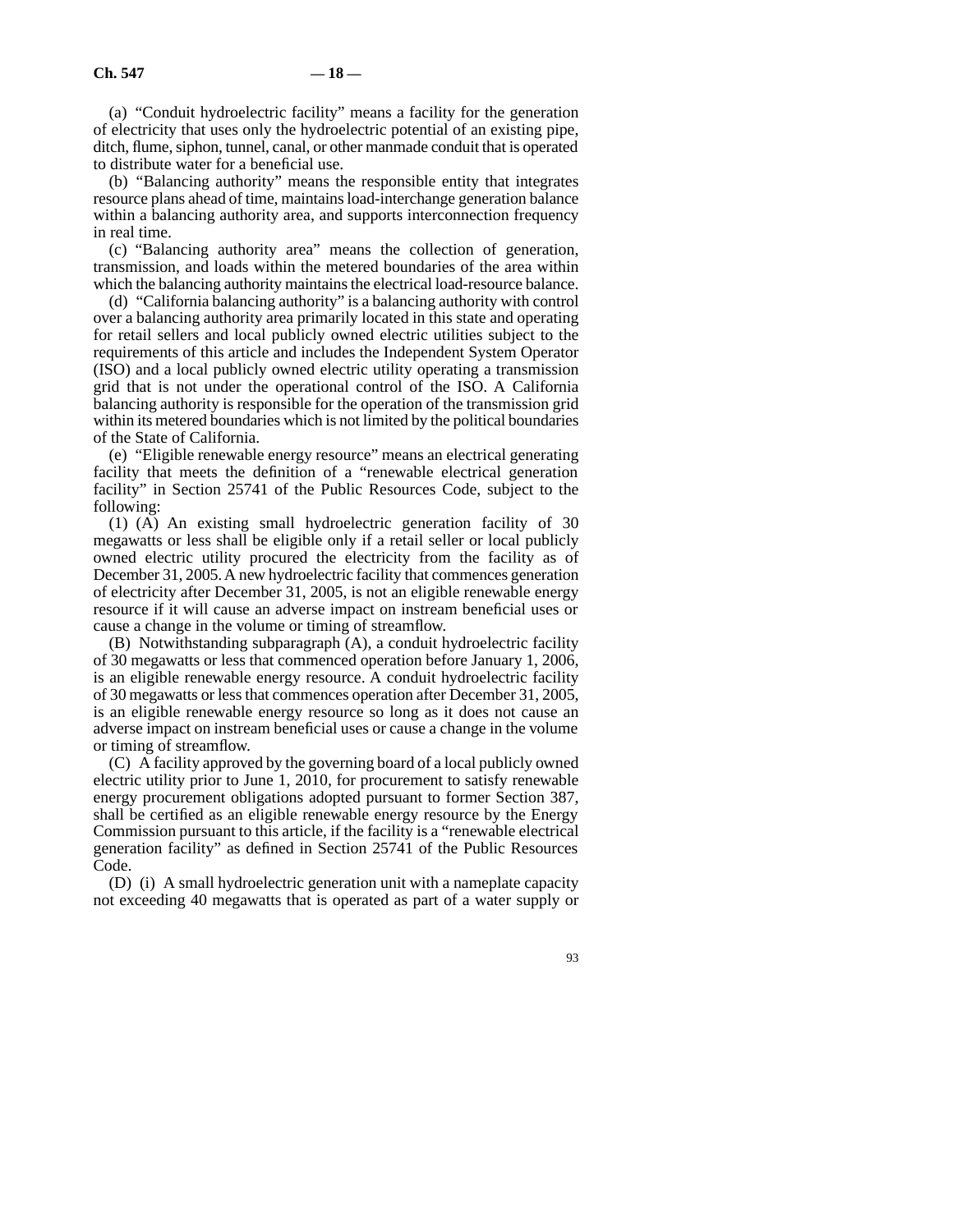conveyance system is an eligible renewable energy resource only for the retail seller or local publicly owned electric utility that procured the electricity from the unit as of December 31, 2005. No unit shall be eligible pursuant to this subparagraph if an application for certification is submitted to the Energy Commission after January 1, 2013. Only one retail seller or local publicly owned electric utility shall be deemed to have procured electricity from a given unit as of December 31, 2005.

(ii) Notwithstanding clause (i), a local publicly owned electric utility that meets the criteria of subdivision (j) of Section 399.30 may sell to another local publicly owned electric utility electricity from small hydroelectric generation units that qualify as eligible renewable energy resources under clause (i), and that electricity may be used by the local publicly owned electric utility that purchased the electricity to meet its renewables portfolio standard procurement requirements. The total of all those sales from the utility shall be no greater than 100,000 megawatthours of electricity.

(iii) The amendments made to this subdivision by the act adding this subparagraph are intended to clarify existing law and apply from December 10, 2011.

(2) (A) A facility engaged in the combustion of municipal solid waste shall not be considered an eligible renewable energy resource.

(B) Subparagraph (A) does not apply to contracts entered into before January 1, 2017, for the procurement of renewable energy resources from a facility located in Stanislaus County that was operational prior to September 26, 1996.

(f) "Procure" means to acquire through ownership or contract.

(g) "Procurement entity" means any person or corporation authorized by the commission to enter into contracts to procure eligible renewable energy resources on behalf of customers of a retail seller pursuant to subdivision (f) of Section 399.13.

(h) (1) "Renewable energy credit" means a certificate of proof associated with the generation of electricity from an eligible renewable energy resource, issued through the accounting system established by the Energy Commission pursuant to Section 399.25, that one unit of electricity was generated and delivered by an eligible renewable energy resource.

(2) "Renewable energy credit" includes all renewable and environmental attributes associated with the production of electricity from the eligible renewable energy resource, except for an emissions reduction credit issued pursuant to Section 40709 of the Health and Safety Code and any credits or payments associated with the reduction of solid waste and treatment benefits created by the utilization of biomass or biogas fuels.

(3) (A) Electricity generated by an eligible renewable energy resource attributable to the use of nonrenewable fuels, beyond a de minimis quantity used to generate electricity in the same process through which the facility converts renewable fuel to electricity, shall not result in the creation of a renewable energy credit. The Energy Commission shall set the de minimis quantity of nonrenewable fuels for each renewable energy technology at a level of no more than 2 percent of the total quantity of fuel used by the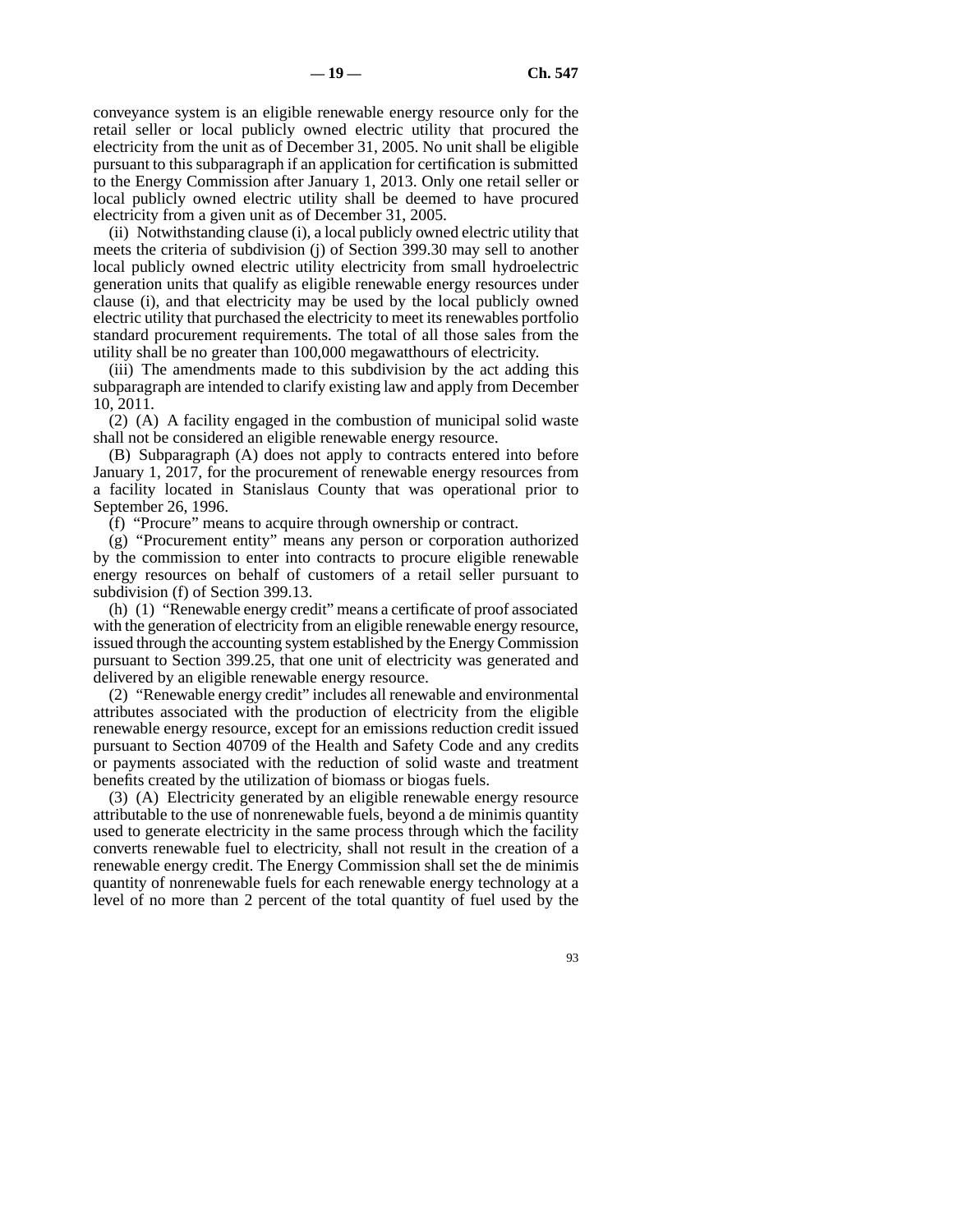technology to generate electricity. The Energy Commission may adjust the de minimis quantity for an individual facility, up to a maximum of 5 percent, if it finds that all of the following conditions are met:

(i) The facility demonstrates that the higher quantity of nonrenewable fuel will lead to an increase in generation from the eligible renewable energy facility that is significantly greater than generation from the nonrenewable fuel alone.

(ii) The facility demonstrates that the higher quantity of nonrenewable fuels will reduce the variability of its electrical output in a manner that results in net environmental benefits to the state.

(iii) The higher quantity of nonrenewable fuel is limited to either natural gas or hydrogen derived by reformation of a fossil fuel.

(B) Electricity generated by a small hydroelectric generation facility shall not result in the creation of a renewable energy credit unless the facility meets the requirements of subparagraph (A) or (D) of paragraph (1) of subdivision (e).

(C) Electricity generated by a conduit hydroelectric generation facility shall not result in the creation of a renewable energy credit unless the facility meets the requirements of subparagraph (B) of paragraph (1) of subdivision (e).

(D) Electricity generated by a facility engaged in the combustion of municipal solid waste shall not result in the creation of a renewable energy credit. This subparagraph does not apply to renewable energy credits that were generated before January 1, 2017, by a facility engaged in the combustion of municipal solid waste located in Stanislaus County that was operational prior to September 26, 1996, and sold pursuant to contacts entered into before January 1, 2017.

(i) "Renewables portfolio standard" means the specified percentage of electricity generated by eligible renewable energy resources that a retail seller or a local publicly owned electric utility is required to procure pursuant to this article.

(j) "Retail seller" means an entity engaged in the retail sale of electricity to end-use customers located within the state, including any of the following:

(1) An electrical corporation, as defined in Section 218.

(2) A community choice aggregator. A community choice aggregator shall participate in the renewables portfolio standard program subject to the same terms and conditions applicable to an electrical corporation.

(3) An electric service provider, as defined in Section 218.3. The electric service provider shall be subject to the same terms and conditions applicable to an electrical corporation pursuant to this article. This paragraph does not impair a contract entered into between an electric service provider and a retail customer prior to the suspension of direct access by the commission pursuant to Section 80110 of the Water Code.

(4) "Retail seller" does not include any of the following:

(A) A corporation or person employing cogeneration technology or producing electricity consistent with subdivision (b) of Section 218.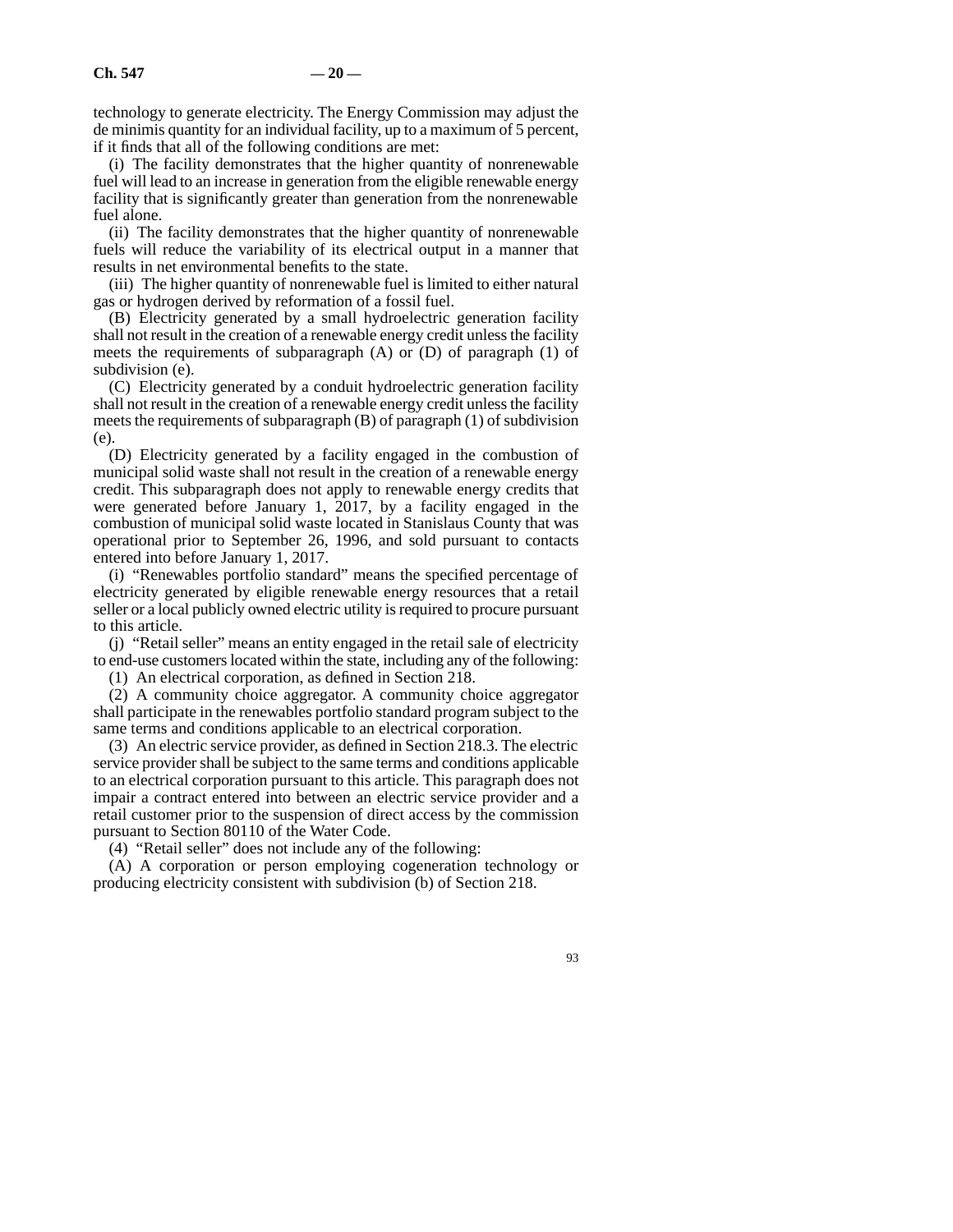(B) The Department of Water Resources acting in its capacity pursuant to Division 27 (commencing with Section 80000) of the Water Code.

(C) A local publicly owned electric utility.

(k) "WECC" means the Western Electricity Coordinating Council of the North American Electric Reliability Corporation, or a successor to the corporation.

SEC. 19. Section 399.13 of the Public Utilities Code is amended to read: 399.13. (a) (1) The commission shall direct each electrical corporation to annually prepare a renewable energy procurement plan that includes the matter in paragraph (5), to satisfy its obligations under the renewables portfolio standard. To the extent feasible, this procurement plan shall be proposed, reviewed, and adopted by the commission as part of, and pursuant to, a general procurement plan process. The commission shall require each electrical corporation to review and update its renewable energy procurement plan as it determines to be necessary. The commission shall require all other retail sellers to prepare and submit renewable energy procurement plans that address the requirements identified in paragraph (5).

(2) Every electrical corporation that owns electrical transmission facilities shall annually prepare, as part of the Federal Energy Regulatory Commission Order 890 process, and submit to the commission, a report identifying any electrical transmission facility, upgrade, or enhancement that is reasonably necessary to achieve the renewables portfolio standard procurement requirements of this article. Each report shall look forward at least five years and, to ensure that adequate investments are made in a timely manner, shall include a preliminary schedule when an application for a certificate of public convenience and necessity will be made, pursuant to Chapter 5 (commencing with Section 1001), for any electrical transmission facility identified as being reasonably necessary to achieve the renewable energy resources procurement requirements of this article. Each electrical corporation that owns electrical transmission facilities shall ensure that project-specific interconnection studies are completed in a timely manner.

(3) The commission shall direct each retail seller to prepare and submit an annual compliance report that includes all of the following:

(A) The current status and progress made during the prior year toward procurement of eligible renewable energy resources as a percentage of retail sales, including, if applicable, the status of any necessary siting and permitting approvals from federal, state, and local agencies for those eligible renewable energy resources procured by the retail seller, and the current status of compliance with the portfolio content requirements of subdivision (c) of Section 399.16, including procurement of eligible renewable energy resources located outside the state and within the WECC and unbundled renewable energy credits.

(B) If the retail seller is an electrical corporation, the current status and progress made during the prior year toward construction of, and upgrades to, transmission and distribution facilities and other electrical system components it owns to interconnect eligible renewable energy resources and to supply the electricity generated by those resources to load, including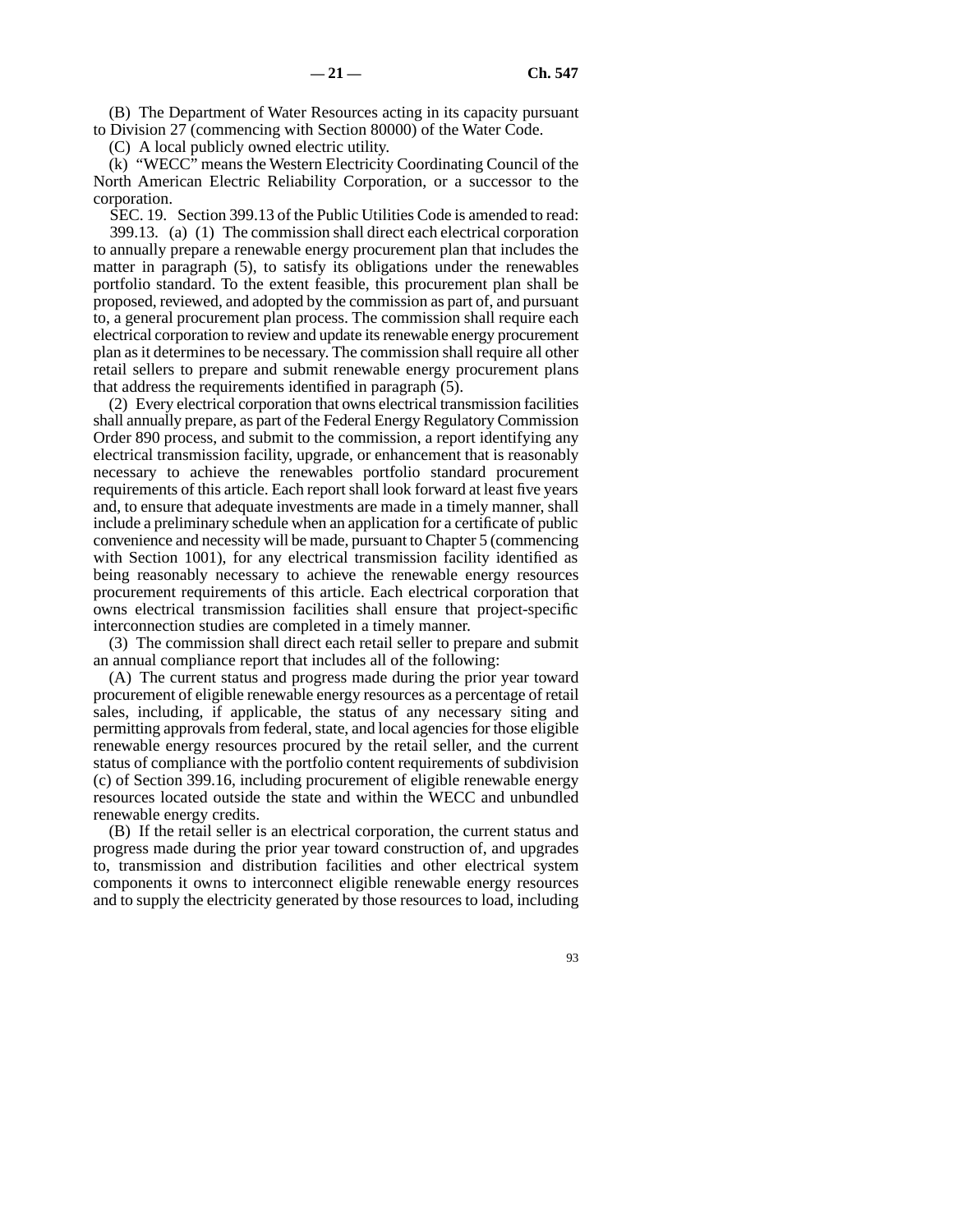the status of planning, siting, and permitting transmission facilities by federal, state, and local agencies.

(C) Recommendations to remove impediments to making progress toward achieving the renewable energy resources procurement requirements established pursuant to this article.

(4) The commission shall adopt, by rulemaking, all of the following:

(A) A process that provides criteria for the rank ordering and selection of least-cost and best-fit eligible renewable energy resources to comply with the California Renewables Portfolio Standard Program obligations on a total cost and best-fit basis. This process shall take into account all of the following:

(i) Estimates of indirect costs associated with needed transmission investments.

(ii) The cost impact of procuring the eligible renewable energy resources on the electrical corporation's electricity portfolio.

(iii) The viability of the project to construct and reliably operate the eligible renewable energy resource, including the developer's experience, the feasibility of the technology used to generate electricity, and the risk that the facility will not be built, or that construction will be delayed, with the result that electricity will not be supplied as required by the contract.

(iv) Workforce recruitment, training, and retention efforts, including the employment growth associated with the construction and operation of eligible renewable energy resources and goals for recruitment and training of women, minorities, and disabled veterans.

(v) (I) Estimates of electrical corporation expenses resulting from integrating and operating eligible renewable energy resources, including, but not limited to, any additional wholesale energy and capacity costs associated with integrating each eligible renewable resource.

(II) No later than December 31, 2015, the commission shall approve a methodology for determining the integration costs described in subclause (I).

(vi) Consideration of any statewide greenhouse gas emissions limit established pursuant to the California Global Warming Solutions Act of 2006 (Division 25.5 (commencing with Section 38500) of the Health and Safety Code).

(vii) Consideration of capacity and system reliability of the eligible renewable energy resource to ensure grid reliability.

(B) Rules permitting retail sellers to accumulate, beginning January 1, 2011, excess procurement in one compliance period to be applied to any subsequent compliance period. The rules shall apply equally to all retail sellers. In determining the quantity of excess procurement for the applicable compliance period, the commission shall retain the rules adopted by the commission and in effect as of January 1, 2015, for the compliance period specified in subparagraphs  $(A)$  to  $(C)$ , inclusive, of paragraph  $(1)$  of subdivision (b) of Section 399.15. For any subsequent compliance period, the rules shall allow the following: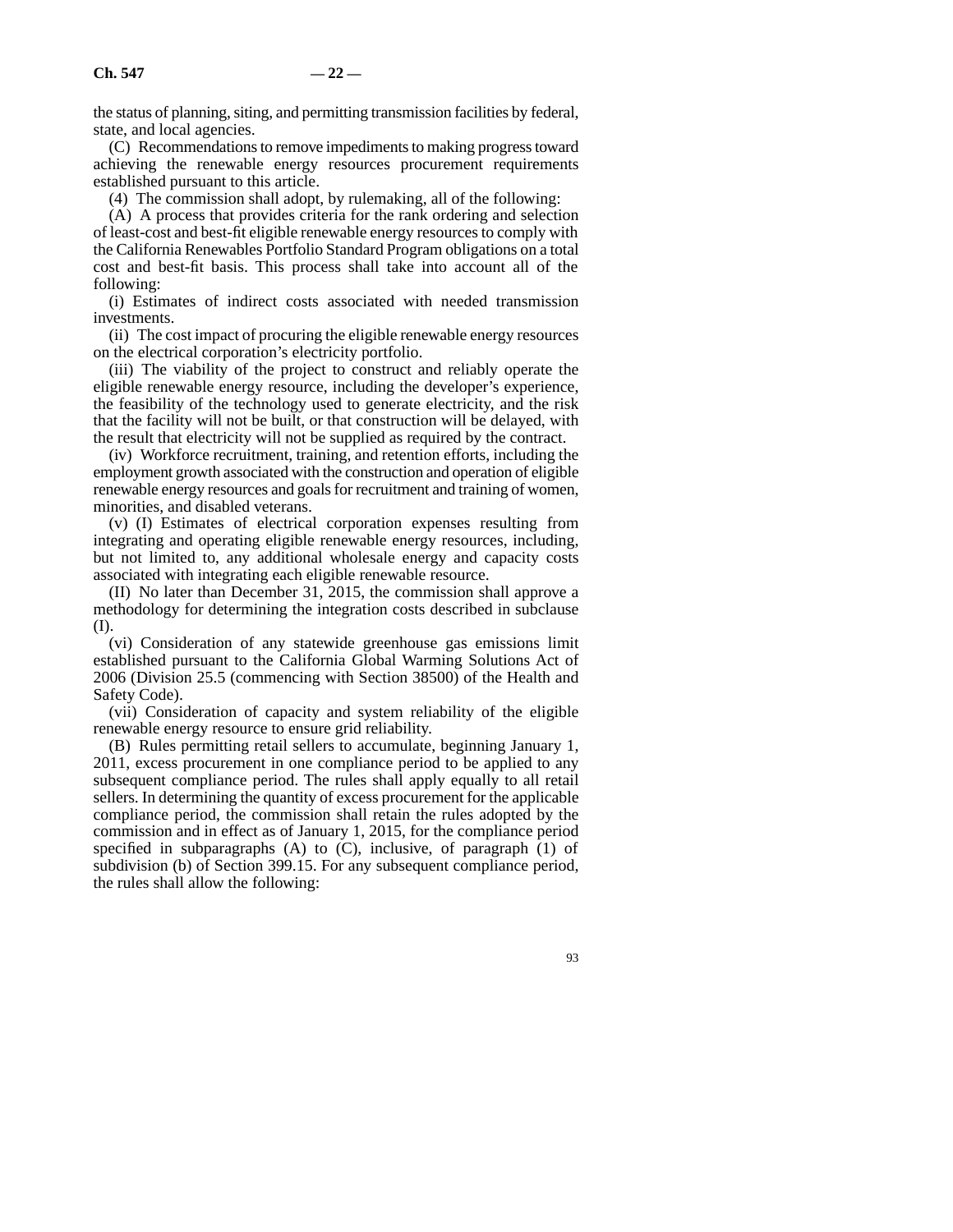(i) For electricity products meeting the portfolio content requirements of paragraph (1) of subdivision (b) of Section 399.16, contracts of any duration may count as excess procurement.

(ii) Electricity products meeting the portfolio content requirements of paragraph (2) or (3) of subdivision (b) of Section 399.16 shall not be counted as excess procurement. Contracts of any duration for electricity products meeting the portfolio content requirements of paragraph (2) or (3) of subdivision (b) of Section 399.16 that are credited towards a compliance period shall not be deducted from a retail seller's procurement for purposes of calculating excess procurement.

(iii) If a retail seller notifies the commission that it will comply with the provisions of subdivision (b) for the compliance period beginning January 1, 2017, the provisions of clauses (i) and (ii) shall take effect for that retail seller for that compliance period.

(C) Standard terms and conditions to be used by all electrical corporations in contracting for eligible renewable energy resources, including performance requirements for renewable generators. A contract for the purchase of electricity generated by an eligible renewable energy resource, at a minimum, shall include the renewable energy credits associated with all electricity generation specified under the contract. The standard terms and conditions shall include the requirement that, no later than six months after the commission's approval of an electricity purchase agreement entered into pursuant to this article, the following information about the agreement shall be disclosed by the commission: party names, resource type, project location, and project capacity.

(D) An appropriate minimum margin of procurement above the minimum procurement level necessary to comply with the renewables portfolio standard to mitigate the risk that renewable projects planned or under contract are delayed or canceled. This paragraph does not preclude an electrical corporation from voluntarily proposing a margin of procurement above the appropriate minimum margin established by the commission.

(5) Consistent with the goal of increasing California's reliance on eligible renewable energy resources, the renewable energy procurement plan shall include all of the following:

(A) An assessment of annual or multiyear portfolio supplies and demand to determine the optimal mix of eligible renewable energy resources with deliverability characteristics that may include peaking, dispatchable, baseload, firm, and as-available capacity.

(B) Potential compliance delays related to the conditions described in paragraph (5) of subdivision (b) of Section 399.15.

(C) A bid solicitation setting forth the need for eligible renewable energy resources of each deliverability characteristic, required online dates, and locational preferences, if any.

(D) A status update on the development schedule of all eligible renewable energy resources currently under contract.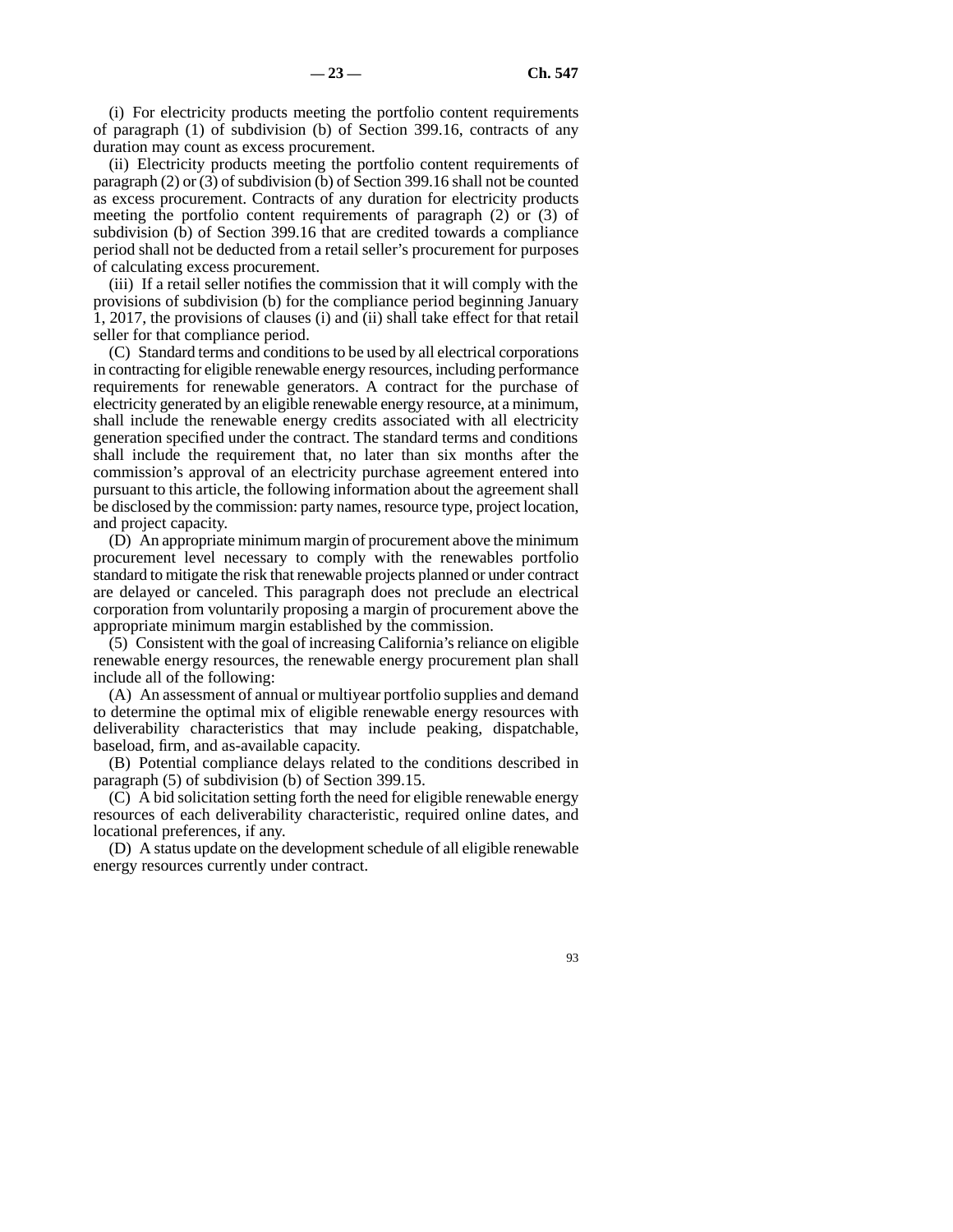(E) Consideration of mechanisms for price adjustments associated with the costs of key components for eligible renewable energy resource projects with online dates more than 24 months after the date of contract execution.

(F) An assessment of the risk that an eligible renewable energy resource will not be built, or that construction will be delayed, with the result that electricity will not be delivered as required by the contract.

(6) In soliciting and procuring eligible renewable energy resources, each electrical corporation shall offer contracts of no less than 10 years duration, unless the commission approves of a contract of shorter duration.

(7) In soliciting and procuring eligible renewable energy resources for California-based projects, each electrical corporation shall give preference to renewable energy projects that provide environmental and economic benefits to communities afflicted with poverty or high unemployment, or that suffer from high emission levels of toxic air contaminants, criteria air pollutants, and greenhouse gases.

(8) In soliciting and procuring eligible renewable energy resources, each retail seller shall consider the best-fit attributes of resource types that ensure a balanced resource mix to maintain the reliability of the electrical grid.

(b) A retail seller may enter into a combination of long- and short-term contracts for electricity and associated renewable energy credits. Beginning January 1, 2021, at least 65 percent of the procurement a retail seller counts toward the renewables portfolio standard requirement of each compliance period shall be from its contracts of 10 years or more in duration or in its ownership or ownership agreements for eligible renewable energy resources.

(c) The commission shall review and accept, modify, or reject each electrical corporation's renewable energy resource procurement plan prior to the commencement of renewable energy procurement pursuant to this article by an electrical corporation. The commission shall assess adherence to the approved renewable energy resource procurement plans in determining compliance with the obligations of this article.

(d) Unless previously preapproved by the commission, an electrical corporation shall submit a contract for the generation of an eligible renewable energy resource to the commission for review and approval consistent with an approved renewable energy resource procurement plan. If the commission determines that the bid prices are elevated due to a lack of effective competition among the bidders, the commission shall direct the electrical corporation to renegotiate the contracts or conduct a new solicitation.

(e) If an electrical corporation fails to comply with a commission order adopting a renewable energy resource procurement plan, the commission shall exercise its authority to require compliance.

(f) (1) The commission may authorize a procurement entity to enter into contracts on behalf of customers of a retail seller for electricity products from eligible renewable energy resources to satisfy the retail seller's renewables portfolio standard procurement requirements. The commission shall not require any person or corporation to act as a procurement entity or require any party to purchase eligible renewable energy resources from a procurement entity.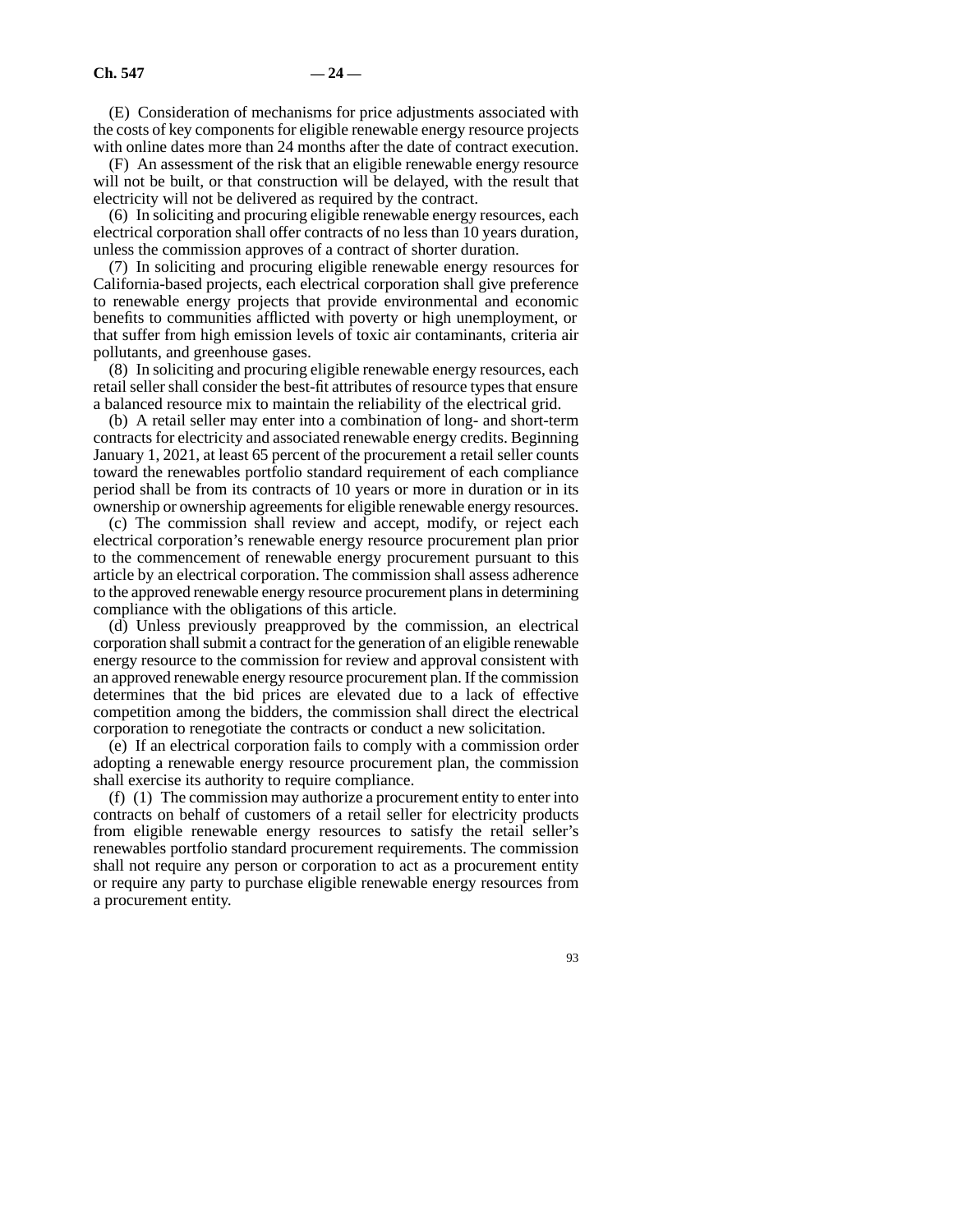(2) Subject to review and approval by the commission, the procurement entity shall be permitted to recover reasonable administrative and procurement costs through the retail rates of end-use customers that are served by the procurement entity and are directly benefiting from the procurement of eligible renewable energy resources.

(g) Procurement and administrative costs associated with contracts entered into by an electrical corporation for eligible renewable energy resources pursuant to this article and approved by the commission are reasonable and prudent and shall be recoverable in rates.

(h) Construction, alteration, demolition, installation, and repair work on an eligible renewable energy resource that receives production incentives pursuant to Section 25742 of the Public Resources Code, including work performed to qualify, receive, or maintain production incentives, are "public works" for the purposes of Chapter 1 (commencing with Section 1720) of Part 7 of Division 2 of the Labor Code.

SEC. 20. Section 399.15 of the Public Utilities Code is amended to read: 399.15. (a) In order to fulfill unmet long-term resource needs, the commission shall establish a renewables portfolio standard requiring all retail sellers to procure a minimum quantity of electricity products from eligible renewable energy resources as a specified percentage of total kilowatthours sold to their retail end-use customers each compliance period to achieve the targets established under this article. For any retail seller procuring at least 14 percent of retail sales from eligible renewable energy resources in 2010, the deficits associated with any previous renewables portfolio standard shall not be added to any procurement requirement pursuant to this article.

(b) The commission shall implement renewables portfolio standard procurement requirements only as follows:

(1) Each retail seller shall procure a minimum quantity of eligible renewable energy resources for each of the following compliance periods:

- (A) January 1, 2011, to December 31, 2013, inclusive.
- (B) January 1, 2014, to December 31, 2016, inclusive.
- (C) January 1, 2017, to December 31, 2020, inclusive.
- (D) January 1, 2021, to December 31, 2024, inclusive.
- (E) January 1, 2025, to December 31, 2027, inclusive.
- (F) January 1, 2028, to December 31, 2030, inclusive.

(2) (A) No later than January 1, 2017, the commission shall establish the quantity of electricity products from eligible renewable energy resources to be procured by the retail seller for each compliance period. These quantities shall be established in the same manner for all retail sellers and result in the same percentages used to establish compliance period quantities for all retail sellers.

(B) In establishing quantities for the compliance period from January 1, 2011, to December 31, 2013, inclusive, the commission shall require procurement for each retail seller equal to an average of 20 percent of retail sales. For the following compliance periods, the quantities shall reflect reasonable progress in each of the intervening years sufficient to ensure that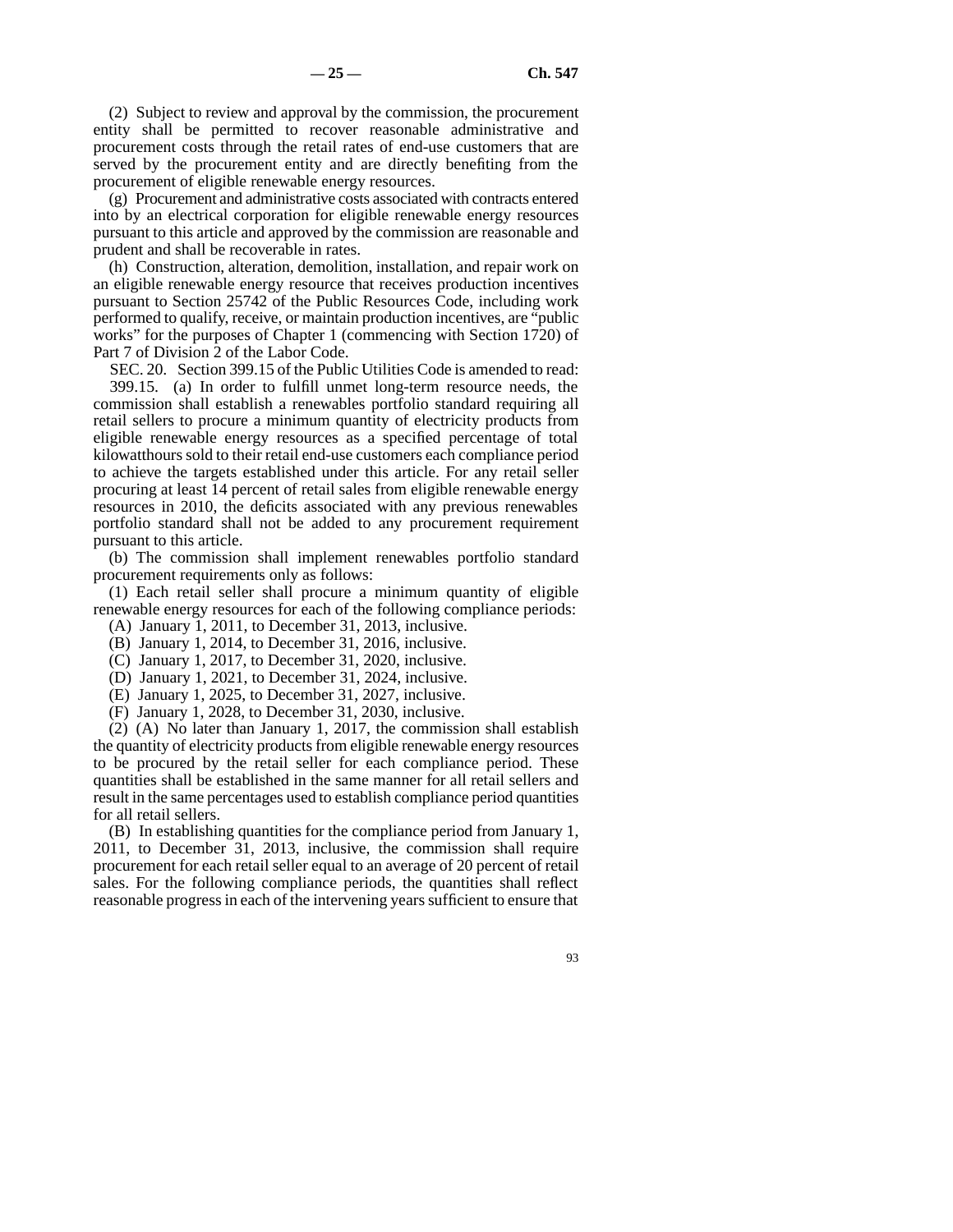the procurement of electricity products from eligible renewable energy resources achieves 25 percent of retail sales by December 31, 2016, 33 percent by December 31, 2020, 40 percent by December 31, 2024, 45 percent by December 31, 2027, and 50 percent by December 31, 2030. The commission shall establish appropriate three-year compliance periods for all subsequent years that require retail sellers to procure not less than 50 percent of retail sales of electricity products from eligible renewable energy resources.

(C) Retail sellers shall be obligated to procure no less than the quantities associated with all intervening years by the end of each compliance period. Retail sellers shall not be required to demonstrate a specific quantity of procurement for any individual intervening year.

(3) The commission may require the procurement of eligible renewable energy resources in excess of the quantities specified in paragraph (2).

(4) Only for purposes of establishing the renewables portfolio standard procurement requirements of paragraph (1) and determining the quantities pursuant to paragraph (2), the commission shall include all electricity sold to retail customers by the Department of Water Resources pursuant to Division 27 (commencing with Section 80000) of the Water Code in the calculation of retail sales by an electrical corporation.

(5) The commission shall waive enforcement of this section if it finds that the retail seller has demonstrated any of the following conditions are beyond the control of the retail seller and will prevent compliance:

(A) There is inadequate transmission capacity to allow for sufficient electricity to be delivered from proposed eligible renewable energy resource projects using the current operational protocols of the Independent System Operator. In making its findings relative to the existence of this condition with respect to a retail seller that owns transmission lines, the commission shall consider both of the following:

(i) Whether the retail seller has undertaken, in a timely fashion, reasonable measures under its control and consistent with its obligations under local, state, and federal laws and regulations, to develop and construct new transmission lines or upgrades to existing lines intended to transmit electricity generated by eligible renewable energy resources. In determining the reasonableness of a retail seller's actions, the commission shall consider the retail seller's expectations for full-cost recovery for these transmission lines and upgrades.

(ii) Whether the retail seller has taken all reasonable operational measures to maximize cost-effective deliveries of electricity from eligible renewable energy resources in advance of transmission availability.

(B) Permitting, interconnection, or other circumstances that delay procured eligible renewable energy resource projects, or there is an insufficient supply of eligible renewable energy resources available to the retail seller. In making a finding that this condition prevents timely compliance, the commission shall consider whether the retail seller has done all of the following: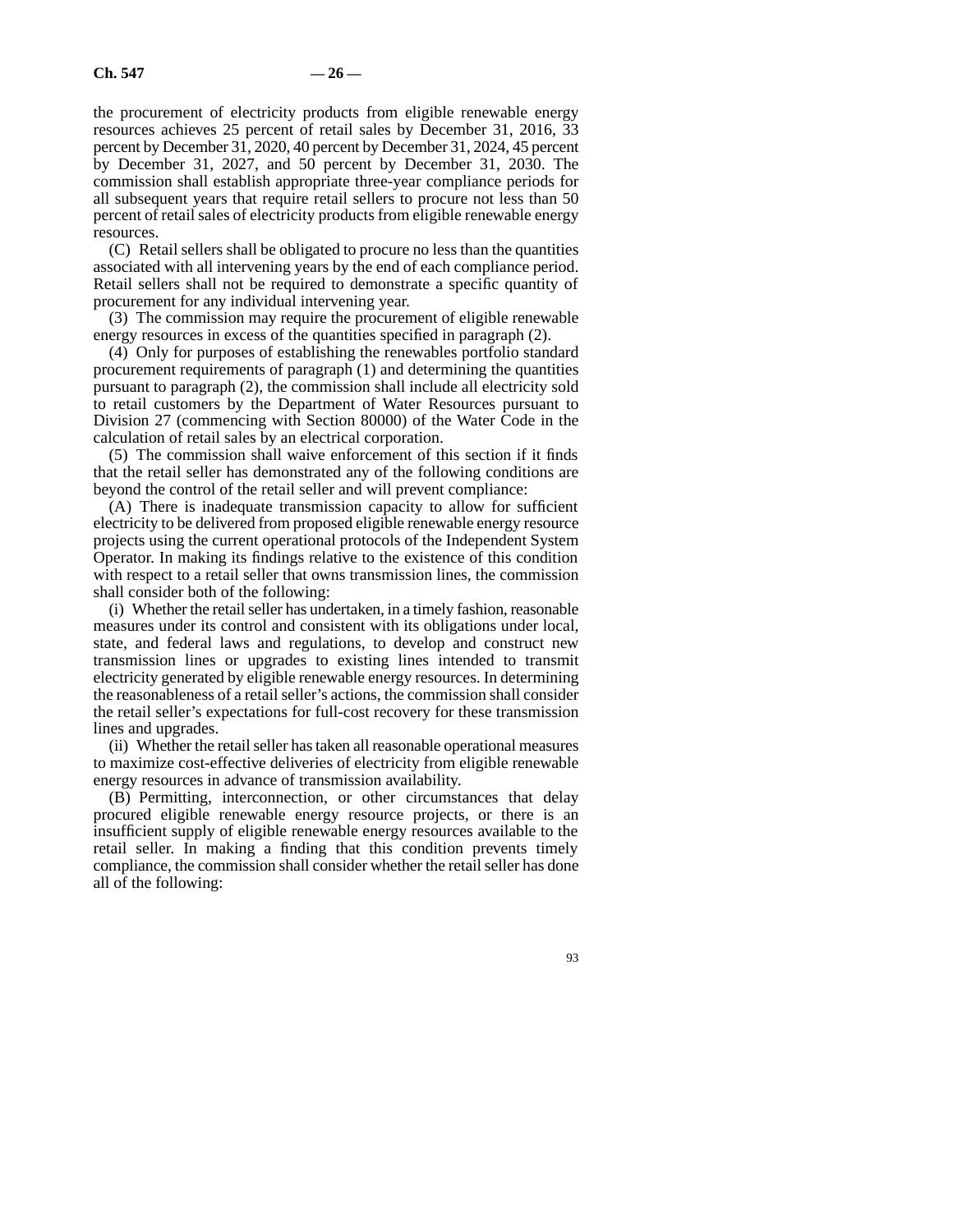(i) Prudently managed portfolio risks, including relying on a sufficient number of viable projects.

(ii) Sought to develop one of the following: its own eligible renewable energy resources, transmission to interconnect to eligible renewable energy resources, or energy storage used to integrate eligible renewable energy resources. This clause shall not require an electrical corporation to pursue development of eligible renewable energy resources pursuant to Section 399.14.

(iii) Procured an appropriate minimum margin of procurement above the minimum procurement level necessary to comply with the renewables portfolio standard to compensate for foreseeable delays or insufficient supply.

(iv) Taken reasonable measures, under the control of the retail seller, to procure cost-effective distributed generation and allowable unbundled renewable energy credits.

(C) Unanticipated curtailment of eligible renewable energy resources if the waiver would not result in an increase in greenhouse gas emissions.

(D) Unanticipated increase in retail sales due to transportation electrification. In making a finding that this condition prevents timely compliance, the commission shall consider all of the following:

(i) Whether transportation electrification significantly exceeded forecasts in that retail seller's service territory based on the best and most recently available information filed with the State Air Resources Board, the Energy Commission, or other state agency.

(ii) Whether the retail seller has taken reasonable measures to procure sufficient resources to account for unanticipated increases in retail sales due to transportation electrification.

(6) If the commission waives the compliance requirements of this section, the commission shall establish additional reporting requirements on the retail seller to demonstrate that all reasonable actions under the control of the retail seller are taken in each of the intervening years sufficient to satisfy future procurement requirements.

(7) The commission shall not waive enforcement pursuant to this section, unless the retail seller demonstrates that it has taken all reasonable actions under its control, as set forth in paragraph (5), to achieve full compliance.

(8) If a retail seller fails to procure sufficient eligible renewable energy resources to comply with a procurement requirement pursuant to paragraphs (1) and (2) and fails to obtain an order from the commission waiving enforcement pursuant to paragraph (5), the commission shall assess penalties for noncompliance. A schedule of penalties shall be adopted by the commission that shall be comparable for electrical corporations and other retail sellers. For electrical corporations, the cost of any penalties shall not be collected in rates. Any penalties collected under this article shall be deposited into the Electric Program Investment Charge Fund and used for the purposes described in Chapter 8.1 (commencing with Section 25710) of Division 15 of the Public Resources Code.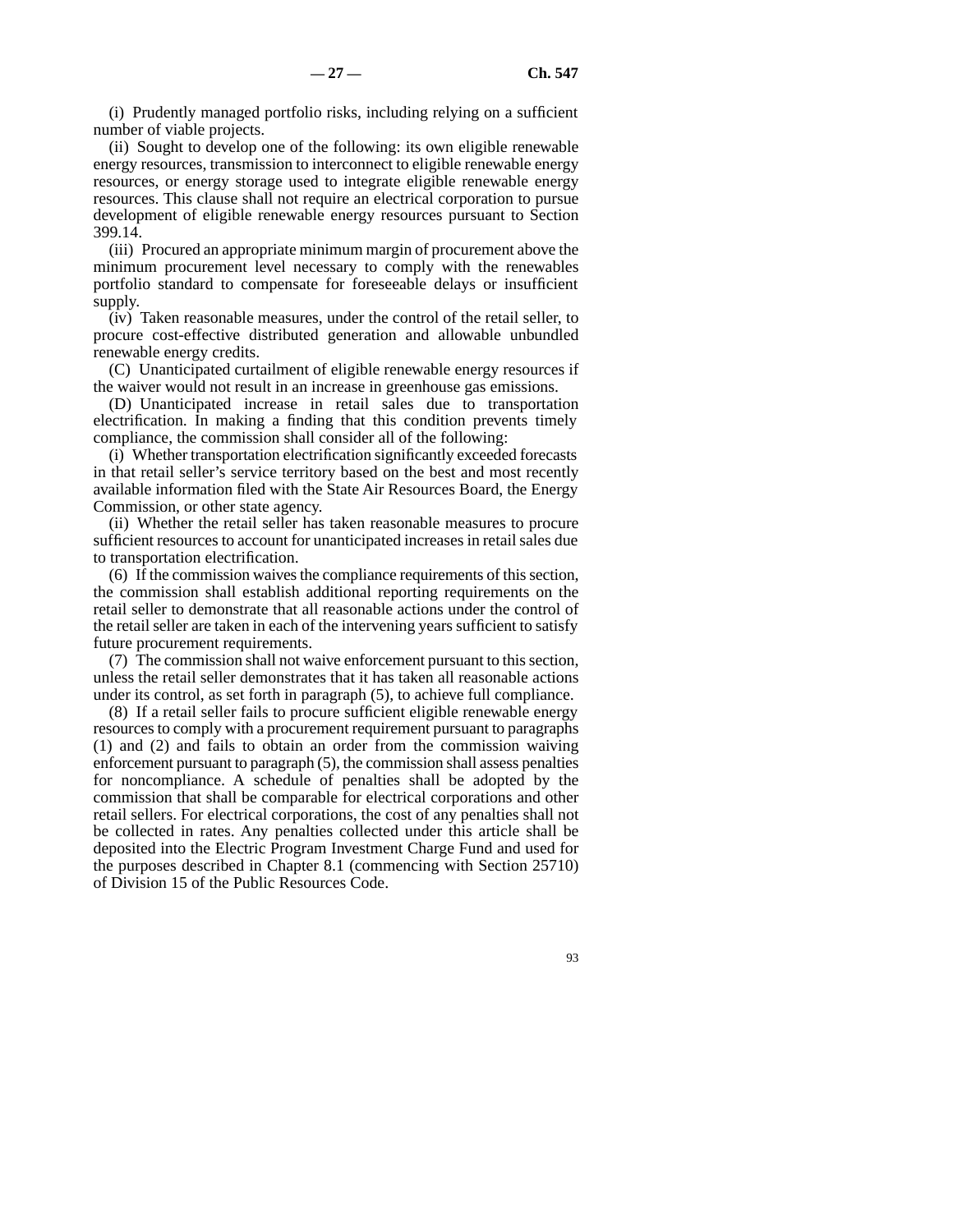(9) Deficits associated with the compliance period shall not be added to a future compliance period.

(c) The commission shall establish a limitation for each electrical corporation on the procurement expenditures for all eligible renewable energy resources used to comply with the renewables portfolio standard. This limitation shall be set at a level that prevents disproportionate rate impacts.

(d) If the cost limitation for an electrical corporation is insufficient to support the projected costs of meeting the renewables portfolio standard procurement requirements, the electrical corporation may refrain from entering into new contracts or constructing facilities beyond the quantity that can be procured within the limitation, unless eligible renewable energy resources can be procured without exceeding a de minimis increase in rates, consistent with the long-term procurement plan established for the electrical corporation pursuant to Section 454.5.

(e) (1) The commission shall monitor the status of the cost limitation for each electrical corporation in order to ensure compliance with this article.

(2) If the commission determines that an electrical corporation may exceed its cost limitation prior to achieving the renewables portfolio standard procurement requirements, the commission shall do both of the following within 60 days of making that determination:

(A) Investigate and identify the reasons why the electrical corporation may exceed its annual cost limitation.

(B) Notify the appropriate policy and fiscal committees of the Legislature that the electrical corporation may exceed its cost limitation, and include the reasons why the electrical corporation may exceed its cost limitation.

(f) The establishment of a renewables portfolio standard shall not constitute implementation by the commission of the federal Public Utility Regulatory Policies Act of 1978 (Public Law 95-617).

SEC. 21. Section 399.16 of the Public Utilities Code is amended to read:

399.16. (a) Various electricity products from eligible renewable energy resources located within the WECC transmission network service area shall be eligible to comply with the renewables portfolio standard procurement requirements in Section 399.15. These electricity products may be differentiated by their impacts on the operation of the grid in supplying electricity, as well as meeting the requirements of this article.

(b) Consistent with the goals of procuring the least-cost and best-fit electricity products from eligible renewable energy resources that meet project viability principles adopted by the commission pursuant to paragraph (4) of subdivision (a) of Section 399.13 and that provide the benefits set forth in Section 399.11, a balanced portfolio of eligible renewable energy resources shall be procured consisting of the following portfolio content categories:

(1) Eligible renewable energy resource electricity products that meet either of the following criteria:

(A) Have a first point of interconnection with a California balancing authority, have a first point of interconnection with distribution facilities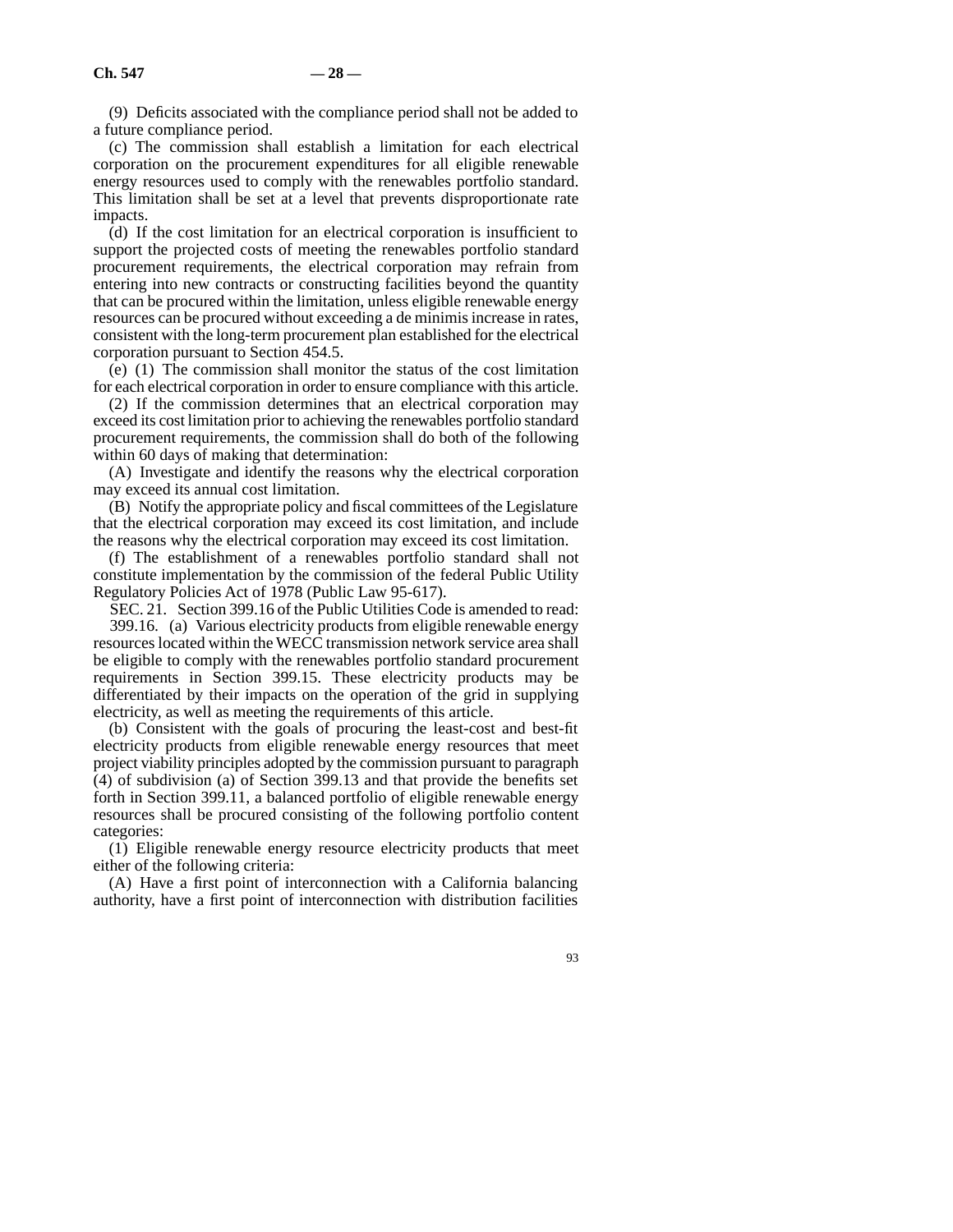used to serve end users within a California balancing authority area, or are scheduled from the eligible renewable energy resource into a California balancing authority without substituting electricity from another source. The use of another source to provide real-time ancillary services required to maintain an hourly or subhourly import schedule into a California balancing authority shall be permitted, but only the fraction of the schedule actually generated by the eligible renewable energy resource shall count toward this portfolio content category.

(B) Have an agreement to dynamically transfer electricity to a California balancing authority.

(2) Firmed and shaped eligible renewable energy resource electricity products providing incremental electricity and scheduled into a California balancing authority.

(3) Eligible renewable energy resource electricity products, or any fraction of the electricity generated, including unbundled renewable energy credits, that do not qualify under the criteria of paragraph (1) or (2).

(c) In order to achieve a balanced portfolio, all retail sellers shall meet the following requirements for all procurement credited toward each compliance period:

(1) Not less than 50 percent for the compliance period ending December 31, 2013, 65 percent for the compliance period ending December 31, 2016, and 75 percent for each compliance period thereafter, of the eligible renewable energy resource electricity products associated with contracts executed after June 1, 2010, shall meet the product content requirements of paragraph (1) of subdivision (b).

(2) Not more than 25 percent for the compliance period ending December 31, 2013, 15 percent for the compliance period ending December 31, 2016, and 10 percent for each compliance period thereafter, of the eligible renewable energy resource electricity products associated with contracts executed after June 1, 2010, shall meet the product content requirements of paragraph (3) of subdivision (b).

(3) Any renewable energy resources contracts executed on or after June 1, 2010, not subject to the limitations of paragraph (1) or (2), shall meet the product content requirements of paragraph (2) of subdivision (b).

(4) For purposes of electric service providers only, the restrictions in this subdivision on crediting eligible renewable energy resource electricity products to each compliance period shall apply to contracts executed after January 13, 2011.

(d) Any contract or ownership agreement originally executed prior to June 1, 2010, shall count in full toward the procurement requirements established pursuant to this article, if all of the following conditions are met:

(1) The renewable energy resource was eligible under the rules in place as of the date when the contract was executed.

(2) For an electrical corporation, the contract has been approved by the commission, even if that approval occurs after June 1, 2010.

(3) Any contract amendments or modifications occurring after June 1, 2010, do not increase the nameplate capacity or expected quantities of annual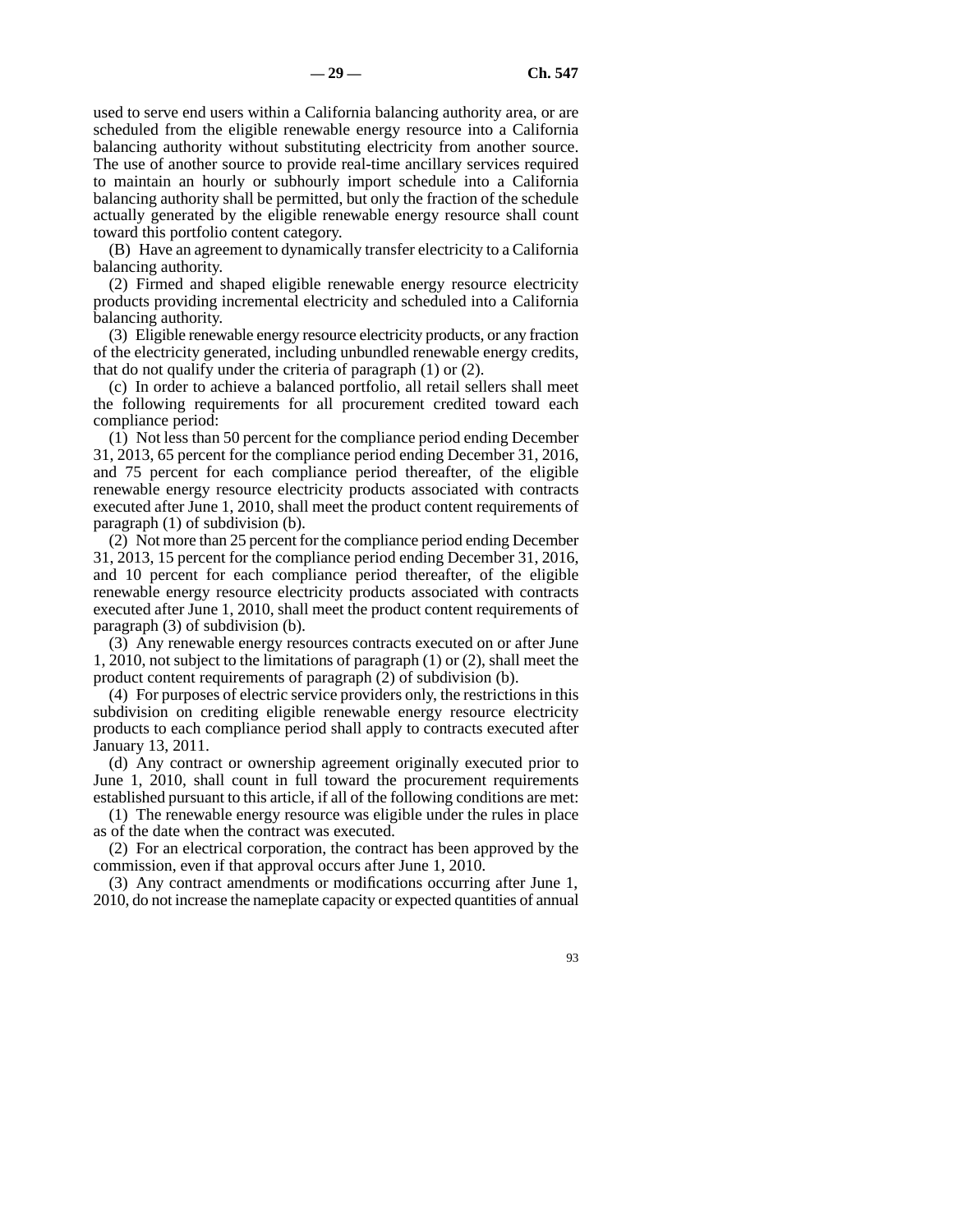generation, or substitute a different renewable energy resource. The duration of the contract may be extended if the original contract specified a procurement commitment of 15 or more years.

(e) A retail seller may apply to the commission for a reduction of a procurement content requirement of subdivision (c). The commission may reduce a procurement content requirement of subdivision (c) to the extent the retail seller demonstrates that it cannot comply with that subdivision because of conditions beyond the control of the retail seller as provided in paragraph (5) of subdivision (b) of Section 399.15. The commission shall not, under any circumstance, reduce the obligation specified in paragraph (1) of subdivision (c) below 65 percent for any compliance period obligation after December 31, 2016.

SEC. 22. Section 399.18 of the Public Utilities Code is amended to read: 399.18. (a) This section applies to an electrical corporation that as of January 1, 2010, met either of the following conditions:

(1) Served 30,000 or fewer customer accounts in California and had issued at least four solicitations for eligible renewable energy resources prior to June 1, 2010.

(2) Had 1,000 or fewer customer accounts in California and was not connected to any transmission system or to the Independent System Operator.

(b) For an electrical corporation or its successor, electricity products from eligible renewable energy resources may be used for compliance with this article, notwithstanding any procurement content limitation in Section 399.16, provided that all of the following conditions are met:

(1) The electrical corporation or its successor participates in, and complies with, the accounting system administered by the Energy Commission pursuant to subdivision (b) of Section 399.25.

(2) The Energy Commission verifies that the electricity generated by the facility is eligible to meet the requirements of Section 399.15.

(3) The electrical corporation continues to satisfy either of the conditions described in subdivision (a).

SEC. 23. Section 399.21 of the Public Utilities Code is amended to read: 399.21. (a) The commission, by rule, shall authorize the use of renewable energy credits to satisfy the renewables portfolio standard procurement requirements established pursuant to this article, subject to the following conditions:

(1) The commission and the Energy Commission shall ensure that the tracking system established pursuant to subdivision (c) of Section 399.25, is operational, is capable of independently verifying that electricity earning the credit is generated by an eligible renewable energy resource, and can ensure that renewable energy credits shall not be double counted by any seller of electricity within the service territory of the WECC.

(2) Each renewable energy credit shall be counted only once for compliance with the renewables portfolio standard of this state or any other state, or for verifying retail product claims in this state or any other state.

(3) All revenues received by an electrical corporation for the sale of a renewable energy credit shall be credited to the benefit of ratepayers.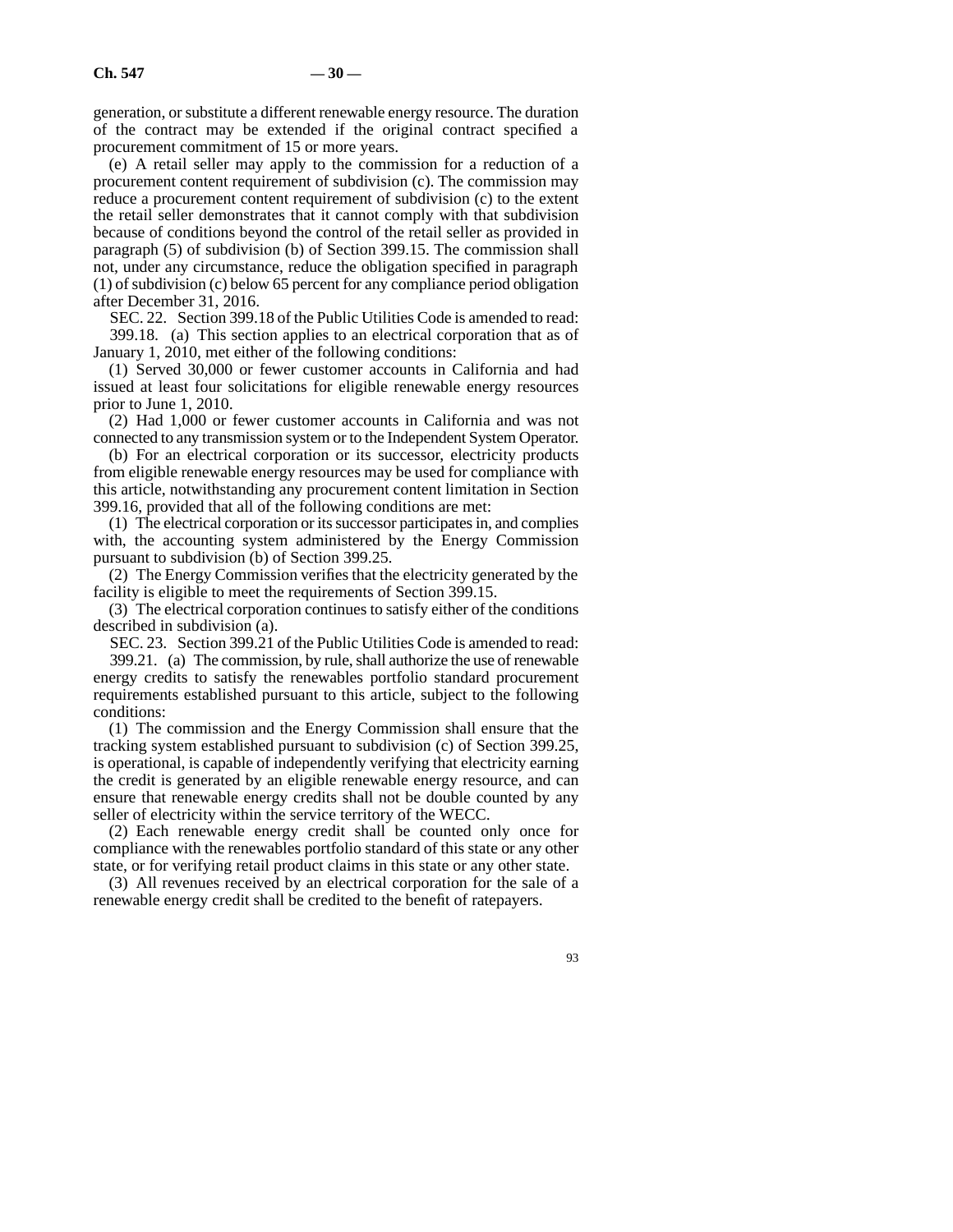(4) Renewable energy credits shall not be created for electricity generated pursuant to any electricity purchase contract with a retail seller or a local publicly owned electric utility executed before January 1, 2005, unless the contract contains explicit terms and conditions specifying the ownership or disposition of those credits. Procurement under those contracts shall be tracked through the accounting system described in subdivision (b) of Section 399.25 and included in the quantity of eligible renewable energy resources of the purchasing retail seller pursuant to Section 399.15.

(5) Renewable energy credits shall not be created for electricity generated under any electricity purchase contract executed after January 1, 2005, pursuant to the federal Public Utility Regulatory Policies Act of 1978 (16 U.S.C. Sec. 2601 et seq.). Procurement under the electricity purchase contracts shall be tracked through the accounting system implemented by the Energy Commission pursuant to subdivision (b) of Section 399.25 and count toward the renewables portfolio standard procurement requirements of the purchasing retail seller.

(6) Nothing in the amendments to this article made by the Clean Energy and Pollution Reduction Act of 2015 (Senate Bill 350 of the 2015–16 Regular Session) is intended to change commission Decision 11-12-052 regarding the classification of renewable energy credits from generation on the customer side of the meter.

(7) A renewable energy credit shall not be eligible for compliance with a renewables portfolio standard procurement requirement unless it is retired in the tracking system established pursuant to subdivision (c) of Section 399.25 by the retail seller or local publicly owned electric utility within 36 months from the initial date of generation of the associated electricity.

(b) The commission shall allow an electrical corporation to recover the reasonable costs of purchasing, selling, and administering renewable energy credit contracts in rates.

SEC. 24. Section 399.30 of the Public Utilities Code is amended to read:

399.30. (a) (1) To fulfill unmet long-term generation resource needs, each local publicly owned electric utility shall adopt and implement a renewable energy resources procurement plan that requires the utility to procure a minimum quantity of electricity products from eligible renewable energy resources, including renewable energy credits, as a specified percentage of total kilowatthours sold to the utility's retail end-use customers, each compliance period, to achieve the targets of subdivision (c).

(2) Beginning January 1, 2019, a local publicly owned electric utility subject to Section 9621 shall incorporate the renewable energy resources procurement plan required by this section as part of a broader integrated resource plan developed and adopted pursuant to Section 9621.

(b) The governing board shall implement procurement targets for a local publicly owned electric utility that require the utility to procure a minimum quantity of eligible renewable energy resources for each of the following compliance periods:

(1) January 1, 2011, to December 31, 2013, inclusive.

(2) January 1, 2014, to December 31, 2016, inclusive.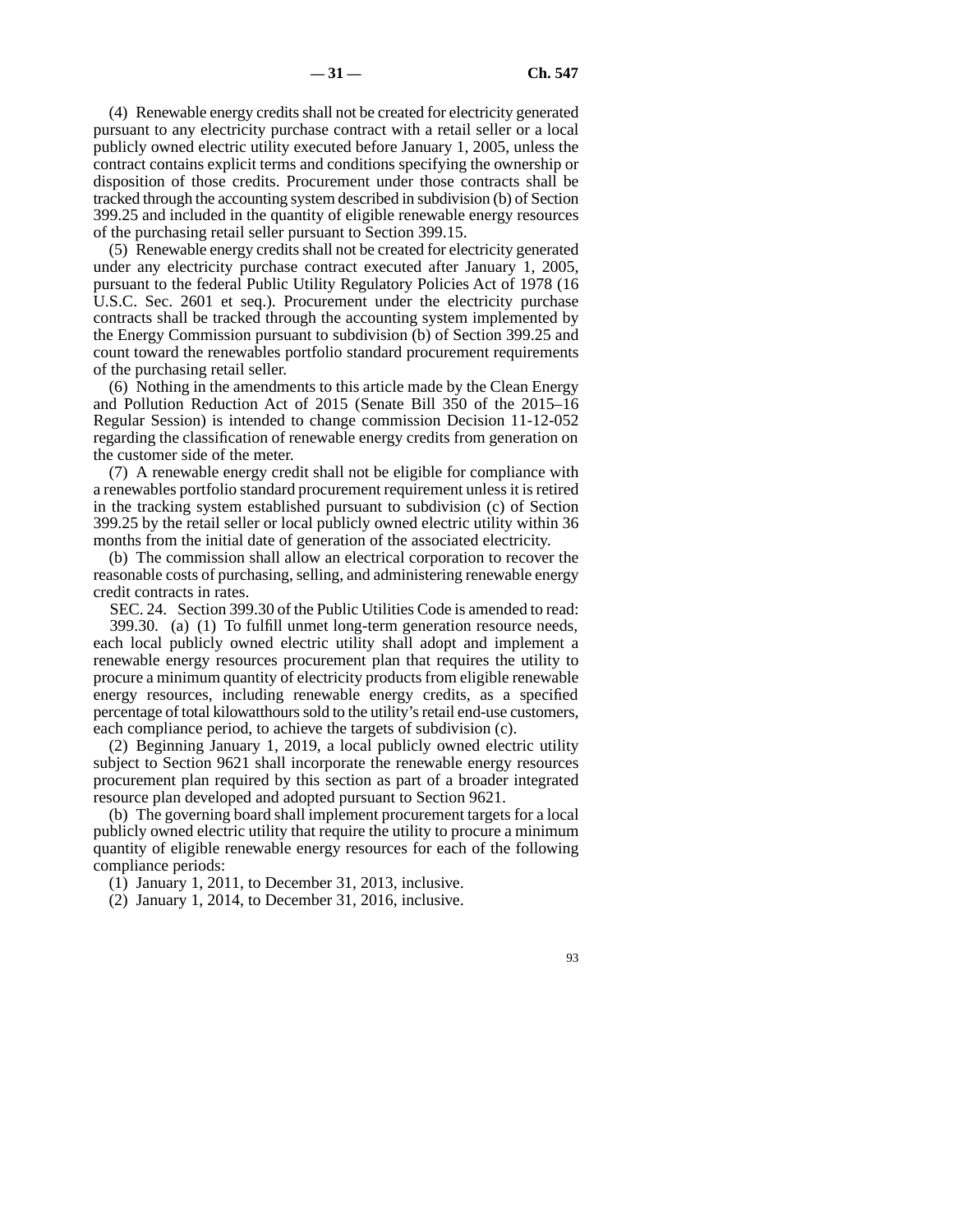(3) January 1, 2017, to December 31, 2020, inclusive.

(4) January 1, 2021, to December 31, 2024, inclusive.

(5) January 1, 2025, to December 31, 2027, inclusive.

(6) January 1, 2028, to December 31, 2030, inclusive.

(c) The governing board of a local publicly owned electric utility shall ensure all of the following:

(1) The quantities of eligible renewable energy resources to be procured for the compliance period from January 1, 2011, to December 31, 2013, inclusive, are equal to an average of 20 percent of retail sales.

(2) The quantities of eligible renewable energy resources to be procured for all other compliance periods reflect reasonable progress in each of the intervening years sufficient to ensure that the procurement of electricity products from eligible renewable energy resources achieves 25 percent of retail sales by December 31, 2016, 33 percent by December 31, 2020, 40 percent by December 31, 2024, 45 percent by December 31, 2027, and 50 percent by December 31, 2030. The Energy Commission shall establish appropriate multiyear compliance periods for all subsequent years that require the local publicly owned electric utility to procure not less than 50 percent of retail sales of electricity products from eligible renewable energy resources.

(3) A local publicly owned electric utility shall adopt procurement requirements consistent with Section 399.16.

 $(4)$  Beginning January 1, 2014, in calculating the procurement requirements under this article, a local publicly owned electric utility may exclude from its total retail sales the kilowatthours generated by an eligible renewable energy resource that is credited to a participating customer pursuant to a voluntary green pricing or shared renewable generation program. Any exclusion shall be limited to electricity products that do not meet the portfolio content criteria set forth in paragraph (2) or (3) of subdivision (b) of Section 399.16. Any renewable energy credits associated with electricity credited to a participating customer shall not be used for compliance with procurement requirements under this article, shall be retired on behalf of the participating customer, and shall not be further sold, transferred, or otherwise monetized for any purpose. To the extent possible for generation that is excluded from retail sales under this subdivision, a local publicly owned electric utility shall seek to procure those eligible renewable energy resources that are located in reasonable proximity to program participants.

(d) (1) The governing board of a local publicly owned electric utility shall adopt procurement requirements consistent with subparagraph (B) of paragraph (4) of subdivision (a) of, and subdivision (b) of, Section 399.13.

(2) The governing board of a local publicly owned electric utility may adopt the following measures:

(A) Conditions that allow for delaying timely compliance consistent with subdivision (b) of Section 399.15.

(B) Cost limitations for procurement expenditures consistent with subdivision (c) of Section 399.15.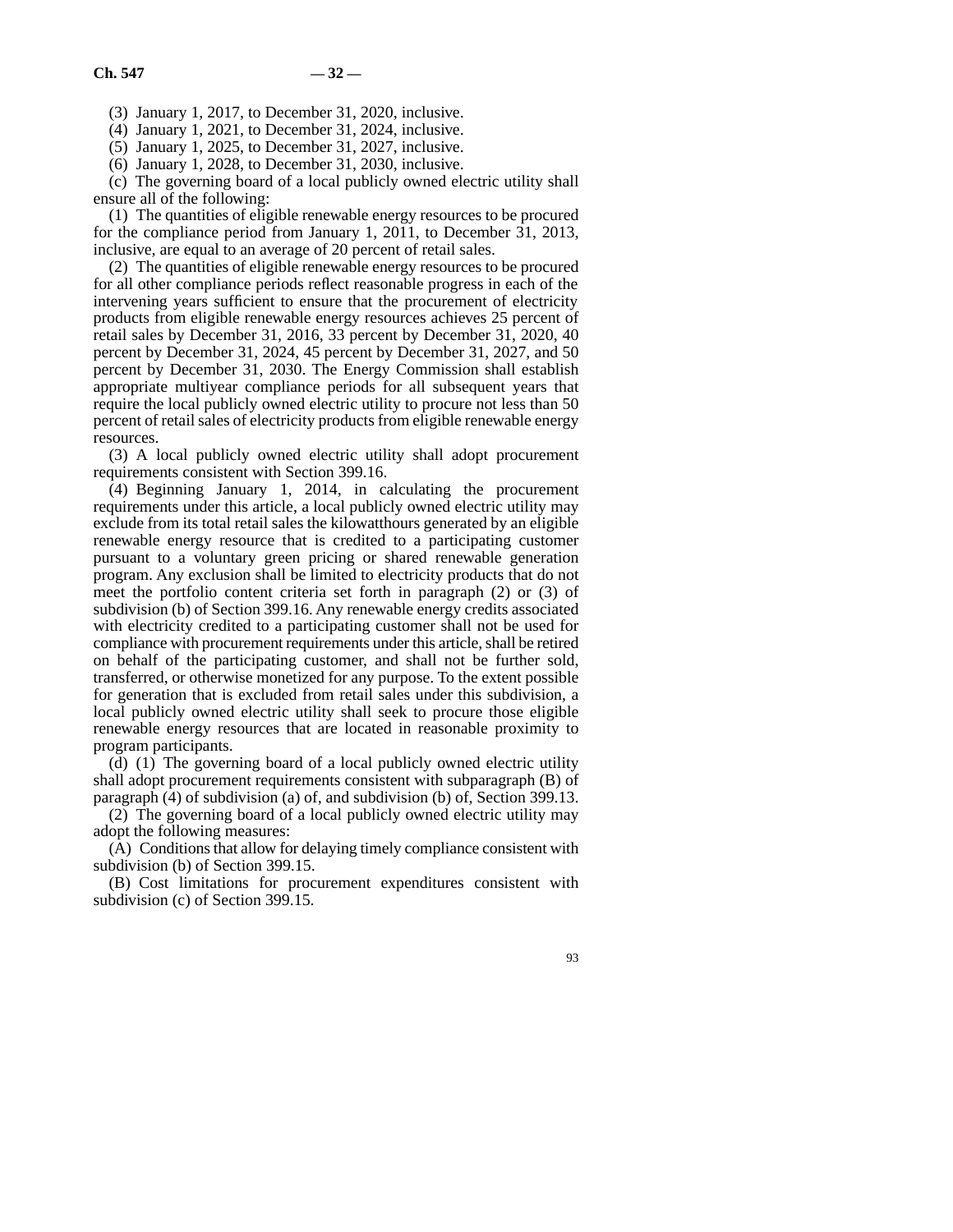(e) The governing board of the local publicly owned electric utility shall adopt a program for the enforcement of this article. The program shall be adopted at a publicly noticed meeting offering all interested parties an opportunity to comment. Not less than 30 days' notice shall be given to the public of any meeting held for purposes of adopting the program. Not less than 10 days' notice shall be given to the public before any meeting is held to make a substantive change to the program.

(f) (1) Each local publicly owned electric utility shall annually post notice, in accordance with Chapter 9 (commencing with Section 54950) of Part 1 of Division 2 of Title 5 of the Government Code, whenever its governing body will deliberate in public on its renewable energy resources procurement plan.

(2) Contemporaneous with the posting of the notice of a public meeting to consider the renewable energy resources procurement plan, the local publicly owned electric utility shall notify the Energy Commission of the date, time, and location of the meeting in order to enable the Energy Commission to post the information on its Internet Web site. This requirement is satisfied if the local publicly owned electric utility provides the uniform resource locator (URL) that links to this information.

(3) Upon distribution to its governing body of information related to its renewable energy resources procurement status and future plans, for its consideration at a noticed public meeting, the local publicly owned electric utility shall make that information available to the public and shall provide the Energy Commission with an electronic copy of the documents for posting on the Energy Commission's Internet Web site. This requirement is satisfied if the local publicly owned electric utility provides the uniform resource locator (URL) that links to the documents or information regarding other manners of access to the documents.

(g) A public utility district that receives all of its electricity pursuant to a preference right adopted and authorized by the United States Congress pursuant to Section 4 of the Trinity River Division Act of August 12, 1955 (Public Law 84-386) shall be in compliance with the renewable energy procurement requirements of this article.

(h) For a local publicly owned electric utility that was in existence on or before January 1, 2009, that provides retail electric service to 15,000 or fewer customer accounts in California, and is interconnected to a balancing authority located outside this state but within the WECC, an eligible renewable energy resource includes a facility that is located outside California that is connected to the WECC transmission system, if all of the following conditions are met:

(1) The electricity generated by the facility is procured by the local publicly owned electric utility, is delivered to the balancing authority area in which the local publicly owned electric utility is located, and is not used to fulfill renewable energy procurement requirements of other states.

(2) The local publicly owned electric utility participates in, and complies with, the accounting system administered by the Energy Commission pursuant to this article.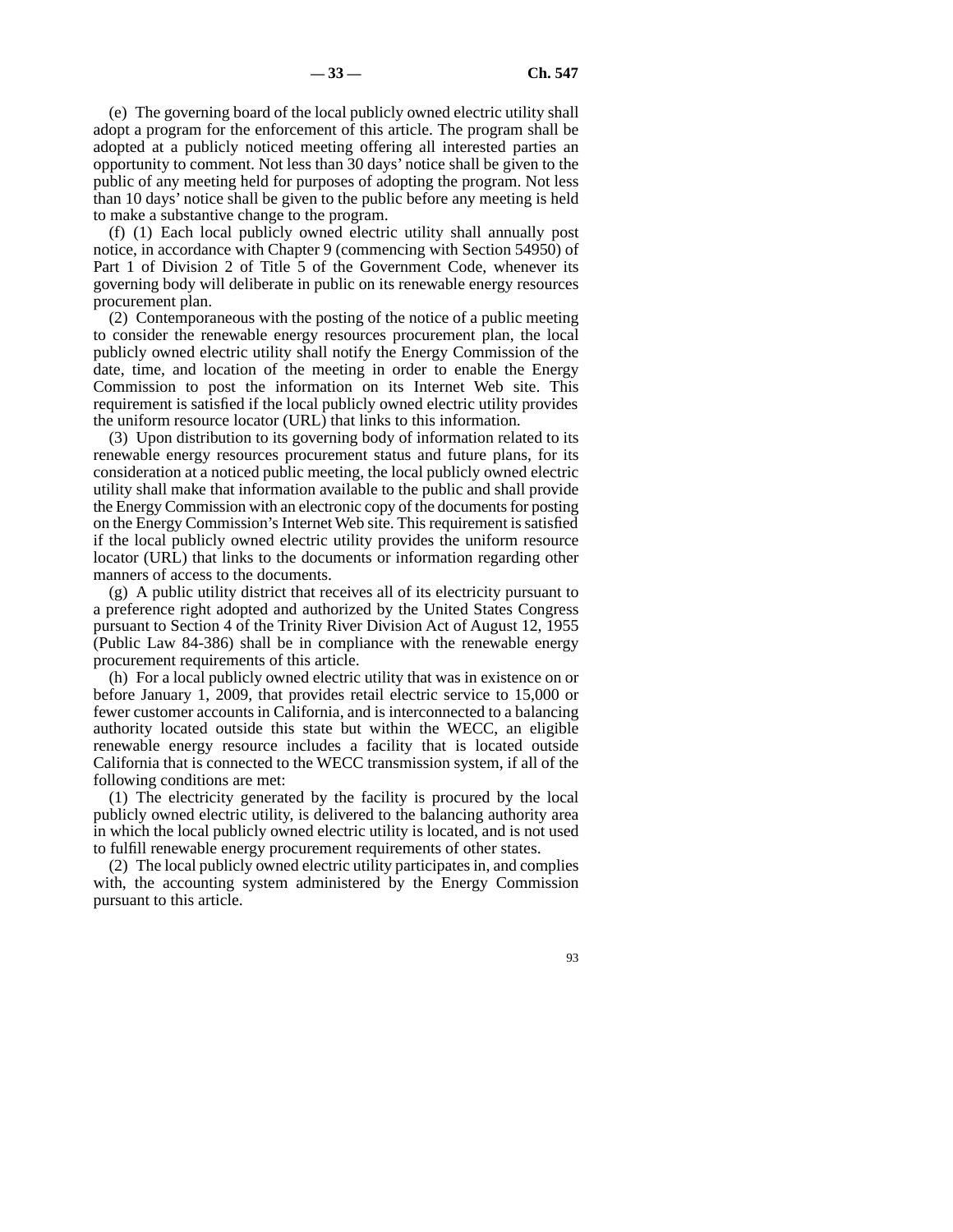(3) The Energy Commission verifies that the electricity generated by the facility is eligible to meet the renewables portfolio standard procurement requirements.

(i) Notwithstanding subdivision (a), for a local publicly owned electric utility that is a joint powers authority of districts established pursuant to state law on or before January 1, 2005, that furnish electric services other than to residential customers, and is formed pursuant to the Irrigation District Law (Division 11 (commencing with Section 20500) of the Water Code), the percentage of total kilowatthours sold to the district's retail end-use customers, upon which the renewables portfolio standard procurement requirements in subdivision (b) are calculated, shall be based on the authority's average retail sales over the previous seven years. If the authority has not furnished electric service for seven years, then the calculation shall be based on average retail sales over the number of completed years during which the authority has provided electric service.

(j) A local publicly owned electric utility in a city and county that only receives greater than 67 percent of its electricity sources from hydroelectric generation located within the state that it owns and operates, and that does not meet the definition of a "renewable electrical generation facility" pursuant to Section 25741 of the Public Resources Code, shall be required to procure eligible renewable energy resources, including renewable energy credits, to meet only the electricity demands unsatisfied by its hydroelectric generation in any given year, in order to satisfy its renewable energy procurement requirements.

(k) (1) A local publicly owned electric utility that receives greater than 50 percent of its annual retail sales from its own hydroelectric generation that is not an eligible renewable energy resource shall not be required to procure additional eligible renewable energy resources in excess of either of the following:

(A) The portion of its retail sales not supplied by its own hydroelectric generation. For these purposes, retail sales supplied by an increase in hydroelectric generation resulting from an increase in the amount of water stored by a dam because the dam is enlarged or otherwise modified after December 31, 2012, shall not count as being retail sales supplied by the utility's own hydroelectric generation.

(B) The cost limitation adopted pursuant to this section.

(2) For the purposes of this subdivision, "hydroelectric generation" means electricity generated from a hydroelectric facility that satisfies all of the following:

(A) Is owned solely and operated by the local publicly owned electric utility as of 1967.

(B) Serves a local publicly owned electric utility with a distribution system demand of less than 150 megawatts.

(C) Involves a contract in which an electrical corporation receives the benefit of the electric generation through June of 2014, at which time the benefit reverts back to the ownership and control of the local publicly owned electric utility.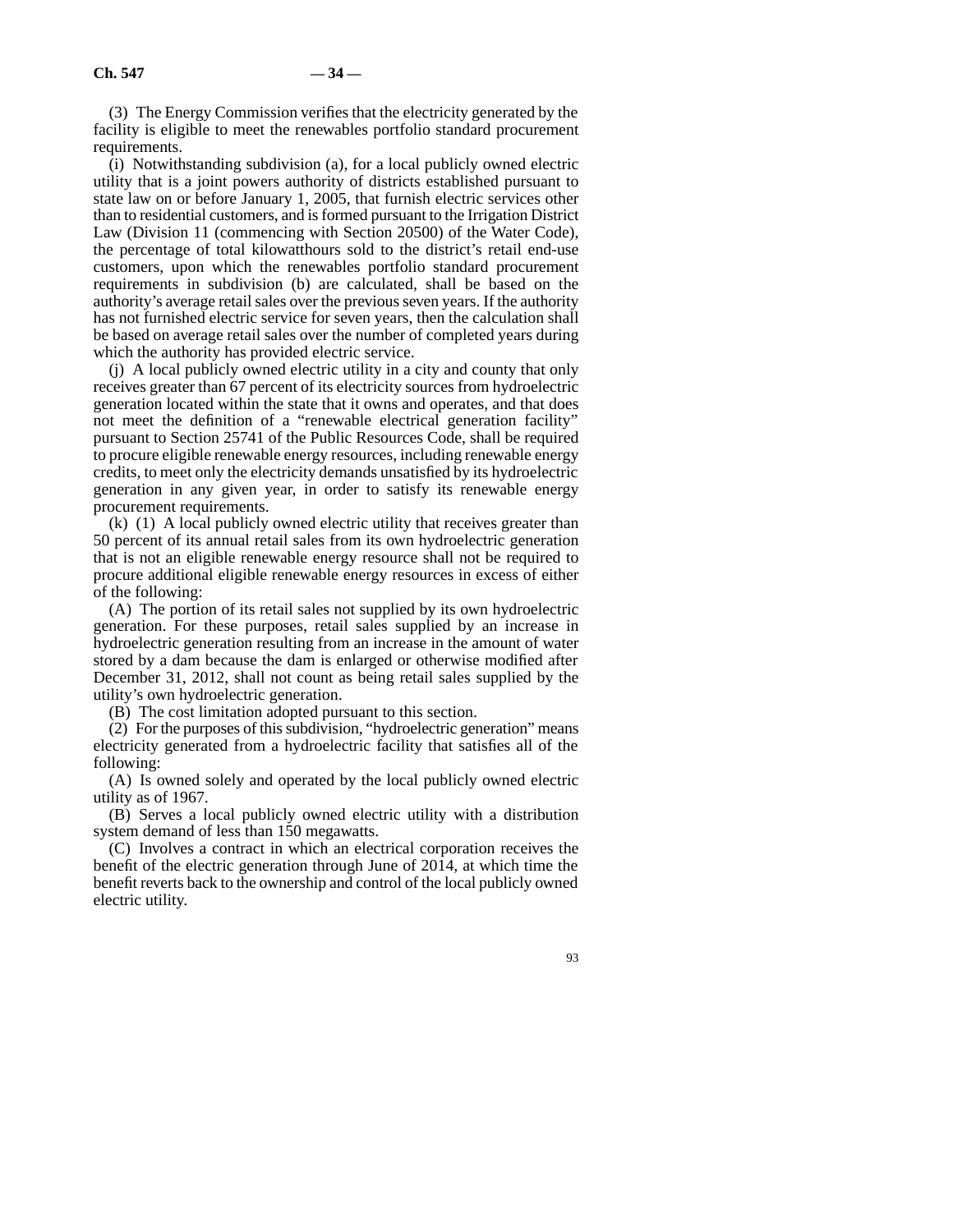(D) Has a maximum penstock flow capacity of no more than 3,200 cubic feet per second and includes a regulating reservoir with a small hydroelectric generation facility producing fewer than 20 megawatts with a maximum penstock flow capacity of no more than 3,000 cubic feet per second.

(3) This subdivision does not reduce or eliminate any renewable procurement requirement for any compliance period ending prior to January 1, 2014.

(4) This subdivision does not require a local publicly owned electric utility to purchase additional eligible renewable energy resources in excess of the procurement requirements of subdivision (c).

(*l*) (1) (A) For purposes of this subdivision, "large hydroelectric generation" means electricity generated from a hydroelectric facility that is not an eligible renewable energy resource and provides electricity to a local publicly owned electric utility from facilities owned by the federal government as a part of the federal Central Valley Project or a joint powers agency formed and created pursuant to Chapter 5 (commencing with Section 6500) of Division 7 of Title 1 of the Government Code.

(B) Large hydroelectric generation does not include any resource that meets the definition of hydroelectric generation set forth in subdivision (k).

(2) If, during a year within a compliance period set forth in subdivision (b), a local publicly owned electric utility receives greater than 50 percent of its retail sales from large hydroelectric generation, it is not required to procure eligible renewable energy resources that exceed the lesser of the following for that year:

(A) The portion of the local publicly owned electric utility retail sales unsatisfied by the local publicly owned electric utility's large hydroelectric generation.

(B) The soft target adopted by the Energy Commission for the intervening year of the relevant compliance period.

(3) Except for an existing agreement effective as of January 1, 2015, or extension or renewal of that agreement, any new procurement commitment shall not be eligible to count towards the determination that the local publicly owned electric utility receives more than 50 percent of its retail sales from large hydroelectric generation in any year.

(4) The Energy Commission shall adjust the total quantities of eligible renewable energy resources to be procured by a local publicly owned electric utility for a compliance period to reflect any reductions required pursuant to paragraph (2).

(5) This subdivision does not modify the compliance obligation of a local publicly owned electric utility to satisfy the requirements of subdivision (c) of Section 399.16.

(m) (1) (A) For purposes of this subdivision, "unavoidable long-term contracts and ownership agreements" means commitments for electricity from a coal-fired powerplant, located outside the state, originally entered into by a local publicly owned electric utility before June 1, 2010, that is not subsequently modified to result in an extension of the duration of the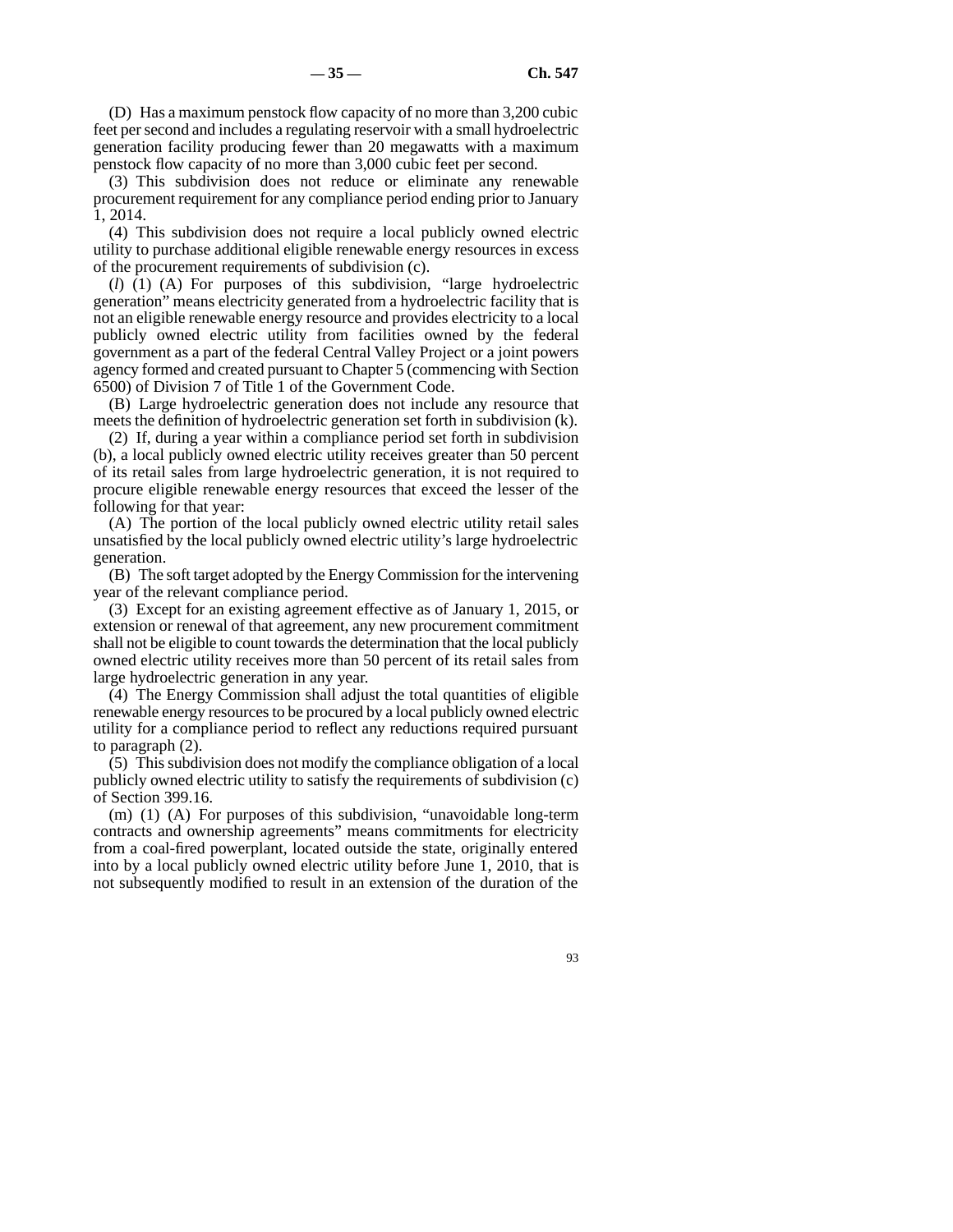agreement or result in an increase in total quantities of energy delivered during any compliance period set forth in subdivision (b).

(B) The governing board of a local publicly owned electric utility shall demonstrate in its renewable energy resources procurement plan required pursuant to subdivision (f) that any cancellation or divestment of the commitment would result in significant economic harm to its retail customers that cannot be substantially mitigated through resale, transfer to another entity, early closure of the facility, or other feasible measures.

(2) For the compliance period set forth in paragraph (4) of subdivision (b), a local publicly owned electric utility meeting the requirement of subparagraph (B) of paragraph (1) may adjust its renewable energy procurement targets to ensure that the procurement of additional electricity from eligible renewable energy resources, in combination with the procurement of electricity from unavoidable long-term contracts and ownership agreements, does not exceed the total retail sales of the local publicly owned electric utility during that compliance period. The local publicly owned electric utility may limit its procurement of eligible renewable energy resources for that compliance period to no less than an average of 33 percent of its retail sales.

(3) The Energy Commission shall approve any reductions in procurement targets proposed by a local publicly owned electric utility if it determines that the requirements of this subdivision are satisfied.

(n) A local publicly owned electric utility shall retain discretion over both of the following:

(1) The mix of eligible renewable energy resources procured by the utility and those additional generation resources procured by the utility for purposes of ensuring resource adequacy and reliability.

(2) The reasonable costs incurred by the utility for eligible renewable energy resources owned by the utility.

(o) The Energy Commission shall adopt regulations specifying procedures for enforcement of this article. The regulations shall include a public process under which the Energy Commission may issue a notice of violation and correction against a local publicly owned electric utility for failure to comply with this article, and for referral of violations to the State Air Resources Board for penalties pursuant to subdivision (n).

(p) (1) Upon a determination by the Energy Commission that a local publicly owned electric utility has failed to comply with this article, the Energy Commission shall refer the failure to comply with this article to the State Air Resources Board, which may impose penalties to enforce this article consistent with Part 6 (commencing with Section 38580) of Division 25.5 of the Health and Safety Code. Any penalties imposed shall be comparable to those adopted by the commission for noncompliance by retail sellers.

(2) Any penalties collected by the State Air Resources Board pursuant to this article shall be deposited in the Air Pollution Control Fund and, upon appropriation by the Legislature, shall be expended for reducing emissions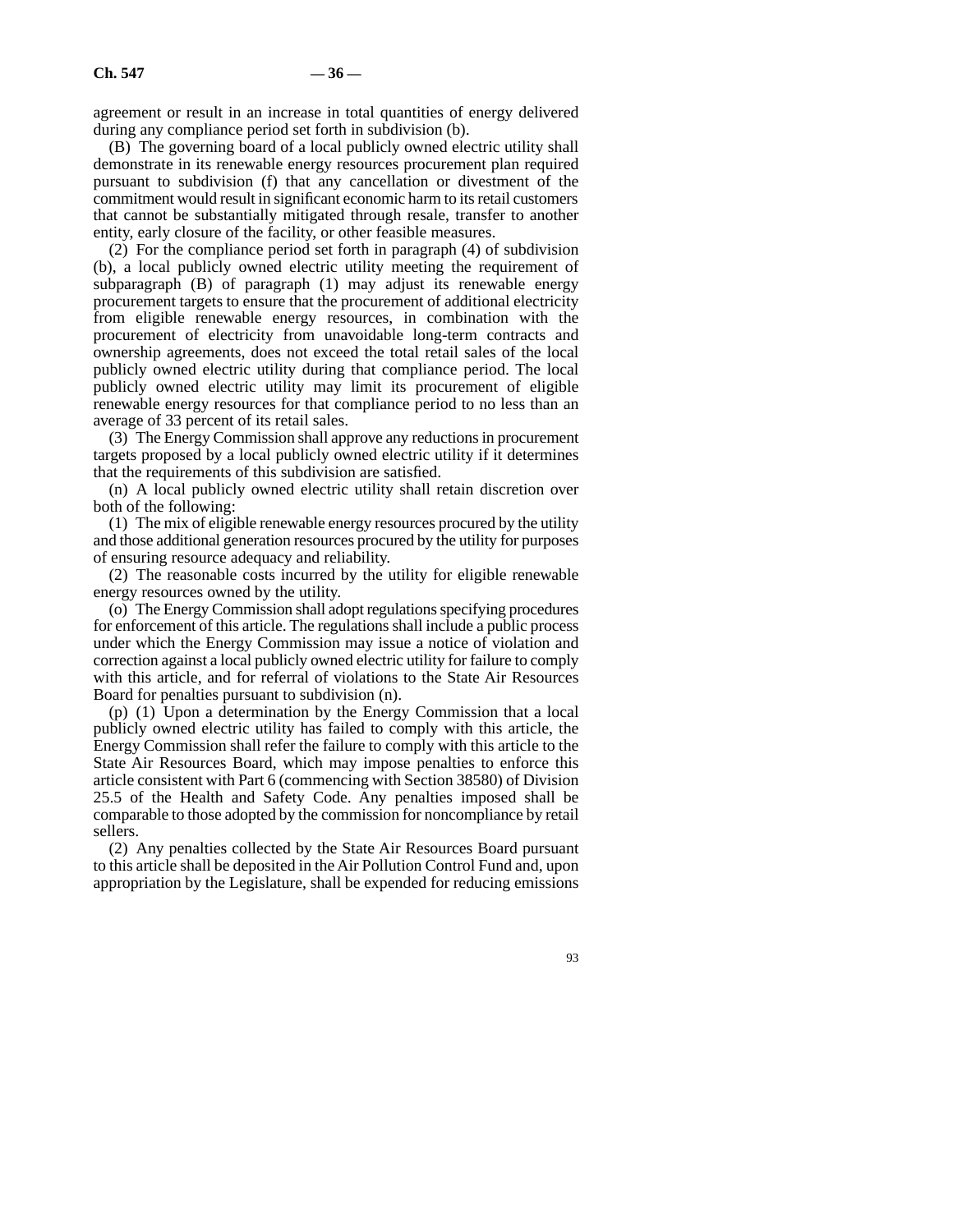of air pollution or greenhouse gases within the same geographic area as the local publicly owned electric utility.

SEC. 25. Article 17 (commencing with Section 400) is added to Chapter 2.3 of Part 1 of Division 1 of the Public Utilities Code, to read:

### Article 17. Clean Energy and Pollution Reduction

400. The commission and the Energy Commission shall do all of the following in furtherance of meeting the state's clean energy and pollution reduction objectives:

(a) Take into account the use of distributed generation to the extent that it provides economic and environmental benefits in disadvantaged communities as identified pursuant to Section 39711 of the Health and Safety Code.

(b) Take into account the opportunities to decrease costs and increase benefits, including pollution reduction and grid integration, using renewable and nonrenewable technologies with zero or lowest feasible emissions of greenhouse gases, criteria pollutants, and toxic air contaminants onsite in proceedings associated with meeting the objectives.

(c) Where feasible, authorize procurement of resources to provide grid reliability services that minimize reliance on system power and fossil fuel resources and, where feasible, cost effective, and consistent with other state policy objectives, increase the use of large- and small-scale energy storage with a variety of technologies, targeted energy efficiency, demand response, including, but not limited to, automated demand response, eligible renewable energy resources, or other renewable and nonrenewable technologies with zero or lowest feasible emissions of greenhouse gases, criteria pollutants, and toxic air contaminants onsite to protect system reliability.

(d) Review technology incentive, research, development, deployment, and market facilitation programs overseen by the commission and the Energy Commission and make recommendations to advance state clean energy and pollution reduction objectives and provide benefits to disadvantaged communities as identified pursuant to Section 39711 of the Health and Safety Code.

(e) To the extent feasible, give first priority to the manufacture and deployment of clean energy and pollution reduction technologies that create employment opportunities, including high wage, highly skilled employment opportunities, and increased investment in the state.

(f) Establish a publicly available tracking system to provide up-to-date information on progress toward meeting the clean energy and pollution reduction goals of the Clean Energy and Pollution Reduction Act of 2015.

(g) Establish an advisory group consisting of representatives from disadvantaged communities identified in Section 39711 of the Health and Safety Code. The advisory group shall review and provide advice on programs proposed to achieve clean energy and pollution reduction and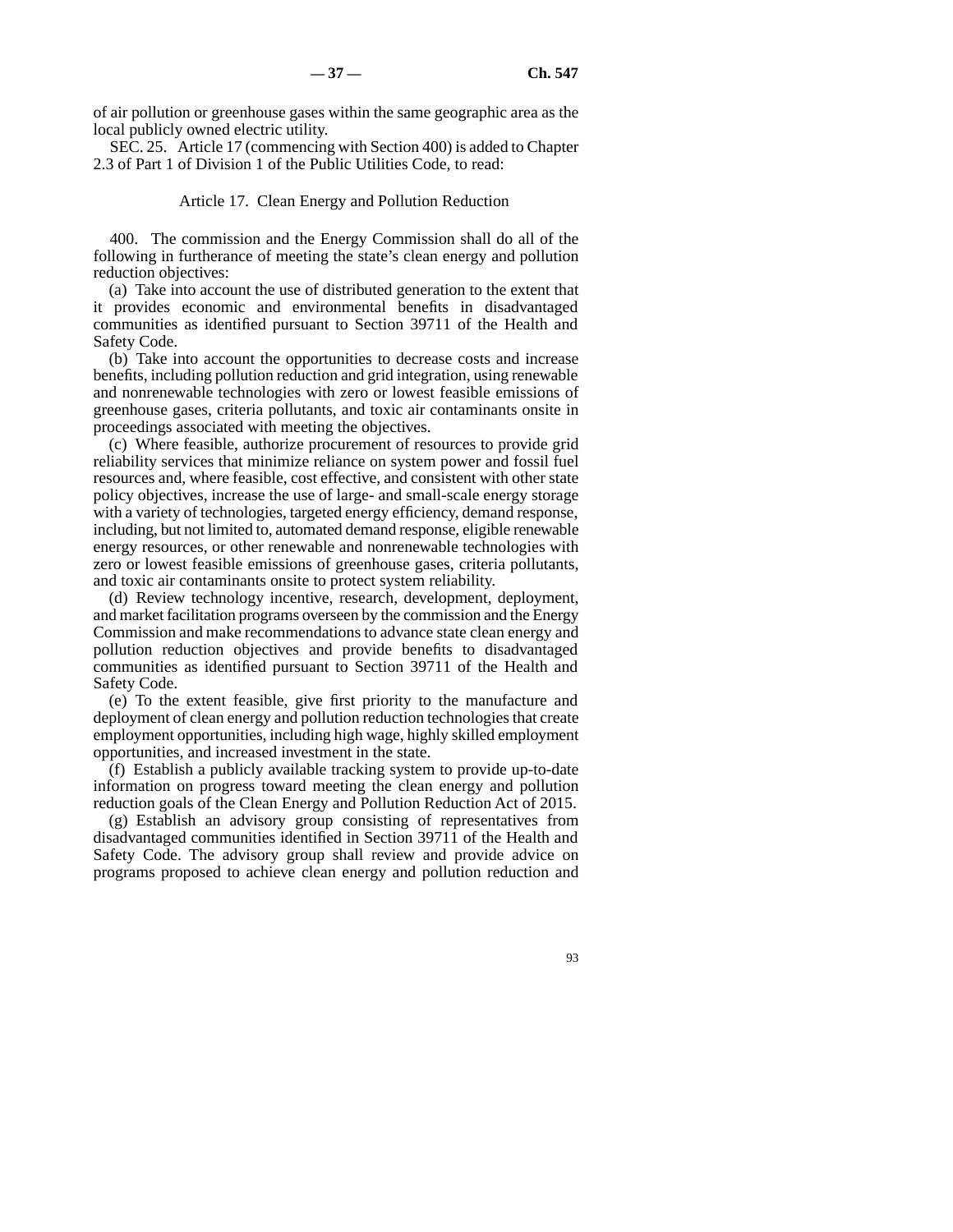determine whether those proposed programs will be effective and useful in disadvantaged communities.

SEC. 26. Section 454.51 is added to the Public Utilities Code, to read: 454.51. The commission shall do all of the following:

(a) Identify a diverse and balanced portfolio of resources needed to ensure a reliable electricity supply that provides optimal integration of renewable energy in a cost-effective manner. The portfolio shall rely upon zero carbon-emitting resources to the maximum extent reasonable and be designed to achieve any statewide greenhouse gas emissions limit established pursuant to the California Global Warming Solutions Act of 2006 (Division 25.5 (commencing with Section 38500) of the Health and Safety Code) or any successor legislation.

(b) Direct each electrical corporation to include, as part of its proposed procurement plan, a strategy for procuring best-fit and least-cost resources to satisfy the portfolio needs identified by the commission pursuant to subdivision (a).

(c) Ensure that the net costs of any incremental renewable energy integration resources procured by an electrical corporation to satisfy the need identified in subdivision (a) are allocated on a fully nonbypassable basis consistent with the treatment of costs identified in paragraph (2) of subdivision (c) of Section 365.1.

(d) Permit community choice aggregators to submit proposals for satisfying their portion of the renewable integration need identified in subdivision (a). If the commission finds this need is best met through long-term procurement commitments for resources, community choice aggregators shall also be required to make long-term commitments for resources. The commission shall approve proposals pursuant to this subdivision if it finds all of the following:

(1) The resources proposed by a community choice aggregator will provide equivalent integration of renewable energy.

(2) The resources proposed by a community choice aggregator will promote the efficient achievement of state energy policy objectives, including reductions in greenhouse gas emissions.

(3) Bundled customers of an electrical corporation will be indifferent from the approval of the community choice aggregator proposals.

(4) All costs resulting from nonperformance will be borne by the electrical corporation or community choice aggregator responsible for them.

SEC. 27. Section 454.52 is added to the Public Utilities Code, to read:

454.52. (a) (1) Commencing in 2017, and to be updated regularly thereafter, the commission shall adopt a process for each load-serving entity, as defined in Section 380, to file an integrated resource plan, and a schedule for periodic updates to the plan, to ensure that load-serving entities do the following:

(A) Meet the greenhouse gas emissions reduction targets established by the State Air Resources Board, in coordination with the commission and the Energy Commission, for the electricity sector and each load-serving entity that reflect the electricity sector's percentage in achieving the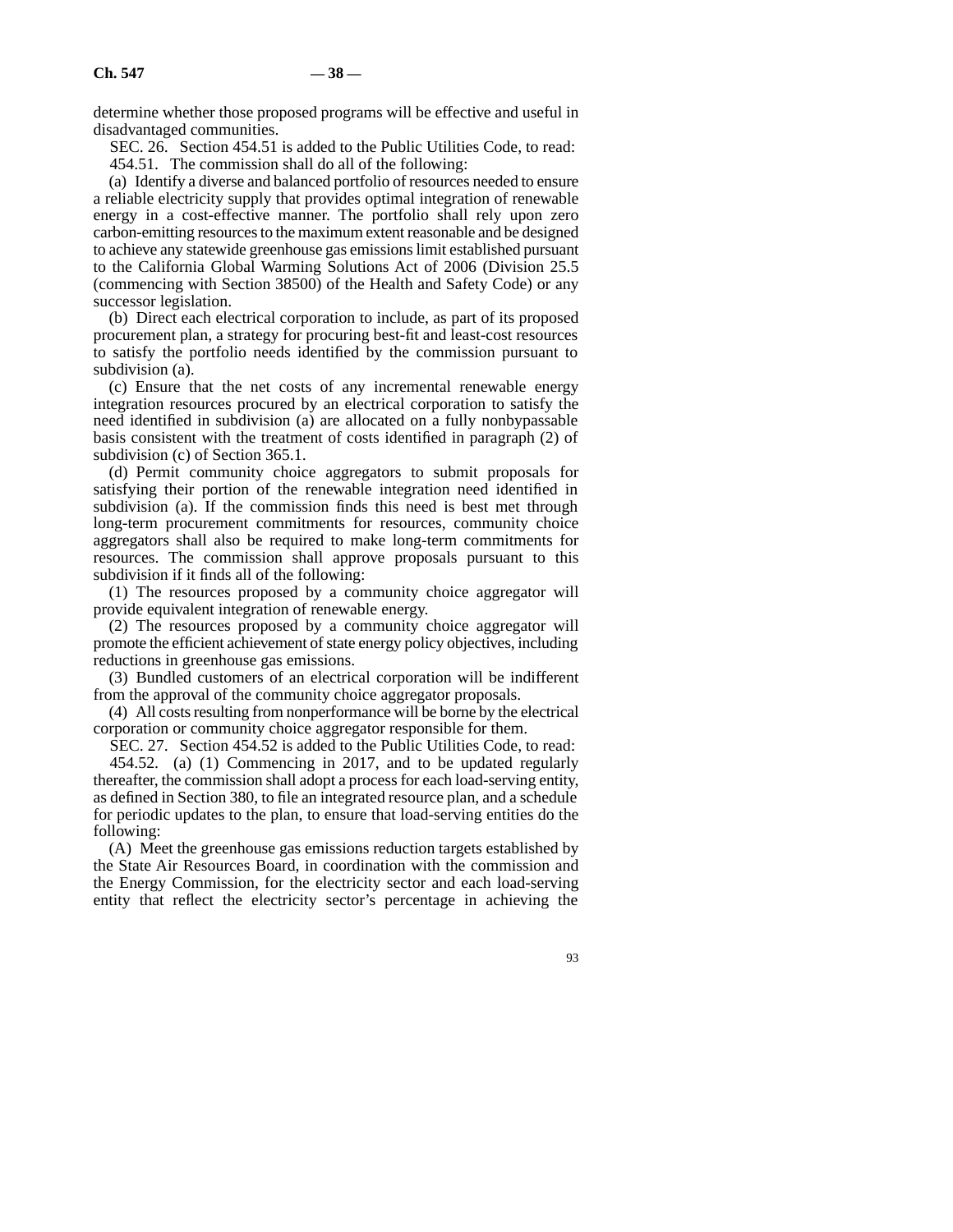economywide greenhouse gas emissions reductions of 40 percent from 1990 levels by 2030.

(B) Procure at least 50 percent eligible renewable energy resources by December 31, 2030, consistent with Article 16 (commencing with Section 399.11) of Chapter 2.3.

(C) Enable each electrical corporation to fulfill its obligation to serve its customers at just and reasonable rates.

(D) Minimize impacts on ratepayers' bills.

(E) Ensure system and local reliability.

(F) Strengthen the diversity, sustainability, and resilience of the bulk transmission and distribution systems, and local communities.

(G) Enhance distribution systems and demand-side energy management.

(H) Minimize localized air pollutants and other greenhouse gas emissions, with early priority on disadvantaged communities identified pursuant to Section 39711 of the Health and Safety Code.

(2) (A) The commission may authorize all source procurement for electrical corporations that includes various resource types including demand-side resources, supply side resources, and resources that may be either demand-side resources or supply side resources, taking into account the differing electrical corporations' geographic service areas, to ensure that each load-serving entity meets the goals set forth in paragraph (1).

(B) The commission may approve procurement of resource types that will reduce overall greenhouse gas emissions from the electricity sector and meet the other goals specified in paragraph (1), but due to the nature of the technology or fuel source may not compete favorably in price against other resources over the time period of the integrated resource plan.

(b) (1) Each load-serving entity shall prepare and file an integrated resource plan consistent with paragraph (2) of subdivision (a) on a time schedule directed by the commission and subject to commission review.

(2) Each electrical corporation's plan shall follow the provisions of Section 454.5.

(3) The plan of a community choice aggregator shall be submitted to its governing board for approval and provided to the commission for certification, consistent with paragraph (5) of subdivision (a) of Section 366.2, and shall achieve the following:

(A) Economic, reliability, environmental, security, and other benefits and performance characteristics that are consistent with the goals set forth in paragraph (1) of subdivision (a).

(B) A diversified procurement portfolio consisting of both short-term and long-term electricity and electricity-related and demand reduction products.

(C) The resource adequacy requirements established pursuant to Section 380.

(4) The plan of an electric service provider shall achieve the goals set forth in paragraph (1) of subdivision (a) through a diversified portfolio consisting of both short-term and long-term electricity, electricity-related, and demand reduction products.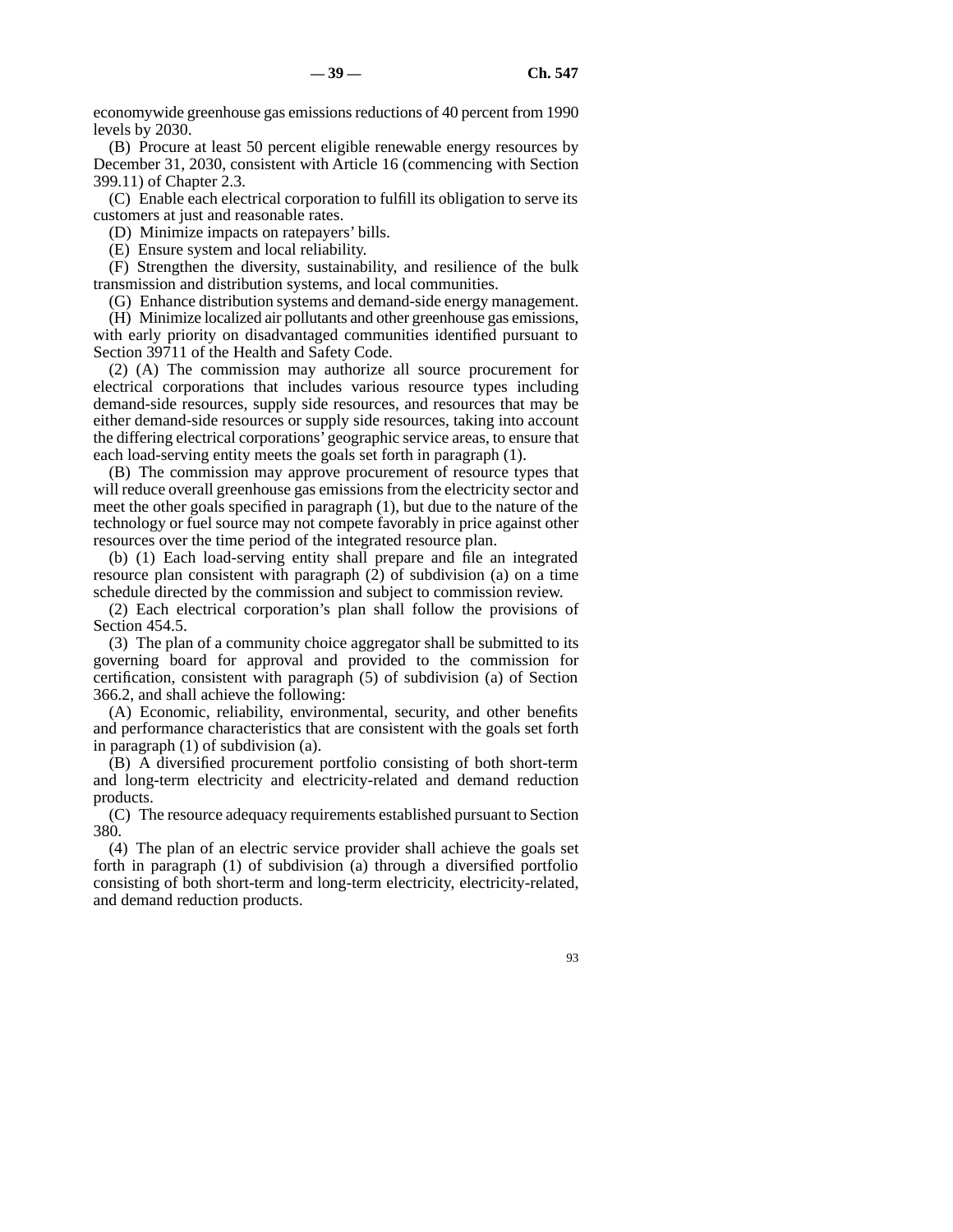(c) To the extent that additional procurement is authorized for the electrical corporation in the integrated resource plan or the procurement process authorized pursuant to Section 454.5, the commission shall ensure that the costs are allocated in a fair and equitable manner to all customers consistent with 454.51, that there is no cost-shifting among customers of load-serving entities, and that community choice aggregators may self-provide renewable integration resources consistent with Section 454.51.

(d) In order to eliminate redundancy and increase efficiency, the process adopted pursuant to subdivision (a) shall incorporate, and not duplicate, any other planning processes of the commission.

SEC. 28. Section 454.55 of the Public Utilities Code is amended to read: 454.55. (a) The commission, in consultation with the Energy Commission, shall identify all potentially achievable cost-effective electricity efficiency savings and establish efficiency targets for an electrical corporation to achieve, pursuant to Section 454.5, consistent with the targets

established pursuant to subdivision (c) of Section 25310 of the Public Resources Code. (1) By July 1, 2018, and every four years thereafter, each electrical

corporation shall report on its progress toward achieving the targets established pursuant to subdivision (a).

(2) By July 1, 2019, and every four years thereafter, the commission shall, pursuant to Section 9795 of the Government Code, report to the Legislature on the progress toward achieving the targets established pursuant to subdivision (a). The commission shall include specific strategies for, and an update on, progress toward maximizing the contribution of electricity efficiency savings in disadvantaged communities identified pursuant to Section 39711 of the Health and Safety Code.

(b) (1) By December 31, 2023, the commission shall, in a new or existing proceeding, undertake a comprehensive review of the feasibility, costs, barriers, and benefits of achieving a cumulative doubling of energy efficiency savings and demand reduction by 2030 pursuant to subdivision (c) of Section 25310 of the Public Resources Code.

(2) Notwithstanding subdivision (c) of Section 25310 of the Public Resources Code, if the commission concludes the targets established for electrical corporations to achieve pursuant to subdivision (a) are not cost effective, feasible, or pose potential adverse impacts to public health and safety, the commission shall revise the targets to the level that optimizes the amount of energy efficiency savings and demand reduction and shall modify, revise, or update its policies as needed to address barriers preventing achievement of those targets.

SEC. 29. Section 454.56 of the Public Utilities Code is amended to read: 454.56. (a) The commission, in consultation with the Energy Commission, shall identify all potentially achievable cost-effective natural gas efficiency savings and establish efficiency targets for the gas corporation to achieve, consistent with the targets established pursuant to subdivision (c) of Section 25310 of the Public Resources Code.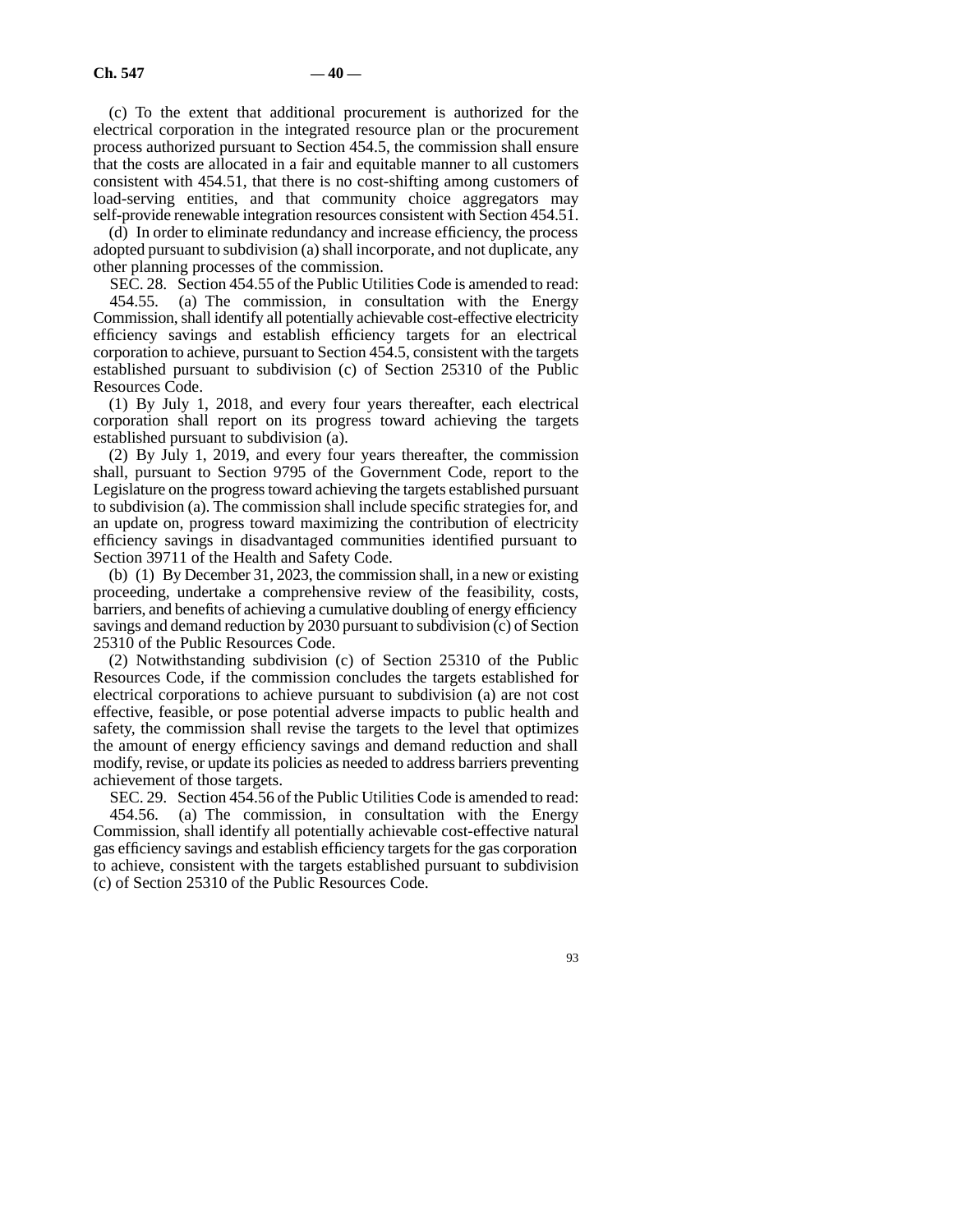(b) A gas corporation shall first meet its unmet resource needs through all available natural gas efficiency and demand reduction resources that are cost effective, reliable, and feasible.

(c) By July 1, 2018, and every four years thereafter, each gas corporation shall report on its progress toward achieving the targets established pursuant to subdivision (a).

(d) By July 1, 2019, and every four years thereafter, the commission shall, pursuant to Section 9795 of the Government Code, report to the Legislature on the progress toward achieving the targets establish pursuant to subdivision (a). The commission shall include specific strategies for, and an update on, progress toward maximizing the contribution of energy efficiency savings in disadvantaged communities identified pursuant to Section 39711 of the Health and Safety Code.

(e) Notwithstanding subdivision (c) of Section 25310 of the Public Resources Code, if the commission concludes in its review pursuant to paragraph (1) of subdivision (b) of Section 454.55 that the targets established for gas corporations to achieve pursuant to subdivision (a) are not cost effective, feasible, or pose potential adverse impacts to public health and safety, the commission shall revise the targets to the level that maximizes the amount of energy efficiency savings and demand reduction and shall modify, revise, or update its policies as needed to address barriers preventing achievement of those targets.

SEC. 30. Section 701.1 of the Public Utilities Code is amended to read: 701.1. (a) (1) The Legislature finds and declares that, in addition to other ratepayer protection objectives, a principal goal of electric and natural gas utilities' resource planning and investment shall be to minimize the cost to society of the reliable energy services that are provided by natural gas and electricity, and to improve the environment and to encourage the diversity of energy sources through improvements in energy efficiency, development of renewable energy resources, such as wind, solar, biomass, and geothermal energy, and widespread transportation electrification.

(2) The amendment made to this subdivision by the Clean Energy and Pollution Reduction Act of 2015 does not expand the authority of the commission beyond that provided by other law.

(b) The Legislature further finds and declares that, in addition to any appropriate investments in energy production, electrical and natural gas utilities should seek to exploit all practicable and cost-effective conservation and improvements in the efficiency of energy use and distribution that offer equivalent or better system reliability, and which are not being exploited by any other entity.

(c) In calculating the cost-effectiveness of energy resources, including conservation and load management options, the commission shall include, in addition to other ratepayer protection objectives, a value for any costs and benefits to the environment, including air quality. The commission shall ensure that any values it develops pursuant to this section are consistent with values developed by the State Energy Resources Conservation and Development Commission pursuant to Section 25000.1 of the Public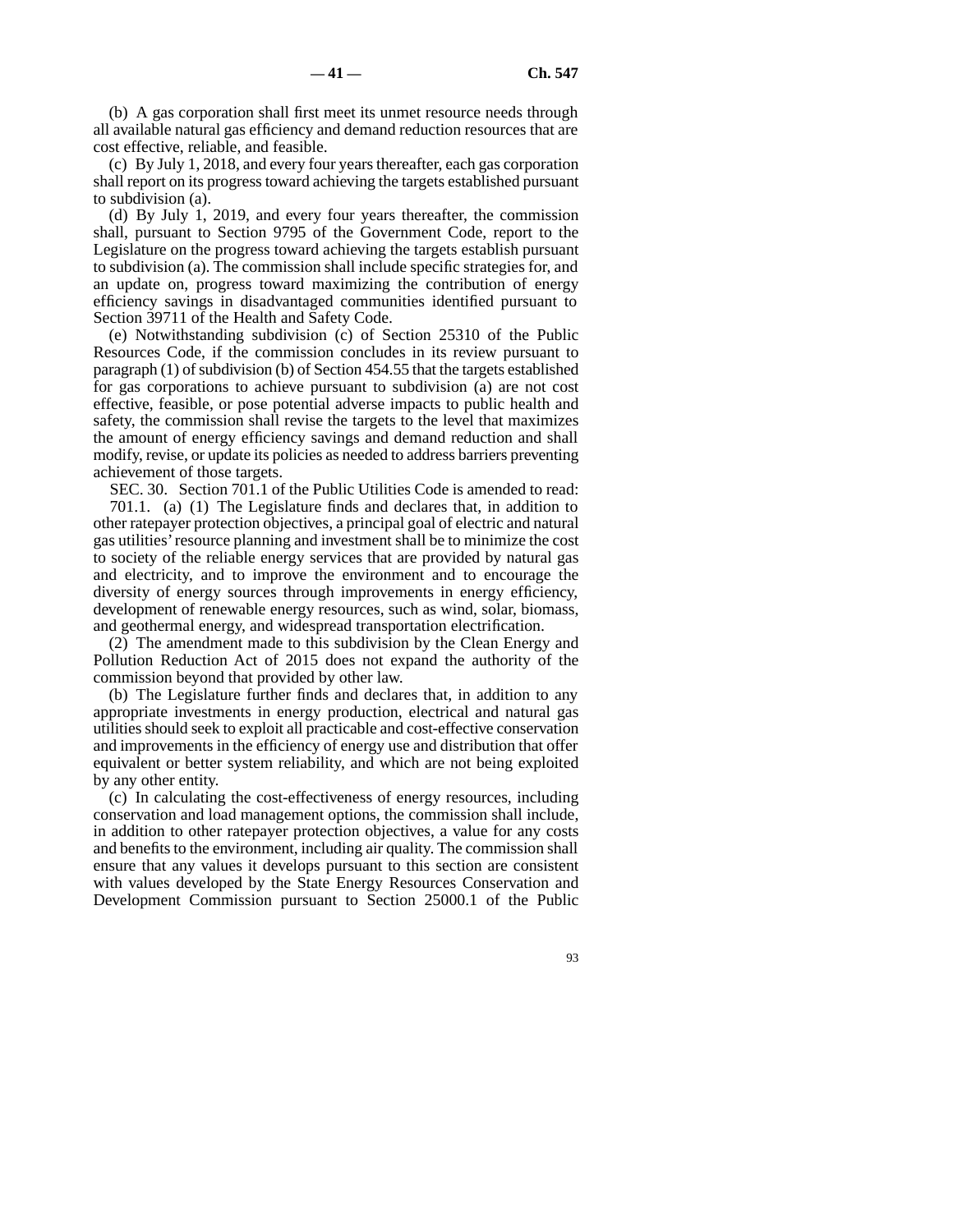Resources Code. However, if the commission determines that a value developed pursuant to this subdivision is not consistent with a value developed by the State Energy Resources Conservation and Development Commission pursuant to subdivision (c) of Section 25000.1 of the Public Resources Code, the commission may nonetheless use this value if, in the appropriate record of its proceedings, it states its reasons for using the value it has selected.

(d) In determining the emission values associated with the current operating capacity of existing electric powerplants pursuant to subdivision (c), the commission shall adhere to the following protocol in determining values for air quality costs and benefits to the environment. If the commission finds that an air pollutant that is subject to regulation is a component of residual emissions from an electric powerplant and that the owner of that powerplant is either of the following:

(1) Using a tradable emission allowance, right, or offset for that pollutant, which (A) has been approved by the air quality district regulating the powerplant,  $(B)$  is consistent with federal and state law, and  $(C)$  has been obtained, authorized, or acquired in a market-based system.

(2) Paying a tax per measured unit of that pollutant.

The commission shall not assign a value or cost to that residual pollutant for the current operating capacity of that powerplant because the alternative protocol for dealing with the pollutant operates to internalize its cost for the purpose of planning for and acquiring new generating resources.

(e) (1) The values determined pursuant to subdivision (c) to represent costs and benefits to the environment shall not be used by the commission, in and of themselves, to require early decommissioning or retirement of an electric utility powerplant that complies with applicable prevailing environmental regulations.

(2) Further, the environmental values determined pursuant to subdivision (c) shall not be used by the commission in a manner which, when those values are aggregated, will result in advancing an electric utility's need for new powerplant capacity by more than 15 months.

(f) This subdivision shall apply whenever a powerplant bid solicitation is required by the commission for an electric utility and a portion of the amount of new powerplant capacity, which is the subject of the bid solicitation, is the result of the commission's use of environmental values to advance that electric utility's need for new powerplant capacity in the manner authorized by paragraph (2) of subdivision (e). The affected electric utility may propose to the commission any combination of alternatives to that portion of the new powerplant capacity that is the result of the commission's use of environmental values as authorized by paragraph (2) of subdivision (c). The commission shall approve an alternative in place of the new powerplant capacity if it finds all of the following:

(1) The alternative has been approved by the relevant air quality district.

(2) The alternative is consistent with federal and state law.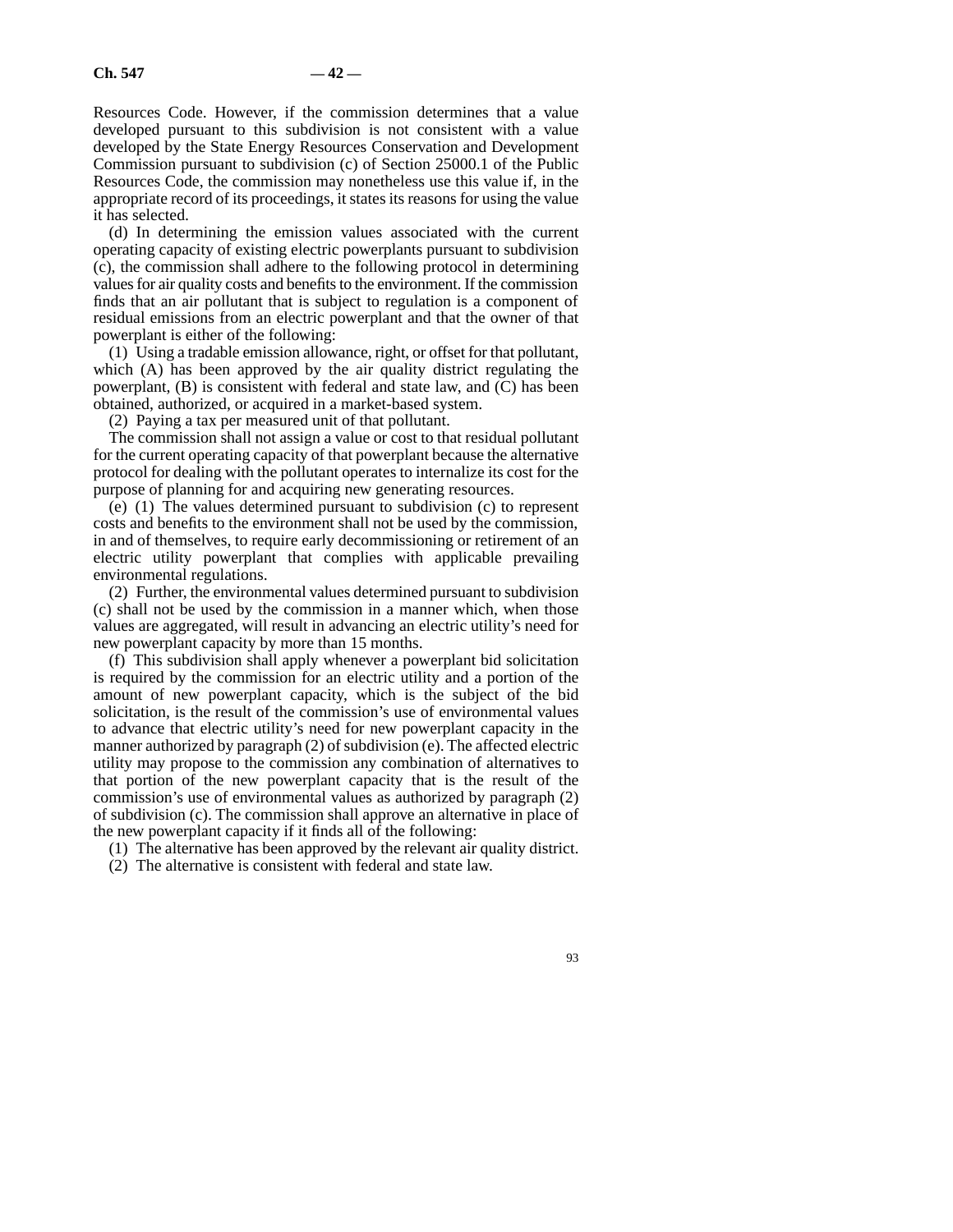(3) The alternative will result in needed system reliability for the electric utility at least equivalent to that which would result from bidding for new powerplant capacity.

(4) The alternative will result in reducing system operating costs for the electric utility over those which would result from the process of bidding for new powerplant capacity.

(5) The alternative will result in equivalent or better environmental improvements at a lower cost than would result from bidding for new powerplant capacity.

(g) This section does not require an electric utility to alter the dispatch of its powerplants for environmental purposes.

(h) This section does not preclude an electric utility from submitting to the commission any combination of alternatives to meet a commission-identified need for new capacity, if the submission is otherwise authorized by the commission.

(i) This section does not change or alter any provision of commission decision 92-04-045, dated April 22, 1992.

SEC. 31. Section 740.8 of the Public Utilities Code is amended to read: 740.8. As used in Section 740.3 or 740.12, "interests" of ratepayers, short- or long-term, mean direct benefits that are specific to ratepayers, consistent with both of the following:

(a) Safer, more reliable, or less costly gas or electrical service, consistent with Section 451, including electrical service that is safer, more reliable, or less costly due to either improved use of the electric system or improved integration of renewable energy generation.

(b) Any one of the following:

(1) Improvement in energy efficiency of travel.

(2) Reduction of health and environmental impacts from air pollution.

(3) Reduction of greenhouse gas emissions related to electricity and natural gas production and use.

(4) Increased use of alternative fuels.

(5) Creating high-quality jobs or other economic benefits, including in disadvantaged communities identified pursuant to Section 39711 of the Health and Safety Code.

SEC. 32. Section 740.12 is added to the Public Utilities Code, to read:

740.12. (a) (1) The Legislature finds and declares all of the following:

(A) Advanced clean vehicles and fuels are needed to reduce petroleum use, to meet air quality standards, to improve public health, and to achieve greenhouse gas emissions reduction goals.

(B) Widespread transportation electrification is needed to achieve the goals of the Charge Ahead California Initiative (Chapter 8.5 (commencing with Section 44258) of Part 5 of Division 26 of the Health and Safety Code).

(C) Widespread transportation electrification requires increased access for disadvantaged communities, low- and moderate-income communities, and other consumers of zero-emission and near-zero-emission vehicles, and increased use of those vehicles in those communities and by other consumers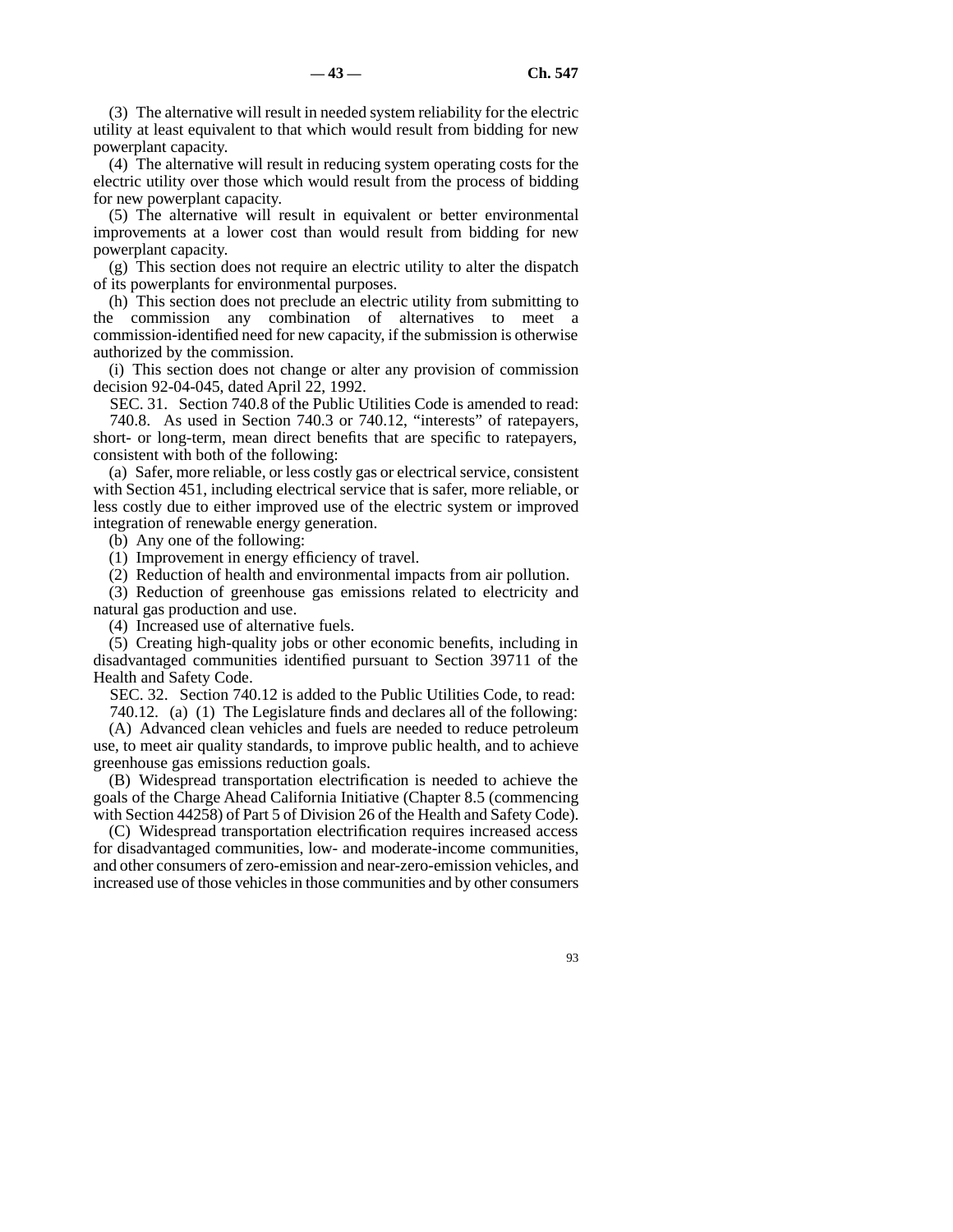to enhance air quality, lower greenhouse gases emissions, and promote overall benefits to those communities and other consumers.

(D) Reducing emissions of greenhouse gases to 40 percent below 1990 levels by 2030 and to 80 percent below 1990 levels by 2050 will require widespread transportation electrification.

(E) Widespread transportation electrification requires electrical corporations to increase access to the use of electricity as a transportation fuel.

(F) Widespread transportation electrification should stimulate innovation and competition, enable consumer options in charging equipment and services, attract private capital investments, and create high-quality jobs for Californians, where technologically feasible.

(G) Deploying electric vehicles should assist in grid management, integrating generation from eligible renewable energy resources, and reducing fuel costs for vehicle drivers who charge in a manner consistent with electrical grid conditions.

(H) Deploying electric vehicle charging infrastructure should facilitate increased sales of electric vehicles by making charging easily accessible and should provide the opportunity to access electricity as a fuel that is cleaner and less costly than gasoline or other fossil fuels in public and private locations.

(I) According to the State Alternative Fuels Plan analysis by the Energy Commission and the State Air Resources Board, light-, medium-, and heavy-duty vehicle electrification results in approximately 70 percent fewer greenhouse gases emitted, over 85 percent fewer ozone-forming air pollutants emitted, and 100 percent fewer petroleum used. These reductions will become larger as renewable generation increases.

(2) It is the policy of the state and the intent of the Legislature to encourage transportation electrification as a means to achieve ambient air quality standards and the state's climate goals. Agencies designing and implementing regulations, guidelines, plans, and funding programs to reduce greenhouse gas emissions shall take the findings described in paragraph (1) into account.

(b) The commission, in consultation with the State Air Resources Board and the Energy Commission, shall direct electrical corporations to file applications for programs and investments to accelerate widespread transportation electrification to reduce dependence on petroleum, meet air quality standards, achieve the goals set forth in the Charge Ahead California Initiative (Chapter 8.5 (commencing with Section 44258) of Part 5 of Division 26 of the Health and Safety Code), and reduce emissions of greenhouse gases to 40 percent below 1990 levels by 2030 and to 80 percent below 1990 levels by 2050. Programs proposed by electrical corporations shall seek to minimize overall costs and maximize overall benefits. The commission shall approve, or modify and approve, programs and investments in transportation electrification, including those that deploy charging infrastructure, via a reasonable cost recovery mechanism, if they are consistent with this section, do not unfairly compete with nonutility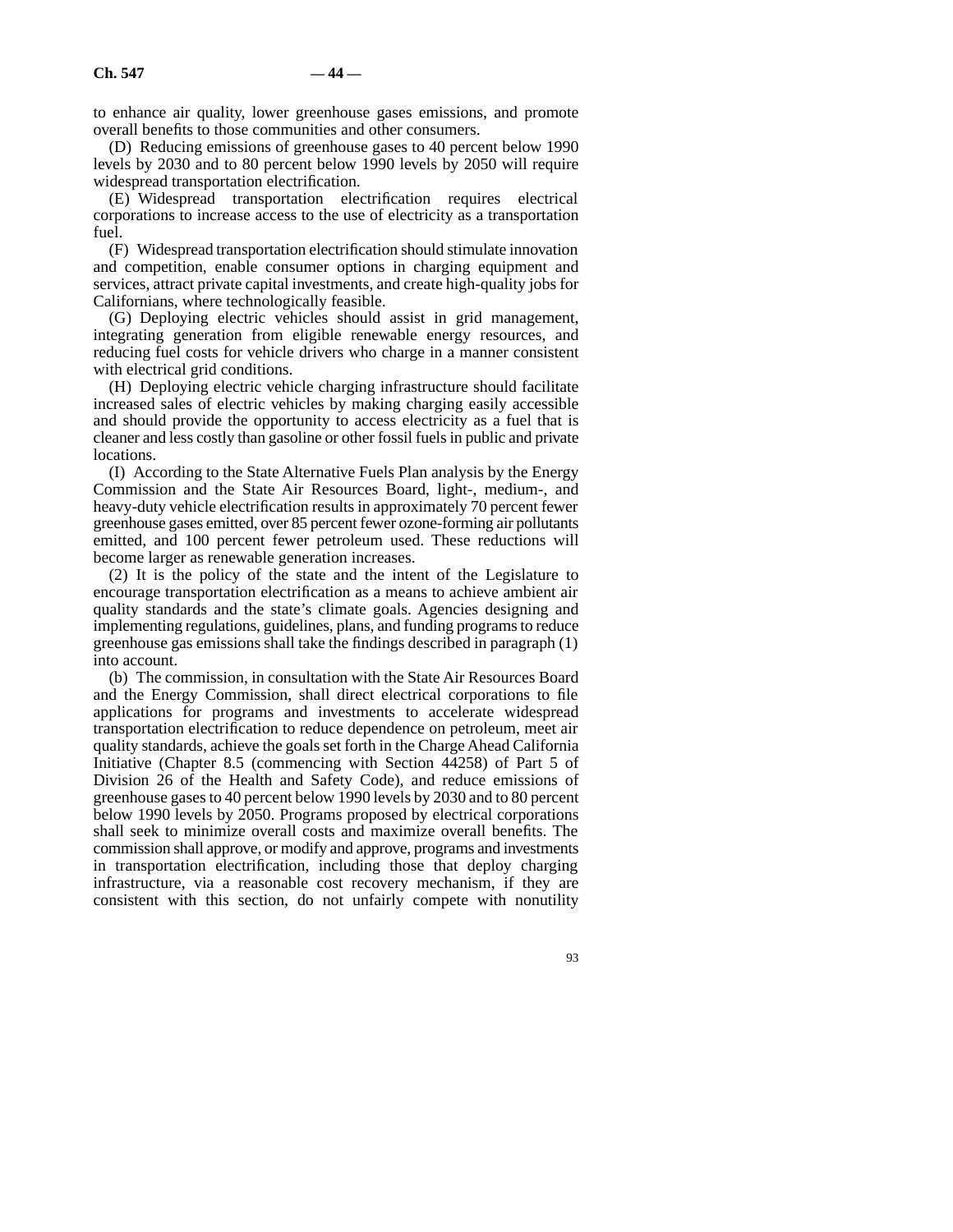enterprises as required under Section 740.3, include performance accountability measures, and are in the interests of ratepayers as defined in Section 740.8.

(c) The commission shall review data concerning current and future electric transportation adoption and charging infrastructure utilization prior to authorizing an electrical corporation to collect new program costs related to transportation electrification in customer rates. If market barriers unrelated to the investment made by an electric corporation prevent electric transportation from adequately utilizing available charging infrastructure, the commission shall not permit additional investments in transportation electrification without a reasonable showing that the investments would not result in long-term stranded costs recoverable from ratepayers.

(d) This section applies to an application to the commission for transportation electrification programs and investments if one of the following conditions is met:

(1) The application is filed on or after January 1, 2016.

(2) The application is filed before January 1, 2016, but has an evidentiary hearing scheduled on or after July 1, 2016.

SEC. 33. Section 9505 of the Public Utilities Code is amended to read: 9505. (a) By March 15, 2013, and by March 15 of each year thereafter, each local publicly owned electric utility shall report to the Energy Commission and to its customers all of the following:

(1) Its investments in energy efficiency and demand reduction programs.

(2) A description of each energy efficiency and demand reduction program, program expenditures, the cost-effectiveness of each program, and expected and actual energy efficiency savings and demand reduction results that reflect the intent of the Legislature to encourage energy savings and reductions in emissions of greenhouse gases resulting from providing service to existing residential and nonresidential buildings, while taking into consideration the effect of the program on rates, reliability, and financial resources.

(3) The sources for funding of its energy efficiency and demand reduction programs.

(4) The methodologies and input assumptions used to determine the cost-effectiveness of its energy efficiency and demand reduction programs.

(5) A comparison of the local publicly owned electric utility's annual targets established pursuant to subdivision (b) and the local publicly owned electric utility's reported electricity efficiency savings and demand reductions.

(b) By March 15, 2013, and by March 15 of every fourth year thereafter, each local publicly owned electric utility shall identify all potentially achievable cost-effective electricity efficiency savings and shall establish annual targets for energy efficiency savings and demand reduction for the next 10-year period, consistent with the annual targets established by the Energy Commission pursuant to subdivision (c) of Section 25310 of the Public Resources Code. A local publicly owned electric utility's determination of potentially achievable cost-effective electricity efficiency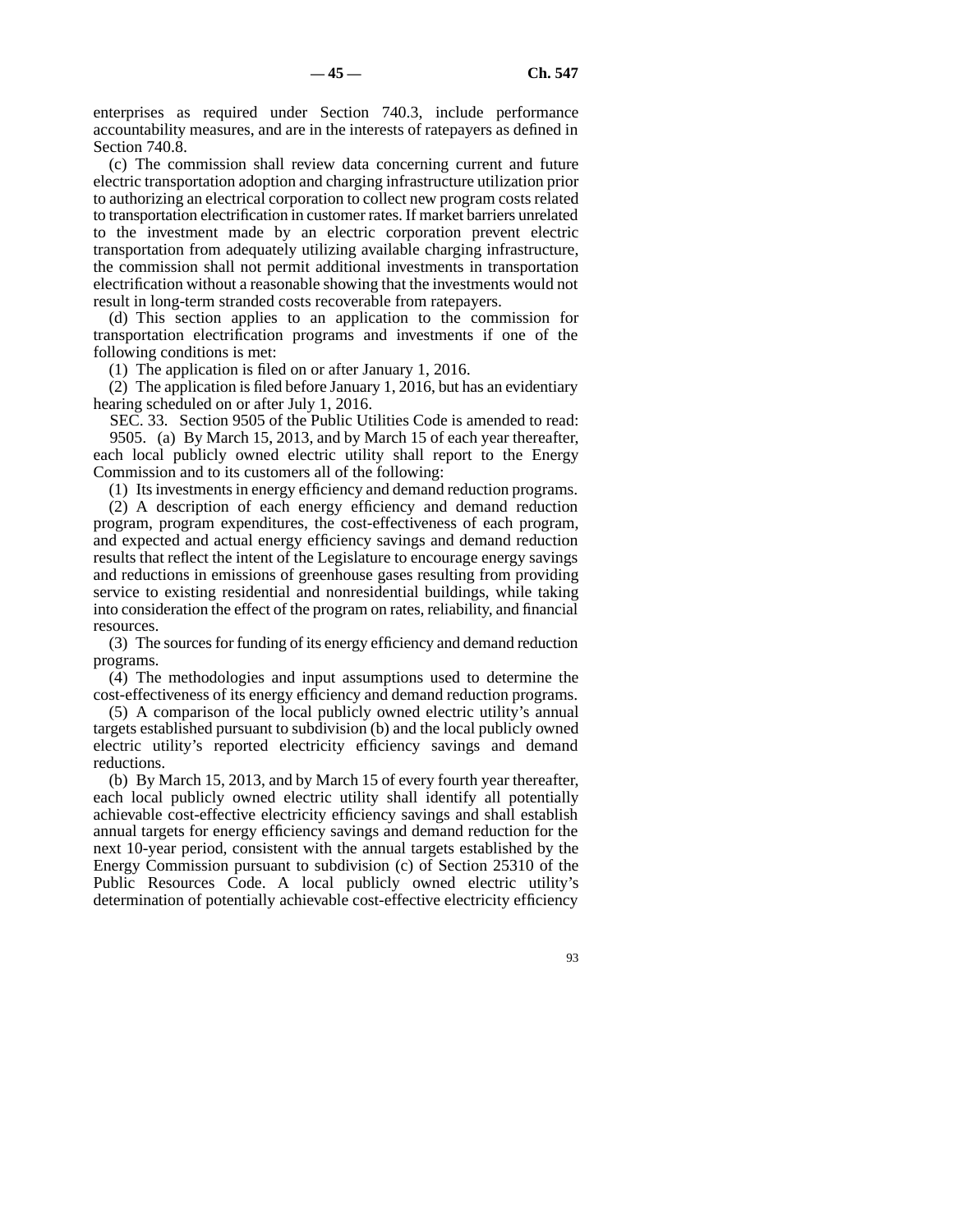savings shall be made without regard to previous minimum investments undertaken pursuant to Section 385. A local publicly owned electric utility shall treat investments made to achieve energy efficiency savings and demand reduction targets as procurement investments.

(c) Within 60 days of establishing annual targets pursuant to subdivision (b), each local publicly owned electric utility shall report those targets to the Energy Commission, and the basis for establishing those targets.

(d) Each local publicly owned electric utility shall make available to its customers and to the Energy Commission the results of any independent evaluation that measures and verifies the energy efficiency savings and the reduction in energy demand achieved by its energy efficiency and demand reduction programs.

SEC. 34. Section 9620 of the Public Utilities Code is amended to read:

9620. (a) Each local publicly owned electric utility serving end-use customers, shall prudently plan for and procure resources that are adequate to meet its planning reserve margin and peak demand and operating reserves, sufficient to provide reliable electric service to its customers. Customer generation located on the customer's site or providing electric service through arrangements authorized by Section 218, shall not be subject to these requirements if the customer generation, or the load it serves, meets one of the following criteria:

(1) It takes standby service from the local publicly owned electric utility on a rate schedule that provides for adequate backup planning and operating reserves for the standby customer class.

(2) It is not physically interconnected to the electric transmission or distribution grid, so that, if the customer generation fails, backup power is not supplied from the electricity grid.

(3) There is physical assurance that the load served by the customer generation will be curtailed concurrently and commensurately with an outage of the customer generation.

(b) Each local publicly owned electric utility serving end-use customers shall, at a minimum, meet the most recent minimum planning reserve and reliability criteria approved by the Board of Trustees of the Western Systems Coordinating Council or the Western Electricity Coordinating Council.

(c) Each local publicly owned electric utility shall prudently plan for and procure energy storage systems that are adequate to meet the requirements of Section 2836.

(d) A local publicly owned electric utility serving end-use customers shall, upon request, provide the Energy Commission with any information the Energy Commission determines is necessary to evaluate the progress made by the local publicly owned electric utility in meeting the requirements of this section, consistent with the annual targets established pursuant to subdivision (c) of Section 25310 of the Public Resources Code.

(e) The Energy Commission shall report to the Legislature, to be included in each integrated energy policy report prepared pursuant to Section 25302 of the Public Resources Code, regarding the progress made by each local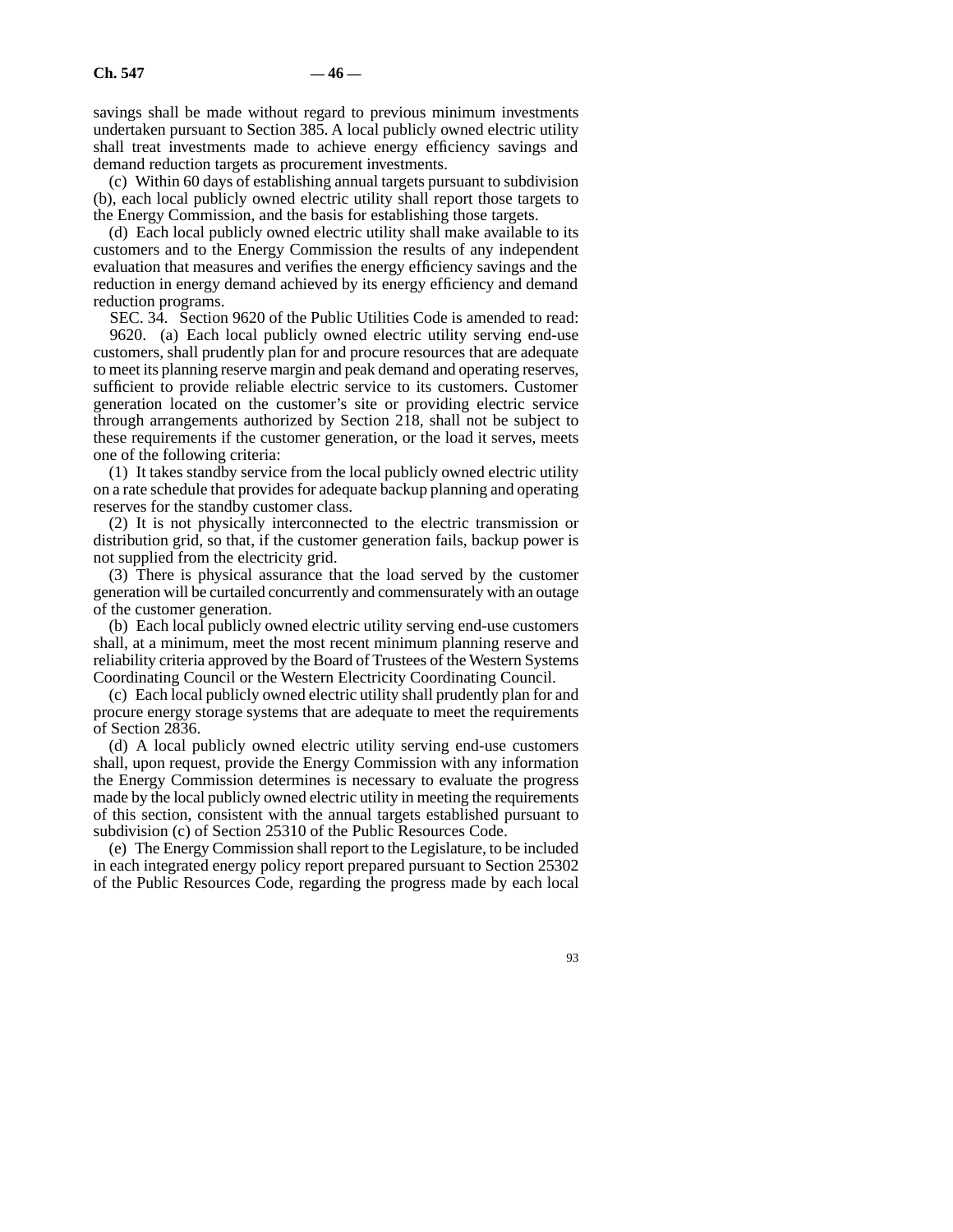publicly owned electric utility serving end-use customers in meeting the requirements of this section.

SEC. 35. Section 9621 is added to the Public Utilities Code, to read:

9621. (a) This section shall apply to a local publicly owned electric utility with an annual electrical demand exceeding 700 gigawatthours, as determined on a three-year average commencing January 1, 2013.

(b) On or before January 1, 2019, the governing board of a local publicly owned electric utility shall adopt an integrated resource plan and a process for updating the plan at least once every five years to ensure the utility achieves all of the following:

(1) Meets the greenhouse gas emissions reduction targets established by the State Air Resources Board, in coordination with the commission and the Energy Commission, for the electricity sector and each local publicly-owned electric utility that reflect the electricity sector's percentage in achieving the economywide greenhouse gas emissions reductions of 40 percent from 1990 levels by 2030.

(2) Ensures procurement of at least 50 percent eligible renewable energy resources by 2030 consistent with Article 16 (commencing with Section 399.11) of Chapter 2.3.

(3) Meets the goals specified in subparagraphs (C) to (H), inclusive, of paragraph (1) of subdivision (a) of Section 454.52.

(c) (1) The integrated resource plan shall address procurement for the following:

(A) Energy efficiency and demand response resources pursuant to Section 9615.

(B) Energy storage requirements pursuant to Chapter 7.7 (commencing with Section 2835) of Part 2 of Division 1.

(C) Transportation electrification.

(D) A diversified procurement portfolio consisting of both short-term

and long-term electricity, electricity-related, and demand response products. (E) The resource adequacy requirements established pursuant to Section 9620.

(2) (A) The governing board of the local publicly owned electric utility may authorize all source procurement that includes various resource types, including demand-side resources, supply side resources, and resources that may be either demand-side resources or supply side resources, to ensure that the local publicly owned electric utility procures the optimum resource mix that meets the objectives of subdivision (b).

(B) The governing board may authorize procurement of resource types that will reduce overall greenhouse gas emissions from the electricity sector and meet the other goals specified in subdivision (b), but due to the nature of the technology or fuel source may not compete favorably in price against other resources over the time period of the integrated resource plan.

(d) A local publicly owned electric utility shall satisfy the notice and public disclosure requirements of subdivision (f) of Section 399.30 with respect to any integrated resource plan or plan update it considers.

SEC. 36. Section 9622 is added to the Public Utilities Code, to read: